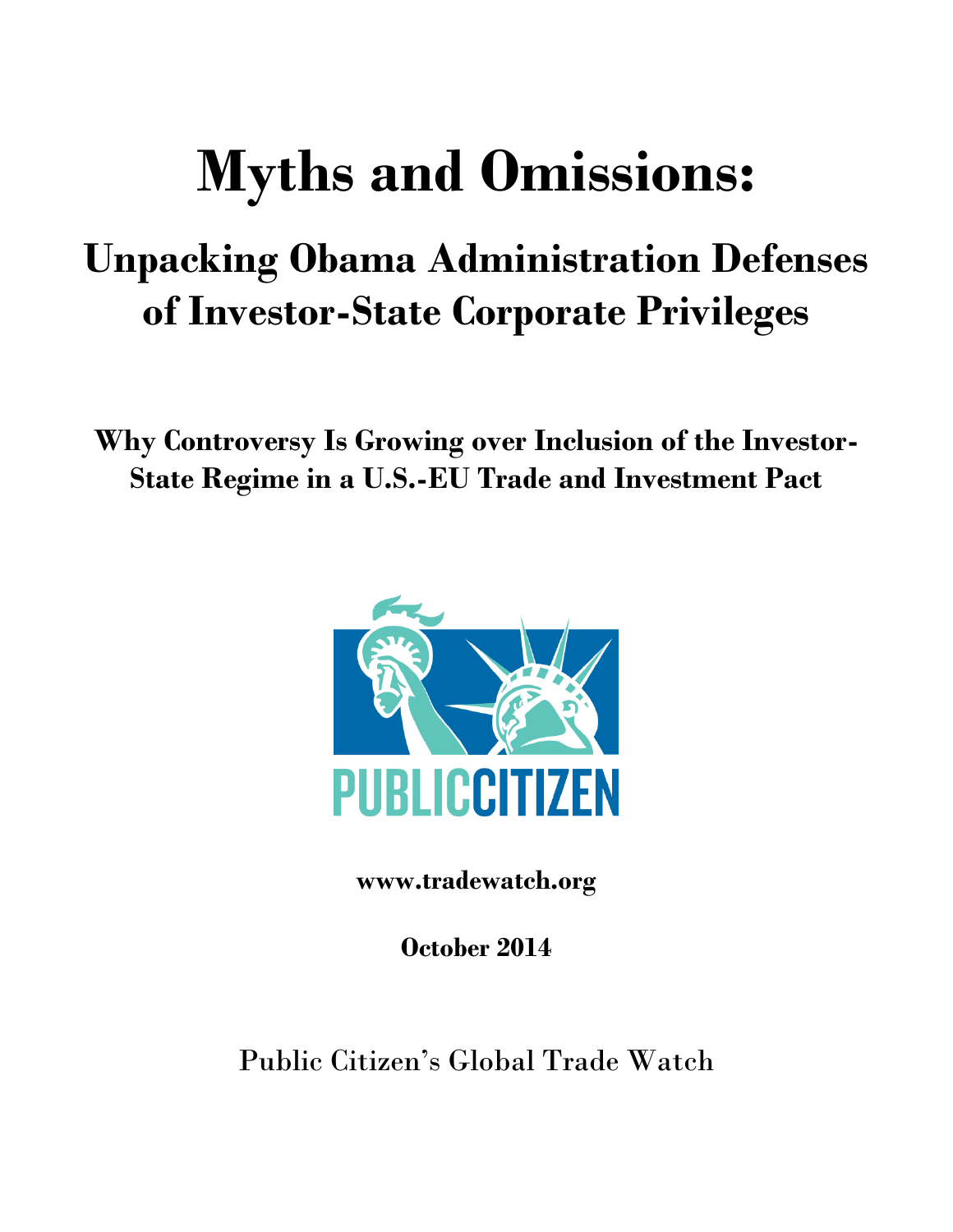*Published October 2014 by Public Citizen's Global Trade Watch* 

*Public Citizen is a national, nonprofit consumer advocacy organization that serves as the people's voice in the nation's capital. Since our founding in 1971, we have delved into an array of areas, but our work on each issue shares an overarching goal: To ensure that all citizens are represented in the halls of power. For four decades, we have proudly championed citizen interests before Congress, the executive branch agencies and the courts. We have successfully challenged the abusive practices of the pharmaceutical, nuclear and automobile industries, and many others. We are leading the charge against undemocratic trade agreements that advance the interests of megacorporations at the expense of citizens worldwide. As the federal government wrestles with critical issues – fallout from the global economic crisis, health care reform, climate change and so much more – Public Citizen is needed now more than ever. We are the countervailing force to corporate power. We fight on behalf of all Americans – to make sure your government works for you. We have five policy groups: our Congress Watch division, the Energy Program, Global Trade Watch, the Health Research Group and our Litigation Group. Public Citizen is a nonprofit organization that does not participate in partisan political activities or endorse any candidates for elected office. We accept no government or corporate money – we rely solely on foundation grants, publication sales and support from our 300,000 members. Visit our web page at [www.citizen.org.](http://www.citizen.org/) For more information on Public Citizen's trade and globalization work, visit the homepage of Public Citizen's Global Trade Watch: [www.tradewatch.org.](http://www.tradewatch.org/)* 

*Acknowledgments: This report was written by Ben Beachy and Lori Wallach. Thanks to Melinda St. Louis for comments. Errors and omissions are the responsibility of the authors.* 

*Additional copies of this document are available from: Public Citizen's Global Trade Watch 215 Pennsylvania Ave SE, Washington, DC 20003 (202) 546-4996*

#### *Other Recent Titles by Public Citizen's Global Trade Watch:*

Table of Foreign Investor-State Cases and Claims under NAFTA and Other U.S. "Trade" Deals (Aug. 2014)

TPP: The "Trade" Deal that Could Inflate Your Healthcare Bill (July 2014)

Food Imports to United States Soar under WTO-NAFTA Model, Threatening American Farmers and Safety (June 2014)

Only One of 40 Attempts to Use the GATT Article XX/GATS Article XIV "General Exception" Has Ever Succeeded: Replicating the WTO Exception Construct Will Not Provide for an Effective TPP General Exception (May 2014)

USTR's Omissions and Data Distortions Aimed at Hiding the Dismal Realities of the Korea FTA (May 2014)

The Rising Use of the Trade Pact Sales Pitch of Last Resort: TPP Foreign Policy Arguments Mimic False Claims Made for Past Deals (April 2014)

New Polls Reveal that U.S. Public Supports Trade in General, Opposes Current "Trade" Policy Agenda (April 2014)

Job-Killing Trade Deficits Soar under FTAs (March 2014)

Debunking USTR's Absurd Assertion that the U.S. Has a Trade Surplus with NAFTA Countries (March 2014)

Korea FTA Outcomes on the Pact's Second Anniversary (March 2014)

NAFTA's 20-Year Legacy and the Fate of the Trans-Pacific Partnership (Feb. 2014)

Studies Reveal Consensus: Trade Flows during "Free Trade" Era Have Exacerbated U.S. Income Inequality (Feb. 2014)

Camp-Baucus Bill Would Revive Controversial 2002 Fast Track Mechanism (Jan. 2014)

Ecuador's Highest Court vs. a Foreign Tribunal: Who Will Have the Final Say on Whether Chevron Must Pay a \$9.5 Billion Judgment for Amazon Devastation? (Dec. 2013)

Corporate State-by-State Trans-Pacific Partnership Factsheet Flurry: Many Sheets, Few Facts and the Same Old Promises that Have Proven False (Nov. 2013)

Top Ten Threats of the Trans-Atlantic "Trade" Deal to Americans' Daily Lives (Nov. 2013)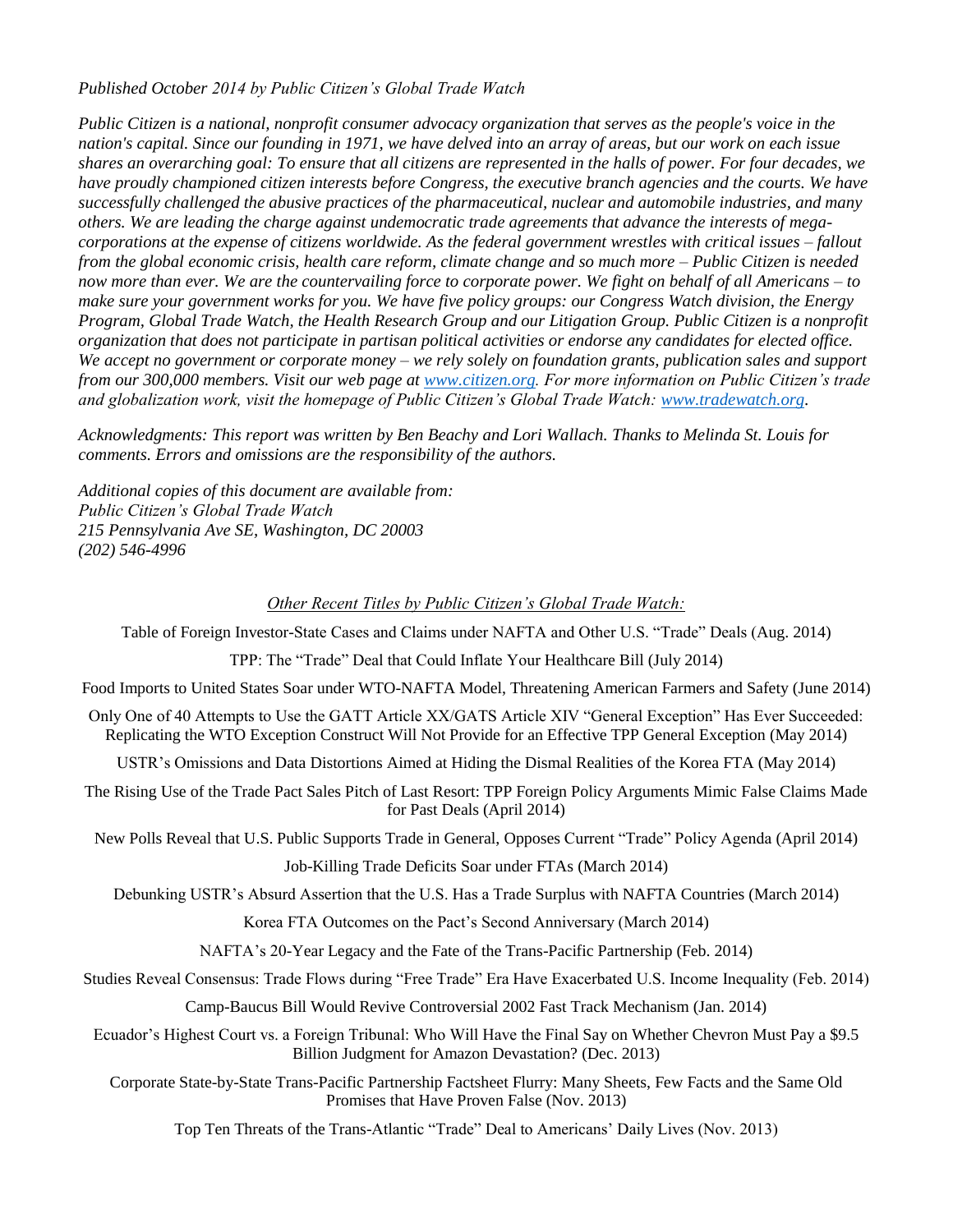# **Myths and Omissions:**

# **Unpacking Obama Administration Defenses of Investor-State Corporate Privileges**

## **Why Controversy Is Growing over Inclusion of the Investor-State Regime in a U.S.-EU Trade and Investment Pact**

### *Executive Summary*

Opposition to the once arcane "investor-state dispute settlement" (ISDS) system has ballooned. ISDS empowers foreign corporations to bypass domestic courts, challenge governments' public interest policies before extrajudicial tribunals and demand compensation. Widespread resistance to ISDS has pushed the Obama administration to become increasingly defensive about its plan to expand the regime through a proposed Trans-Atlantic Free Trade Agreement (TAFTA), also known as the Transatlantic Trade and Investment Partnership (TTIP), with the European Union (EU). The administration recently published a justification for its push for  $ISDS<sup>1</sup>$ . This report addresses the claims made in that document.

The administration's attempt to quell the controversy surrounding the proposed expansion of ISDS via TAFTA was recently complicated when German government officials made clear that even EU member states do not want the deal to include a parallel legal system for corporations to privately enforce sweeping investor rights.<sup>2</sup> TAFTA must be approved by the 28 EU member states, including Germany.

One day before the Obama administration published its ISDS defense document, Germany's Federal Minister for Economic Affairs and Energy Sigmar Gabriel warned the European Commission that Germany may oppose TAFTA if ISDS is included in the pact. On March 26, 2014 Gabriel wrote to EU Trade Commissioner Karel De Gucht, "From the perspective of the [German] federal government, the United States and Germany already have sufficient legal protection in the national courts," and Germany "has already made clear its position that specific dispute settlement provisions are not necessary in the EU-U.S. trade deal."<sup>3</sup> Gabriel's remarks echo the official anti-ISDS position of the Socialists and Democrats Group, the second largest bloc in the European Parliament, which also must approve TAFTA. The bloc explicitly opposes the inclusion of ISDS in TAFTA out of concern that it would empower foreign firms to undermine health and environmental policies.<sup>4</sup>

Facing mounting governmental and popular rejection of ISDS, the European Commission has sought to make clear that it is the Obama administration that is demanding its inclusion in TAFTA. One week after Gabriel first indicated Germany's opposition to ISDS in TAFTA, De Gucht clarified that the EU had actually already formally proposed to U.S. negotiators that ISDS be excluded, but that the U.S. government continued to insist on its inclusion: "If the United States agreed to simply drop it [ISDS]…so be it...But they don't. I've already submitted it [the idea] to them, and they don't."<sup>5</sup> The new Presidentelect of the European Commission, Jean-Claude Juncker, has already suggested that he opposes ISDS in TAFTA, stating in the TAFTA section of his official policy agenda, "Nor will I accept that the jurisdiction of courts in the EU Member States is limited by special regimes for investor disputes."<sup>6</sup> The Obama administration, however, has shown no change in its insistence that ISDS be included in the deal.<sup>7</sup>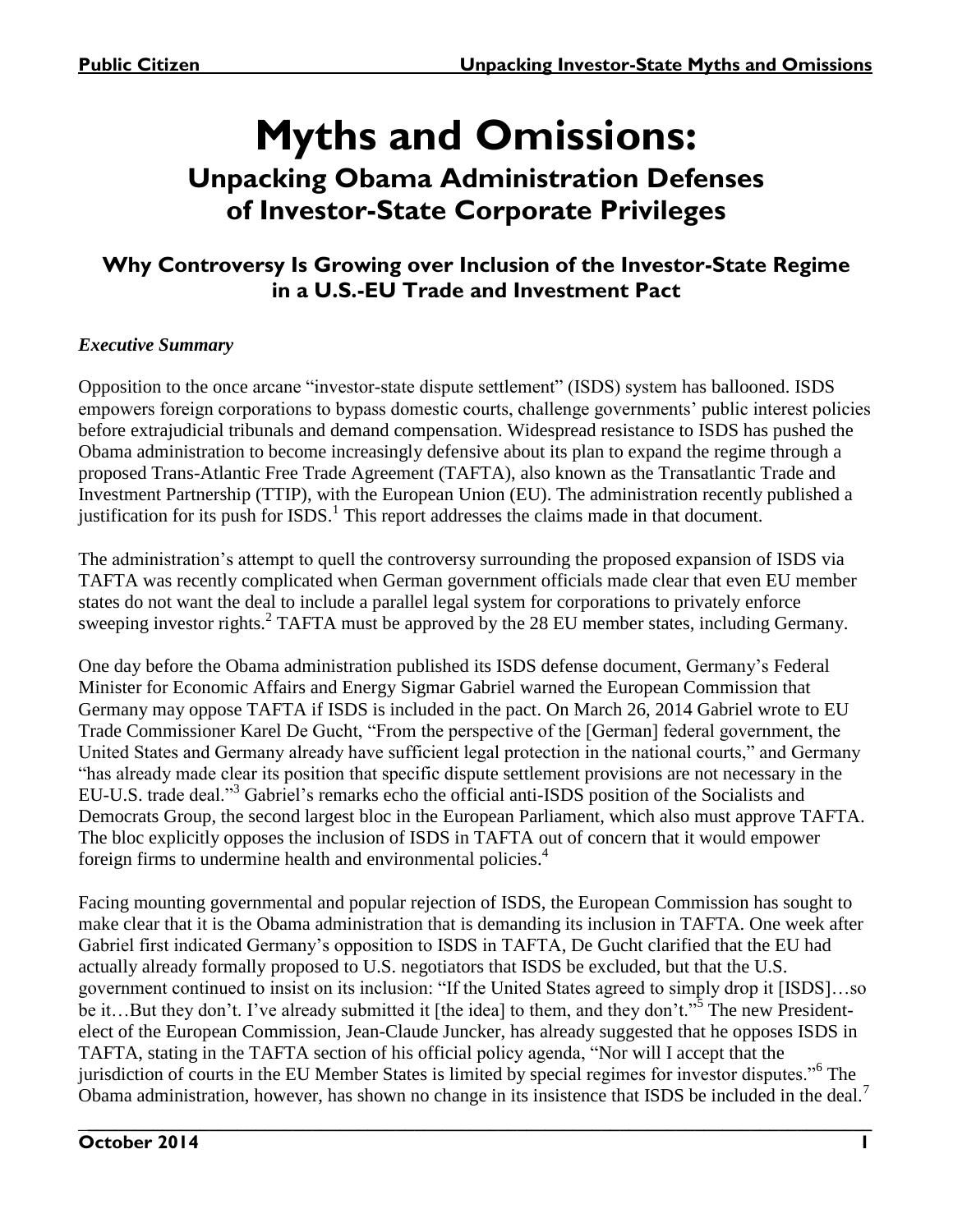The Obama administration has also become increasingly isolated at home in pushing for ISDS, as libertarian and Tea Party groups have expressed ISDS opposition alongside the labor, environmental, consumer, health and other organizations that represent the President's base. In March the libertarian CATO Institute, for example, published an article entitled "A Compromise to Advance the Trade Agenda: Purge Negotiations of Investor-State Dispute Settlement."<sup>8</sup> U.S. state and local governing bodies have also made clear that they see investor-state provisions as a threat to their autonomy and basic tenets of federalism. The National Conference of State Legislatures (NCSL), a bipartisan association representing U.S. state legislatures, many of which are GOP-controlled, has repeatedly approved a formal position plainly stating that NCSL will oppose any pact that contains ISDS.<sup>9</sup>

Another major complication for the administration's defense of ISDS is the crescendo of increasingly audacious investor-state cases and rulings seen in recent years. As one policy area after another has come under attack in ISDS cases, opposition to the regime has steadily grown. Take, for example, the investorstate cases that U.S. tobacco giant Philip Morris International has launched against Uruguay's tobacco regulations and Australia's cigarette plain packaging law to curb smoking. The measures have been praised by the World Health Organization as leading public health initiatives.<sup>10</sup> They apply equally to domestic and foreign firms and products. Australia's highest court ruled against Philip Morris in the firm's domestic lawsuit against the policies.<sup>11</sup> But using ISDS, Philip Morris is demanding compensation from the two governments, claiming that the public health measures expropriate the corporation's investments in violation of investor rights established in Bilateral Investment Treaties (BITs). 12

In another highly contentious case, Vattenfall, a Swedish energy firm that operates nuclear plants in Germany, has levied an investor-state claim for at least \$1 billion against Germany for its decision to phase out nuclear power following the 2011 Fukushima nuclear disaster.<sup>13</sup> This comes after Vattenfall successfully used another investor-state case to push Germany to roll back environmental requirements for a coal-fired power plant owned by the corporation.<sup>14</sup> Such extrajudicial attacks on *nondiscriminatory* public interest policies have made clear to the public and legislators that the standard defense of ISDS – that it is a commonsense means for foreign investors to obtain fair treatment if they are discriminated against – does not comport with the reality of the regime, fueling broader ISDS opposition.

## **Rising Rejection of the Extraordinary ISDS Regime as Backdoor Attacks on Public Interest Policies Have Grown**

ISDS has been included in various "free trade" agreements (FTAs) and BITs signed by the United States and other countries, though it was excluded from the U.S.-Australia FTA after Australia insisted that the extrajudicial mechanism was neither in its national interest nor necessary between countries with adequate domestic legal systems.<sup>15</sup> ISDS provisions elevate individual foreign corporations and investors to the same status as sovereign governments, empowering them to privately enforce a public treaty by skirting domestic courts and directly "suing" signatory governments for compensation over health, environmental, financial and other domestic safeguards the foreign firms believe undermine their investor rights.

The tribunals deciding these cases are comprised of three private sector attorneys, unaccountable to any electorate. Some attorneys rotate between serving as "judges" and bringing cases for corporations against governments. If a tribunal rules against a challenged policy, there is no limit to the amount of taxpayer money that the tribunal can order the government to pay the foreign corporation. Such compensation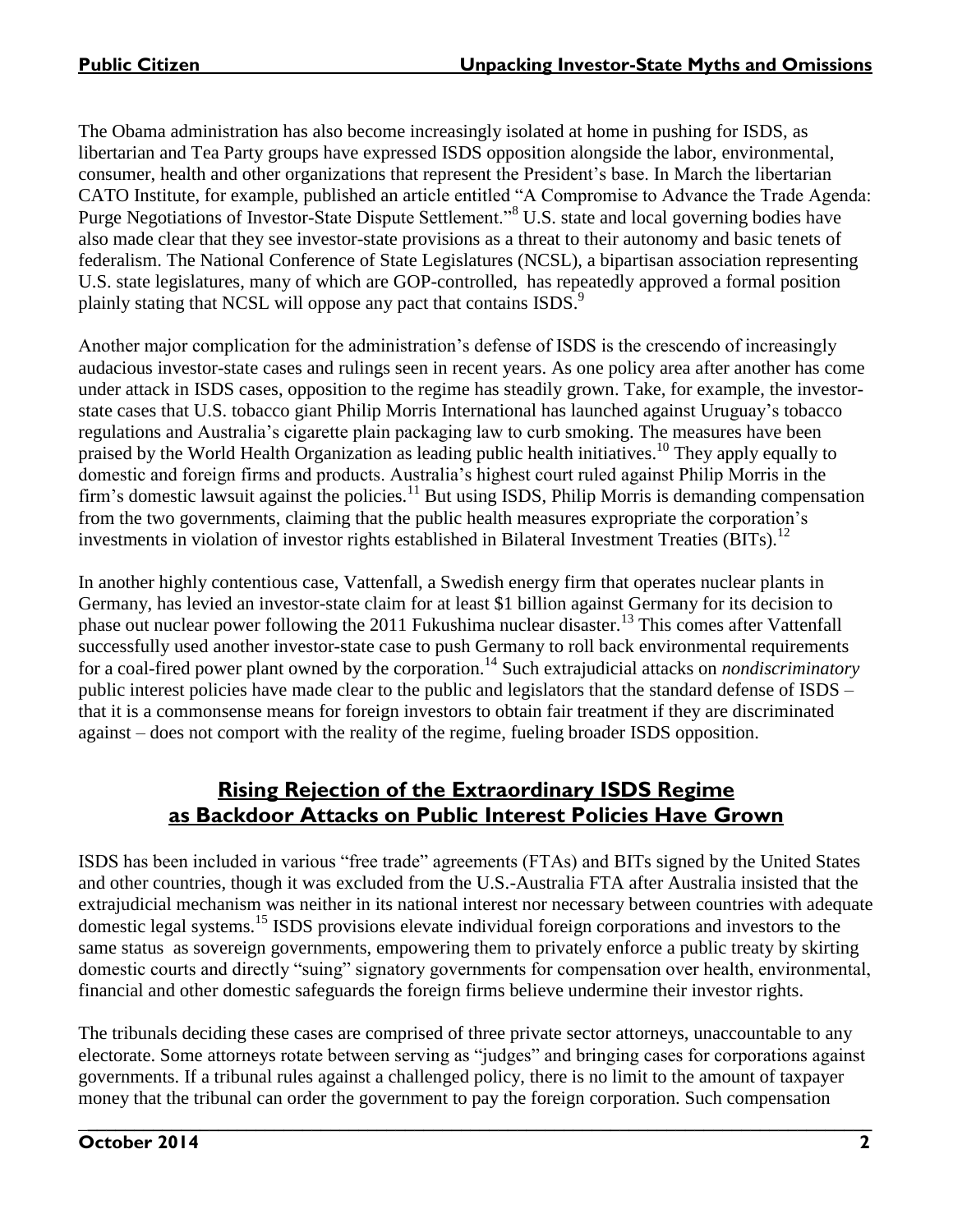orders are based on what an ISDS tribunal surmises that an investor would have earned in the absence of the public policy it is attacking. The cases cannot be appealed on the merits. There are narrow technical and procedural grounds for annulment. Firms that win an award can collect by seizing a government's assets if payment is not made promptly. Even when governments win cases, they are often ordered to pay for a share of the tribunal's costs. Given that the costs just for defending a challenged policy in an ISDS case total \$8 million on average, the mere filing of a case can create a chilling effect on government policymaking, even if the government expects to win.<sup>16</sup>

Claiming broad "rights" that even surpass the strong substantive property rights afforded to domestic firms in nations such as the United States, foreign corporations have used ISDS to attack an increasingly wide array of environmental, energy, consumer health, toxics, water, mining and other non-trade domestic policies. The number of such cases has been soaring. While treaties with ISDS provisions have existed since the 1960s, just 50 known ISDS cases were launched in the regime's first three decades combined

(through 2000).<sup>17</sup> In contrast, corporations have launched more than 50 ISDS claims in *each* of the last three years.<sup>18</sup> While some ISDS defenders have argued that the surge in ISDS cases is simply due to an increase in cross-border investment, growth in investor-state cases has significantly outpaced that of foreign direct investment (FDI). The number of new ISDS cases launched each year has been growing at an annual rate of 12 percent since 2000, nearly twice the 7 percent annual growth rate of global inward FDI stocks.<sup>19</sup>

Figure 1. Known ISDS cases, annual (1987-2013)



Source: UNCTAD, "Recent Developments in Investor-State Dispute Settlement," 2014

Under U.S. FTAs alone, foreign firms have already pocketed over \$430 million in taxpayer money via investor-state cases. Tribunals have ordered more than \$3.6 billion in compensation to investors under all U.S. BITs and FTAs. More than \$38 billion remains in pending ISDS claims under these pacts.<sup>20</sup>

While the costs of ISDS rise for governments that have subscribed to the regime's extraordinary terms, the purported benefit of ISDS – increased FDI – remains elusive. Numerous studies have examined whether countries have seen an increase in FDI as a result of being willing to sign pacts with ISDS enforcement. Summarizing the studies' contradictory results, the United Nations Conference on Trade and Development (UNCTAD) concluded in September 2014, "[T]he current state of the research is unable to fully explain the determinants of FDI, and, in particular, the effects of BITs on FDI."<sup>21</sup> UNCTAD delivered that synopsis alongside its own study finding that "results do not support the hypothesis that BITs foster bilateral FDI."<sup>22</sup> Indeed, the findings of several earlier studies suggesting that BITs tended to boost FDI have been upended by more recent studies as not statistically robust.<sup>23</sup> A 2010 survey of the 200 largest U.S. corporations corroborated these results, finding that leading U.S. firms were relatively unfamiliar with BITs and considered such treaties to be relatively unimportant in their foreign investment decisions. <sup>24</sup> While countries bound by ISDS pacts have not seen significant FDI increases, countries without such pacts have not lacked for foreign investment. Brazil, for example, has consistently rebuffed BITs and U.S. FTAs with ISDS provisions,<sup>25</sup> yet remains the world's fourth most popular destination for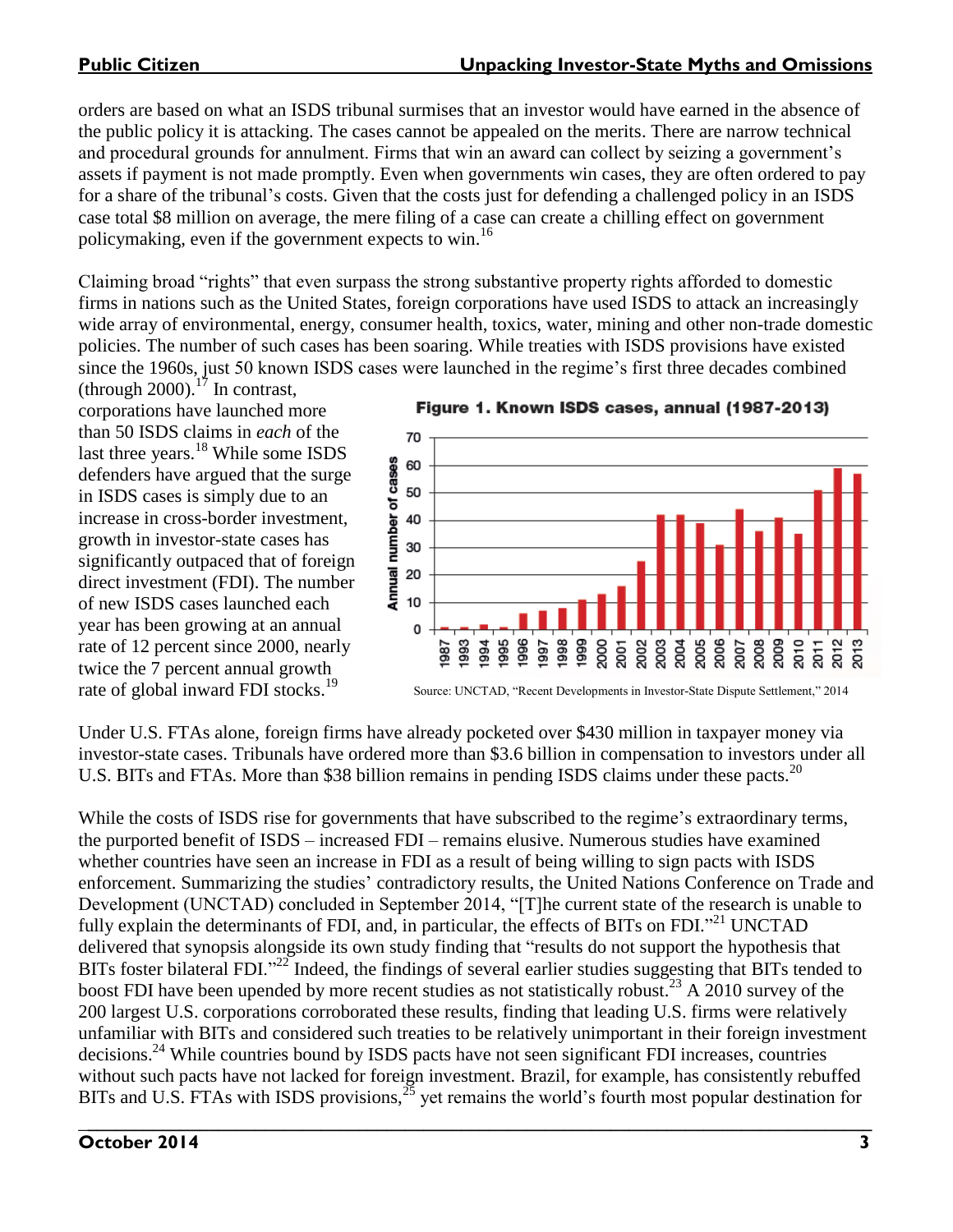FDI and the leading destination of FDI in Latin America, where most other countries have signed numerous pacts with ISDS terms.<sup>26</sup>

As promised benefits of ISDS have proven illusory while tangible costs to taxpayers and safeguards have grown, an increasing number of governments have begun to reject the investor-state regime. South Africa<sup>27</sup> and Indonesia<sup>28</sup> have started terminating all BITs that contain ISDS provisions. After already terminating ten BITs,<sup>29</sup> Ecuador is now conducting an audit of many of its remaining pacts to determine if they are in the national interest.<sup>30</sup> India's Ministry of Commerce and Industry has recommended that the government terminate all of India's 83 Bilateral Investment Promotion and Protection Agreements, while the Department of Economic Affairs has called for these ISDS pacts to be reviewed and renegotiated.<sup>31</sup> Venezuela and Bolivia have withdrawn from the World Bank forum where most investor-state cases are tried.<sup>32</sup> Brazil, as mentioned, has never implemented agreements with ISDS enforcement.

Developing countries that have decided to terminate their BITs have not seen FDI inflows decline. Indeed, as they have moved to exit the ISDS system, foreign investment has actually grown. Ecuador's net FDI flows with countries with which it has terminated BITs have shifted from a combined \$52 million net *outflow* in the year of BIT termination to a combined \$110 million net *inflow* in 2013.<sup>33</sup> And as South Africa began terminating its BITs with various EU nations in 2013, the country's FDI inflows doubled to \$10.3 billion. In fact, South Africa received more FDI than any other African country amid its announcements of BIT terminations in 2013, while FDI inflows diminished for other growing African economies such as Nigeria and Ghana (both of which have an array of BITs in force).<sup>34</sup>

Developed countries have begun to join developing nations in pulling back from the investor-state system. As mentioned, Federal Minister Gabriel has stated that Germany, long a strong supporter of ISDS, is now opposing the inclusion of ISDS in TAFTA. And Australia, after a multi-year review under the past conservative government, concluded that the investorstate regime was not in its national interest. (This occurred even before Philip Morris launched its ISDS case against the nation's landmark cigarette plain packaging law). The report of the Australian government's Productivity Commission stated: "Available evidence does not suggest that ISDS provisions have a significant impact on investment flows…Experience in other countries demonstrates that there are considerable policy and financial risks arising from ISDS provisions…Against this background, the Commission considers that Australia should seek to avoid accepting ISDS provisions in trade agreements that confer additional substantive or procedural rights on foreign investors over and above those already provided by the Australian legal system." <sup>35</sup> This led Australia to lodge a "reservation" from ISDS in the ongoing Trans-Pacific Partnership (TPP) negotiations.<sup>36</sup>



The dots indicate European-owned firms in the United States that would be empowered to challenge U.S. policies before extrajudicial tribunals, were TAFTA to take effect with ISDS. *Source: Uniworld, Foreign Firms Directory, 2014*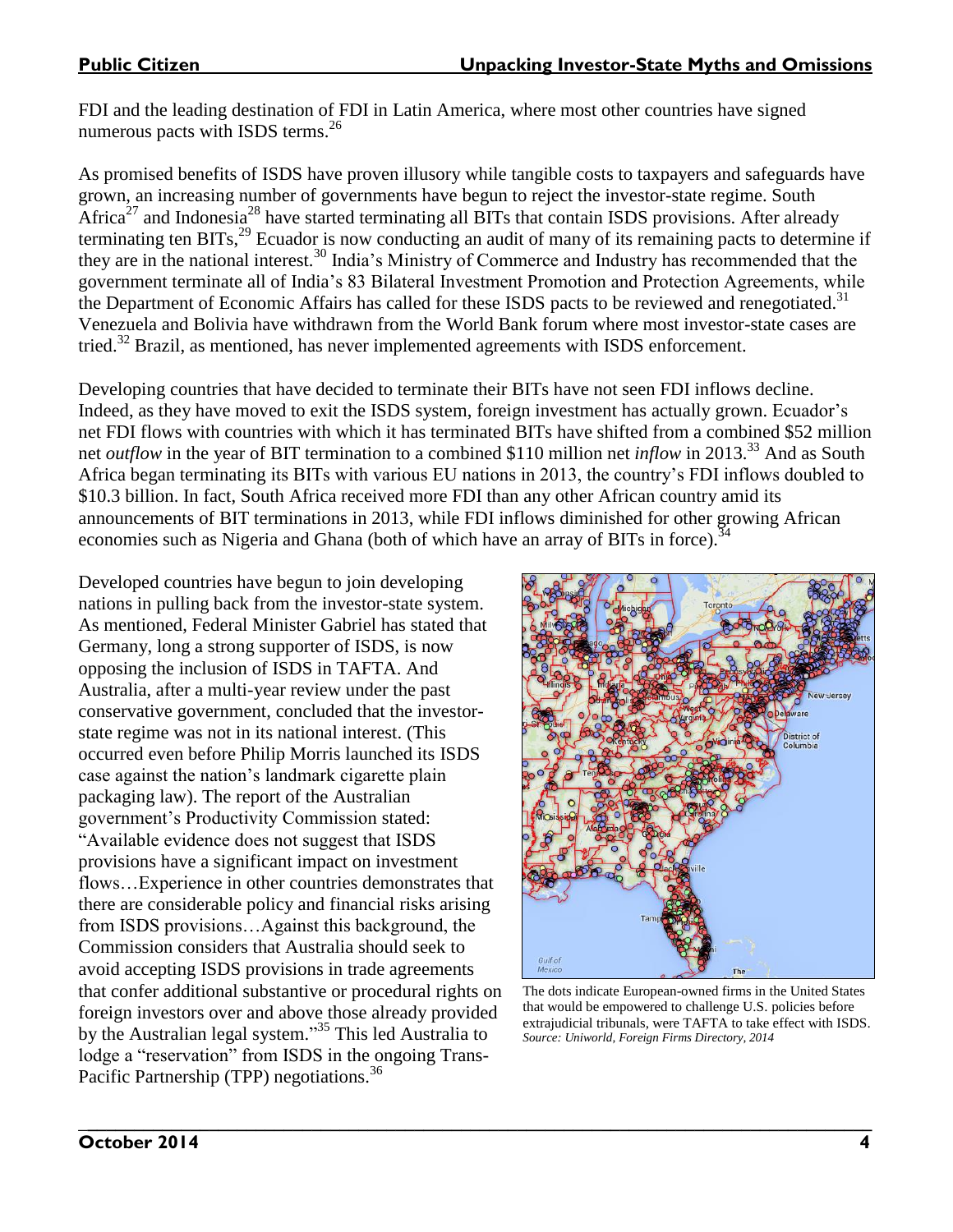# **TAFTA's Expansion of ISDS Would Empower More than 71,000 Additional Foreign Firms to Attack Domestic Policies**

In contrast to other governments' growing rebuke of ISDS, at the time TAFTA was launched, both the EU and U.S. governments proposed to expand the ISDS regime by including it in TAFTA. Were TAFTA to be enacted with ISDS, it would vastly increase both sides' exposure to investor-state challenges, given the thousands of corporations doing business in both the United States and EU that would be newly empowered to attack domestic public interest policies.

More than 3,400 parent corporations in EU nations own more than 24,200 subsidiaries in the United States, any one of which could provide the basis for an investor-state claim if TAFTA were to be enacted with ISDS. This U.S. exposure to investor-state attacks far exceeds that associated with all other U.S. FTA partners. Similarly, the EU would be exposed to a potential wave of investor-state cases from any of the more than 19,900 U.S.-based corporations that own more than 51,400 subsidiaries in the EU.<sup>37</sup>

Some U.S. and EU government officials have downplayed this surge in ISDS liability, arguing that the United States already has BITs with nine EU nations, and that only nine publicly known investor-state cases have been brought under those BITs.<sup>38</sup> But these nine BITs, signed exclusively with Eastern European countries that have relatively low FDI exports, cover a mere 26 of the more than 24,200 European-owned firms operating in the United States.<sup>39</sup> In other words, U.S. officials are arguing that because U.S. policies have not been challenged under existing BITs by 0.1 percent of the European firms operating here, empowering the other 99.9 percent to challenge domestic safeguards should not be cause for concern.

On the EU side, the nine existing BITs cover just 8 percent of the U.S. owned firms operating in the EU. $^{40}$  If the number of ISDS cases is taken as proportional to the number of foreign-owned firms, the ISDS case record under the nine existing U.S.- European BITs suggests that newly exposing the other 19 EU countries to U.S. ISDS claims would invite the launch of more than 100 U.S. ISDS cases against those countries in the early years of TAFTA implementation. $41$  This figure does not take into account the significant growth of ISDS cases in recent years, which would suggest a higher number of expected ISDS cases under TAFTA.



#### TAFTA = New Investor Privileges for 92% of U.S. Firms in the EU Existing U.S. BITs Cover Just 8% of U.S. Investors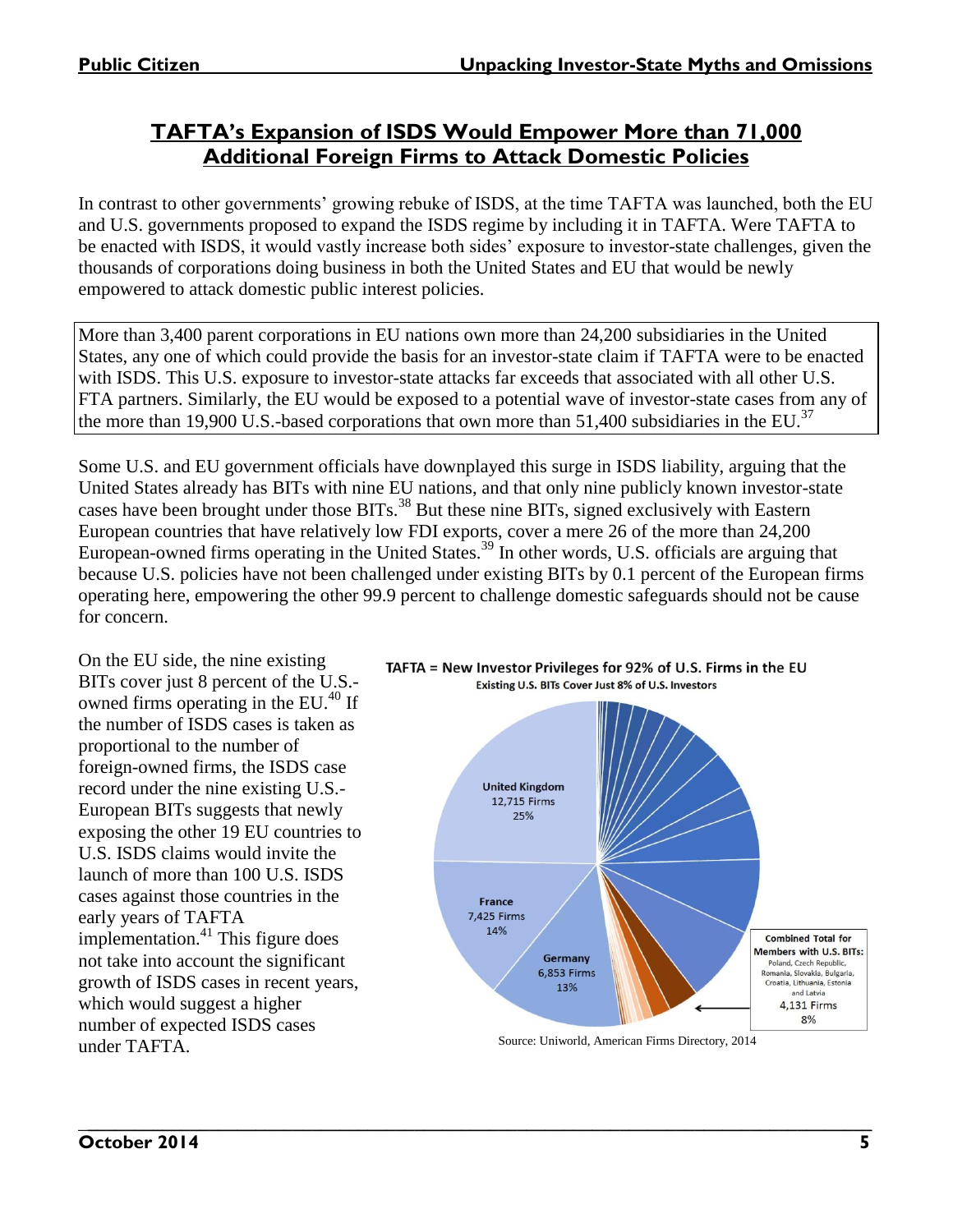In sum, even after removing all firms covered by existing U.S.-European BITs, TAFTA would newly empower corporate claims against domestic policies on behalf of more than 71,600, or 95 percent, of the U.S. and EU's cross-registered firms.<sup>42</sup>

## **Governments and Civil Society Are Mounting Increasing Opposition to ISDS in TAFTA**

Such an expansion of ISDS liability is particularly senseless given that the EU and the United States have functioning, trustworthy domestic legal systems and some of the strongest property rights laws in the world. The ostensible premise for the anomalous extrajudicial enforcement of ISDS is that some domestic legal systems are too incompetent, biased or ill-equipped to hear foreign investors' claims. Given that neither the United States nor the EU is likely to assert that this description befits the other side's legal systems, what could justify the establishment of a parallel legal system for foreign corporations under the extraordinary terms of ISDS?

As the German government has reportedly joined the ISDS critics posing this question,<sup>43</sup> U.S. Trade Representative Michael Froman has resorted to arguing that the reason ISDS is needed in TAFTA is to set an example – for non-TAFTA countries. In a May 2014 speech in Germany, Froman stated, "We both have strong rule of law. We have strong legal traditions against discrimination against foreign investors. But many of the other countries don't, and for this reason, we hope that investment protection will be one of several areas in which TTIP is able to set a new global standard."<sup>44</sup>

The lack of a justification for TAFTA's inclusion of ISDS, combined with the prospect of a new wave of ISDS cases, also has spurred anti-ISDS outcry from a broad swath of European civil society groups. In April 2014, the European Commission initiated a formal public consultation, explaining that it "felt it was necessary to launch this particular public consultation as a response to the growing public debate and increased concerns over ISDS..."<sup>45</sup> Despite the highly technical nature of the consultation questions posed by European officials, the response from individuals concerned about ISDS was so overwhelming that the European Commission was forced to extend the deadline for an additional week. In the end, the Commission announced it received nearly 150,000 submissions. <sup>46</sup> By comparison, when another consultation earlier in 2014 generated fewer than 10,000 submissions, the Commission announced it as "one of the highest response rates ever for a Commission consultation."<sup>47</sup>

In response to the EU's public consultation on ISDS, dozens of the largest U.S. labor, environmental, consumer and other civil society groups have called for the Obama administration to launch a parallel public consultation with U.S. stakeholders, while halting the push for ISDS in TAFTA.<sup>48</sup> This follows years of U.S. civil society demands that the Obama and previous Bush administrations exclude the ISDS regime from U.S. agreements. In response to the calls for a U.S. public consultation on ISDS, the Obama administration's Office of the U.S. Trade Representative (USTR) instead issued a factsheet dismissing the concerns being raised.<sup>49</sup>

Indeed, USTR declared that critiques of the ISDS system amounted to mere "myths."<sup>50</sup> Yet, in attempt to counter the critiques, USTR's latest ISDS-defending document relies on false and misleading statements. Below we respond to 10 primary defenses of ISDS that USTR includes in its factsheet. USTR's claims attempt to paper over 10 stark realities of the investor-state system that it seeks to expand via TAFTA: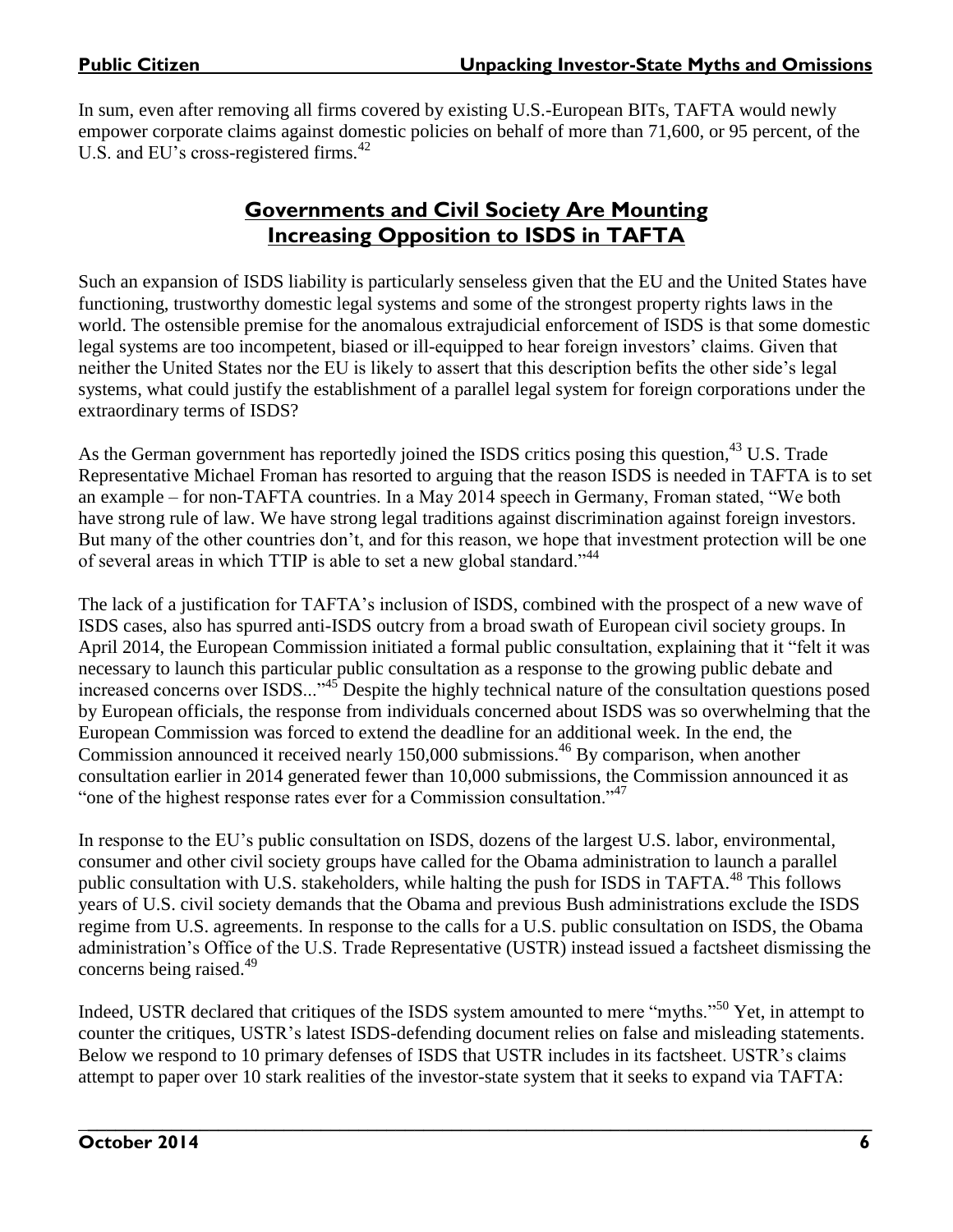- 1. ISDS gives foreign corporations greater procedural and substantive rights than domestic firms by providing only foreign firms access to extrajudicial tribunals and by enabling them to obtain compensation for government policies and actions that apply equally to domestic firms and that would not be deemed to violate domestic property rights protections.
- 2. ISDS undermines the rule of law by empowering extrajudicial panels of private sector attorneys to contradict domestic court rulings, including those in which countries' supreme courts interpret domestic Constitutions and laws, in decisions not subject to any substantive appeal.
- 3. ISDS cases have led to the watering down of environmental, health and other public interest policies, and chilled the establishment of new ones, as the mere threat of an ISDS case against an existing or proposed policy raises the prospect that a government will need to spend millions in tribunal and legal costs to defend the policy, even if the government might ultimately prevail.
- 4. Investor-state tribunals often order governments to pay foreign corporations large sums of taxpayer funds as compensation for future profits that the tribunals surmise the firms would have earned if not for the challenged government actions or policies.
- 5. TAFTA would expose the U.S. government, taxpayers and domestic laws to an unprecedented surge in ISDS liability.
- 6. The very structure of the ISDS regime gives rise to conflicts of interest that would not be remediated by enhancement of the weak "conflict of interest" rules for tribunalists.
- 7. Purported safeguards and explanatory annexes added to agreements in recent years have failed to prevent ISDS tribunals from exercising enormous discretion to impose on governments obligations that they never undertook when signing agreements.
- 8. Transparency rules and amicus briefs are insufficient to hold accountable tribunals that remain unrestrained by precedent, States' opinions or substantive appeals.
- 9. State and local governments have no standing to defend the state and local policies that are often challenged in ISDS cases.
- 10. The Obama administration has repeatedly ignored ISDS opposition from Congress, the bipartisan National Conference of State Legislatures, diverse public interest groups and legal scholars.

By ignoring these realities and instead choosing to hawk counterfactual claims aimed at dismissing demonstrated ISDS problems, USTR threatens to expand further the damage the ISDS system has inflicted on public interest policymaking, democratic processes and public budgets in numerous countries. To avoid such an expansion via TAFTA, the legacy of existing ISDS pacts warrants honest examination.

# **USTR's 10 Reality-Defying Defenses of the Investor-State System**

**1. Reality: ISDS gives foreign corporations greater procedural and substantive rights than domestic firms by providing only foreign firms access to extrajudicial tribunals and by enabling them to obtain compensation for government policies and actions that apply equally to domestic firms and that would not be deemed to violate domestic property rights protections.**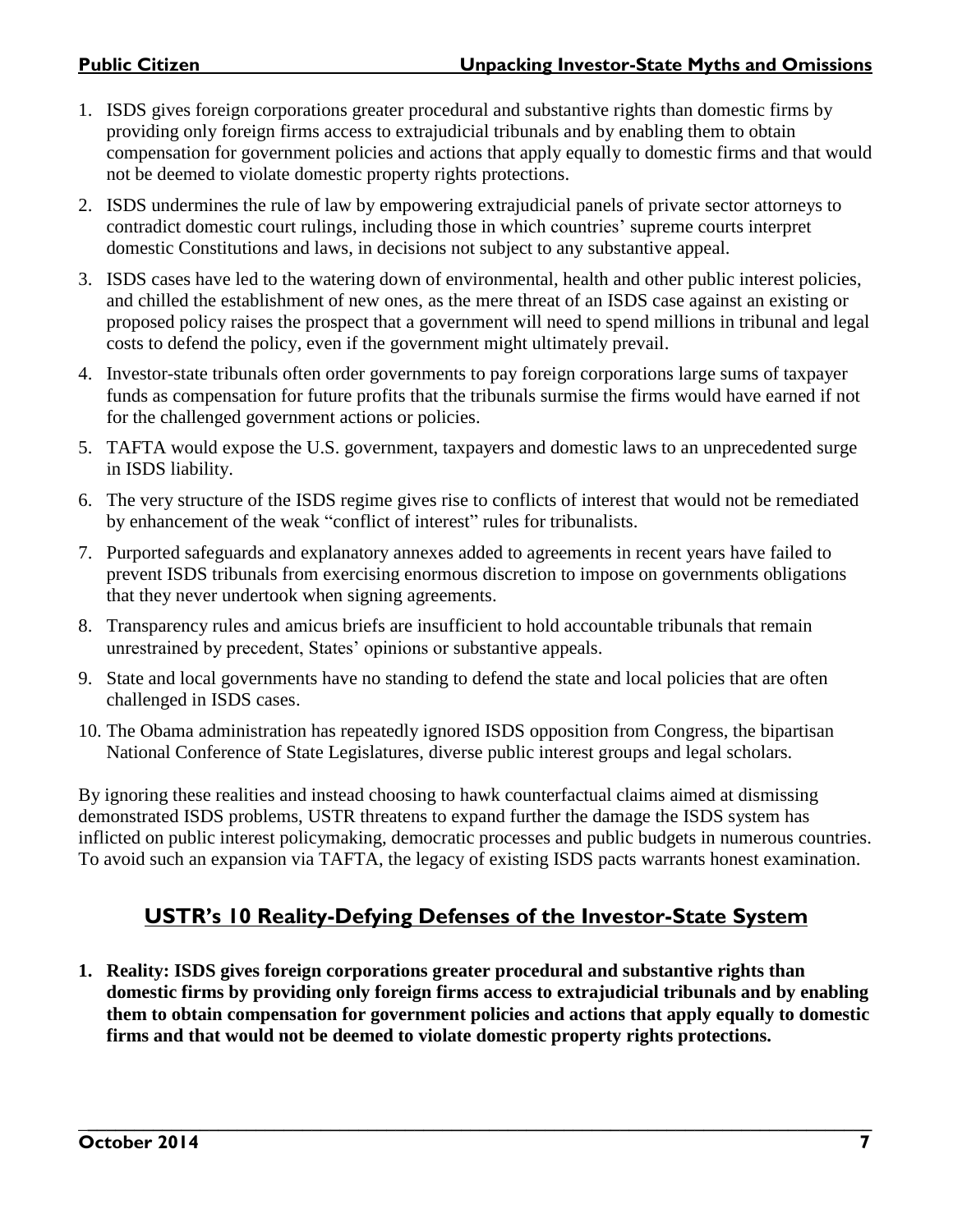*USTR Claim: Investment protections are intended to prevent discrimination, repudiation of contracts, and expropriation of property without due process of law and appropriate compensation. These are the same kinds of protections that are included in U.S. law. But not all governments protect basic rights at the same level as the United States. Investment protections are intended to address that fact. Our agreements provide no new substantive rights for foreign investors.* 

Regardless of the intent, the ISDS provisions of existing U.S. FTAs and BITs provide foreign investors greater substantive and procedural rights than U.S. firms are afforded under U.S. law and under the jurisprudence of the U.S. Supreme Court.

The substantive privileges investors obtain under the ISDS regime include a highly elastic right to a guaranteed "minimum standard of treatment." Investor-state tribunals have interpreted this provision to mean that investors must be compensated for nondiscriminatory changes to generally applicable regulatory policy that occur after an investment is established.<sup>51</sup> ISDS terms also grant foreign firms a right to compensation for indirect expropriation for a wide category of property interests not subject to indirect expropriation compensation in U.S. law. $52$ 

In U.S. law, there is no right for government compensation if a new policy of general application – such as the new Dodd-Frank financial rules or the new carbon emissions standards from the Environmental Protection Agency (EPA) – frustrate an investor's "expectations." There is no right to compensation merely because a government policy changes after the establishment of an investment in a way that may affect a business operating here. Yet, many ISDS tribunals have granted such rights to foreign firms via broad interpretations of the common FTA and BIT provision that obliges States to afford investors "fair and equitable treatment" as part of the guarantee of a "minimum standard of treatment." Tribunals have interpreted this provision to mean that investors must be guaranteed a stable regulatory framework *that does not frustrate the expectations* they held at the time they established their investment.<sup>53</sup>

In defending itself against an investor-state challenge that tried to invoke this sweeping interpretation, the U.S. government argued, "[I]f States were prohibited from regulating in any manner that frustrated expectations – or had to compensate for any diminution in profit – they would lose the power to regulate."<sup>54</sup> However, under the ISDS regime, "The power to regulate operates within the limits of rights conferred upon the investor," according to a recent pro-ISDS law review article that sought to summarize tribunals' interpretations of the "fair and equitable treatment" standard.<sup>55</sup>

While the United States avoided liability in the specific case cited, increasingly tribunals are using just such broad interpretations of the "fair and equitable treatment" and "minimum standard of treatment" provisions to rule against governments. The tribunal in *Occidental Exploration and Production Co. v. Ecuador*, brought under the U.S.-Ecuador BIT, argued, "Although fair and equitable treatment is not defined in the Treaty, the Preamble clearly records the agreement of the parties that such treatment 'is desirable in order to maintain a stable framework for investment and maximum effective utilization of economic resources.' *The stability of the legal and business framework is thus an essential element of fair and equitable treatment*." <sup>56</sup> The tribunal used this curt interpretation to rule against Ecuador, in part, for enacting policy changes that frustrated the investor's expectation of a stable policy framework, despite Ecuador's plea "that no investor can expect that all of its expectations will be met."<sup>57</sup> Violations of the "minimum standard of treatment" and "fair and equitable treatment" standards have been the basis for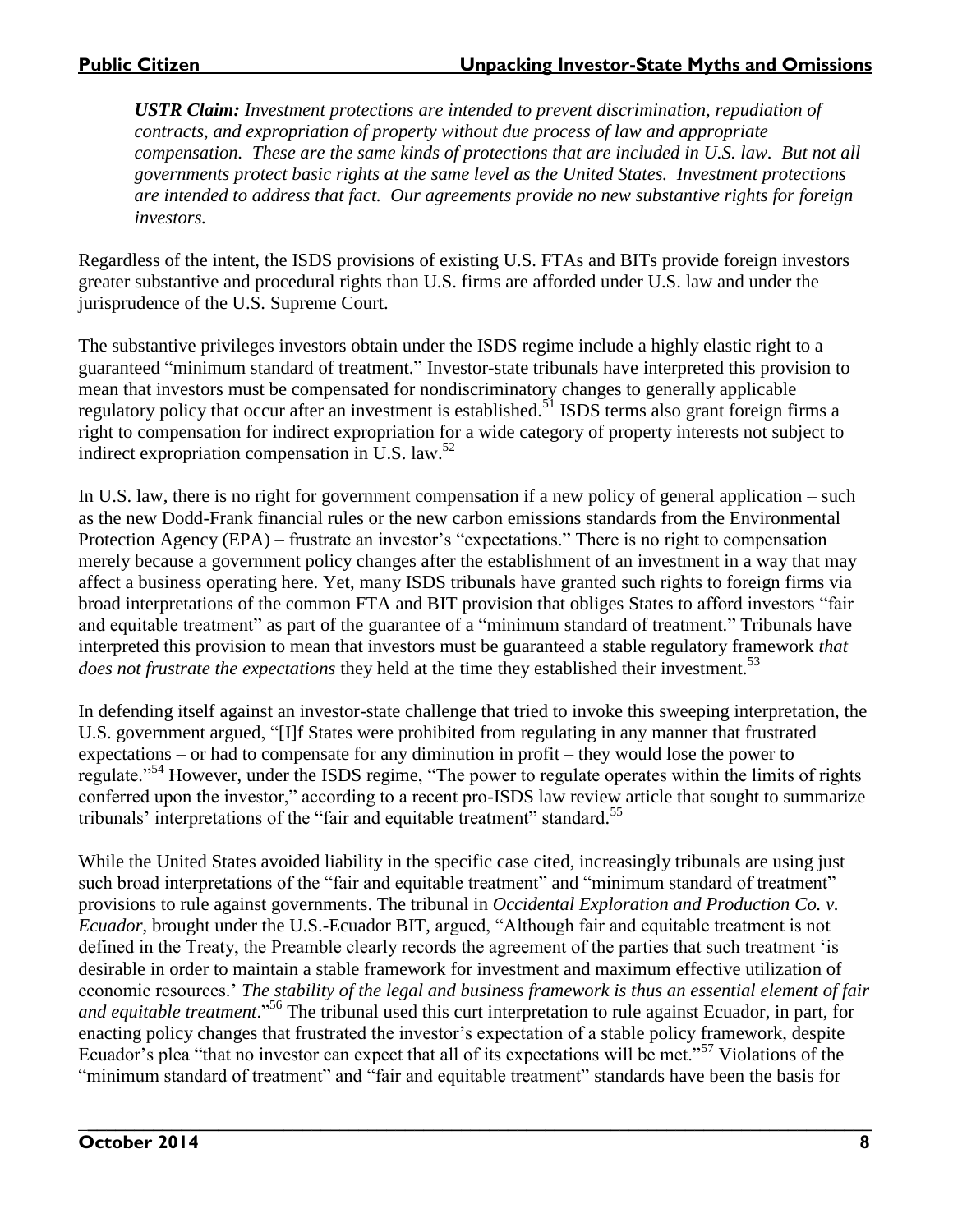tribunal rulings against governments in three out of every four investor-state cases under U.S. FTAs and BITs in which the investor has "won." 58

Foreign corporations are also empowered under U.S. FTA and BIT terms to obtain compensation on the basis of claims that government policies or actions "indirectly expropriated" their investments. Unlike direct expropriation, claims of indirect expropriation do not require that the government take ownership or control of the investment, and often involve demands of compensation for nondiscriminatory government regulations that affect the value of an investment. Under U.S. law, the right for property holders to obtain compensation for such "regulatory takings" is extremely limited,<sup>59</sup> and U.S. Supreme Court jurisprudence explicitly holds that the mere diminution of the value of property does not alone create a taking.<sup>60</sup> U.S. organizations opposing environmental and land use regulations have sought unsuccessfully to pass federal legislation establishing broader rights to compensation for "regulatory takings."<sup>61</sup> In considering "regulatory takings" claims, U.S. courts must undertake detailed analyses developed in a series of Supreme Court rulings.<sup>62</sup>

In contrast, ISDS tribunals' interpretations of what constitutes an indirect expropriation are not bound by any required analyses and need not conform to any prior findings. For instance, the tribunal in another *Occidental v. Ecuador* case simply declared in a single paragraph that its finding of a "minimum standard of treatment" violation also supported a finding of indirect expropriation.<sup>63</sup>

Moreover, the right to compensation for indirect expropriation, like other substantive rights granted in ISDS pacts, applies to much wider categories of property than those to which similar rights apply in U.S. law. To the limited extent that indirect expropriation compensation is permitted in U.S. law, it has generally been held that the requirement of compensation for "regulatory takings" under the Fifth Amendment of the U.S. Constitution primarily applies to regulations affecting *real* property (i.e. land).<sup>64</sup> For example, the Supreme Court has indicated that personal non-real-estate property is unlikely to be the basis for a successful "regulatory takings" claim given that "in the case of personal property, by reason of the State's traditionally high degree of control over commercial dealings, [the owner] ought to be aware of the possibility that new regulation might even render his property economically worthless."<sup>65</sup> However, the broad provisions of FTAs and BITs enable foreign investors to claim "indirect expropriation" if government regulations implicate their personal property, intellectual property rights, financial instruments, government permits, money, minority shareholdings or other forms of non-real-estate property.<sup>66</sup>

In sum, contrary to USTR's claims, the substantive rights underlying the ISDS regime are not limited to non-discrimination, due process and compensation for expropriation of property – the rights available under U.S. law. This is the case even if the expansive substantive rights that ISDS tribunals have afforded to foreign investors were not *intended* by those who drafted U.S. FTAs and BITs.

In the U.S.-Central America Free Trade Agreement (CAFTA), for example, the U.S. government and other CAFTA Parties inserted an annex that attempted to narrow the vague obligation for States to provide foreign investors a "minimum standard of treatment."By defining the right as derived from Customary International Law that "results from a general and consistent practice of States that they follow from a sense of legal obligation," the annex attempted to constrain the "minimum standard of treatment" obligation to the terms to which the signatory governments agreed and considered themselves bound, such as the provision of due process and police protection.<sup>67</sup> But in *Railroad Development Corporation (RDC) v. Guatemala* – one of the first investor-state cases brought under CAFTA – the tribunal largely ignored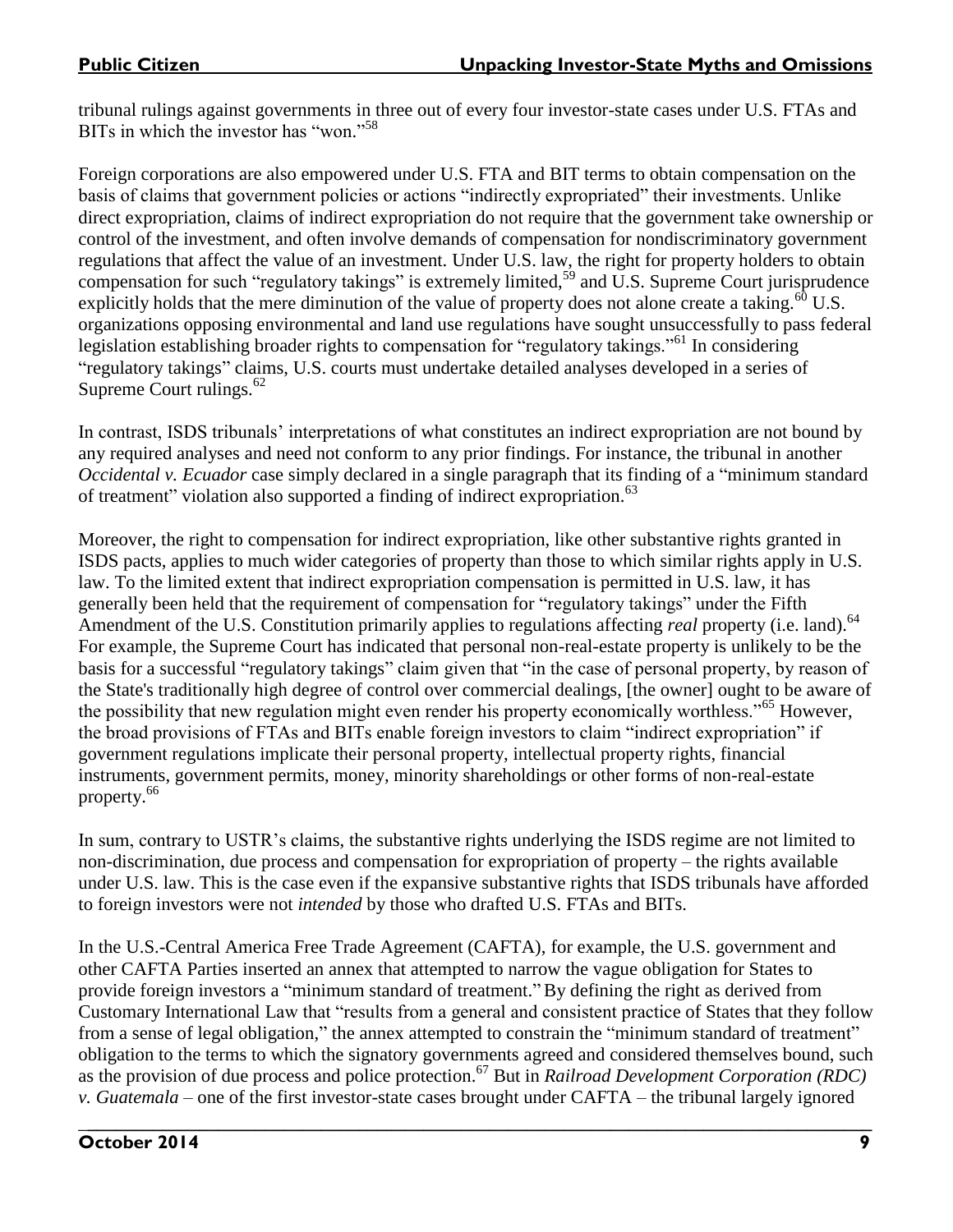the annex. The three lawyers also paid little heed to the official submissions of four sovereign governments (including the U.S. government) that the "minimum standard of treatment" obligation should be interpreted narrowly.<sup>68</sup> Instead, the tribunal used a more expansive interpretation of "minimum" standard of treatment" – one that included protection of investors' expectations – that had been concocted by another ISDS tribunal. On the basis of that imported interpretation, the tribunal ruled against Guatemala.<sup>69</sup>

And the *RDC* ruling is not an isolated case. In *TECO Guatemala Holdings v. Guatemala*, another CAFTA case, an investor-state tribunal ruled in favor of TECO, a U.S.-based energy corporation, after deciding that Guatemala's policy for setting electricity rates had violated the "minimum standard of treatment" obligation. As with the *RDC* tribunal, the *TECO* tribunal ignored the CAFTA annex that attempted to assert a narrower "minimum standard of treatment" definition and instead borrowed the broad interpretation of the obligation from the same ISDS case used by the *RDC* tribunal.<sup>70</sup> On that basis, the tribunal ordered Guatemala to pay TECO \$25 million, plus \$7.5 million to cover the corporation's legal expenses.<sup>71</sup> ISDS tribunals have thus repeatedly ignored States' opinions and annexes intended to rein in their discretion, instead using expansive interpretations of ISDS terms that grant foreign investors sweeping new rights not available in the domestic laws of the investors' host countries, and not agreed to by signatory governments in the ISDS pacts.

Finally, USTR's factsheet only claims that the agreements provide no new *substantive* rights for foreign investors, avoiding the fact that the ISDS system inarguably provides greater *procedural* rights for foreign firms operating in the United States than are available to domestic firms. If a U.S. firm takes issue with a new U.S. financial or environmental regulation, for example, the corporation cannot skirt the entire U.S. domestic legal system and take its case to a private three-person international tribunal empowered to order the U.S. Treasury to compensate the firm, with extremely limited options for appeal. Nor can a U.S. firm engage in "forum shopping" – launching an ISDS claim to get a second bite at its case after a U.S. domestic court does not provide a satisfactory ruling. But those are precisely the procedural privileges granted to foreign corporations under the ISDS provisions of U.S. pacts.

**2. Reality: ISDS undermines the rule of law by empowering extrajudicial panels of private sector attorneys to contradict domestic court rulings, including those in which countries' supreme courts interpret domestic Constitutions and laws, in decisions not subject to any substantive appeal.**

*USTR Claim: [The Obama administration works] to ensure that our trade agenda advances our economic interests and reflects our values. One of our core values is promoting the rule of law.* 

How can ISDS's empowerment of foreign corporations to circumvent an entire domestic legal system so as to challenge democratically-enacted laws before extrajudicial tribunals be said to "reflect" the value of "rule of law"? And how does it convey respect for the rule of law to authorize tribunals of three private attorneys, unaccountable to any electorate, to contradict domestic court rulings and order governments to pay large sums to the foreign firms in decisions that cannot be appealed on the merits? Time and again, foreign corporations have used ISDS under U.S. pacts to undermine the deliberations and decisions of domestic courts: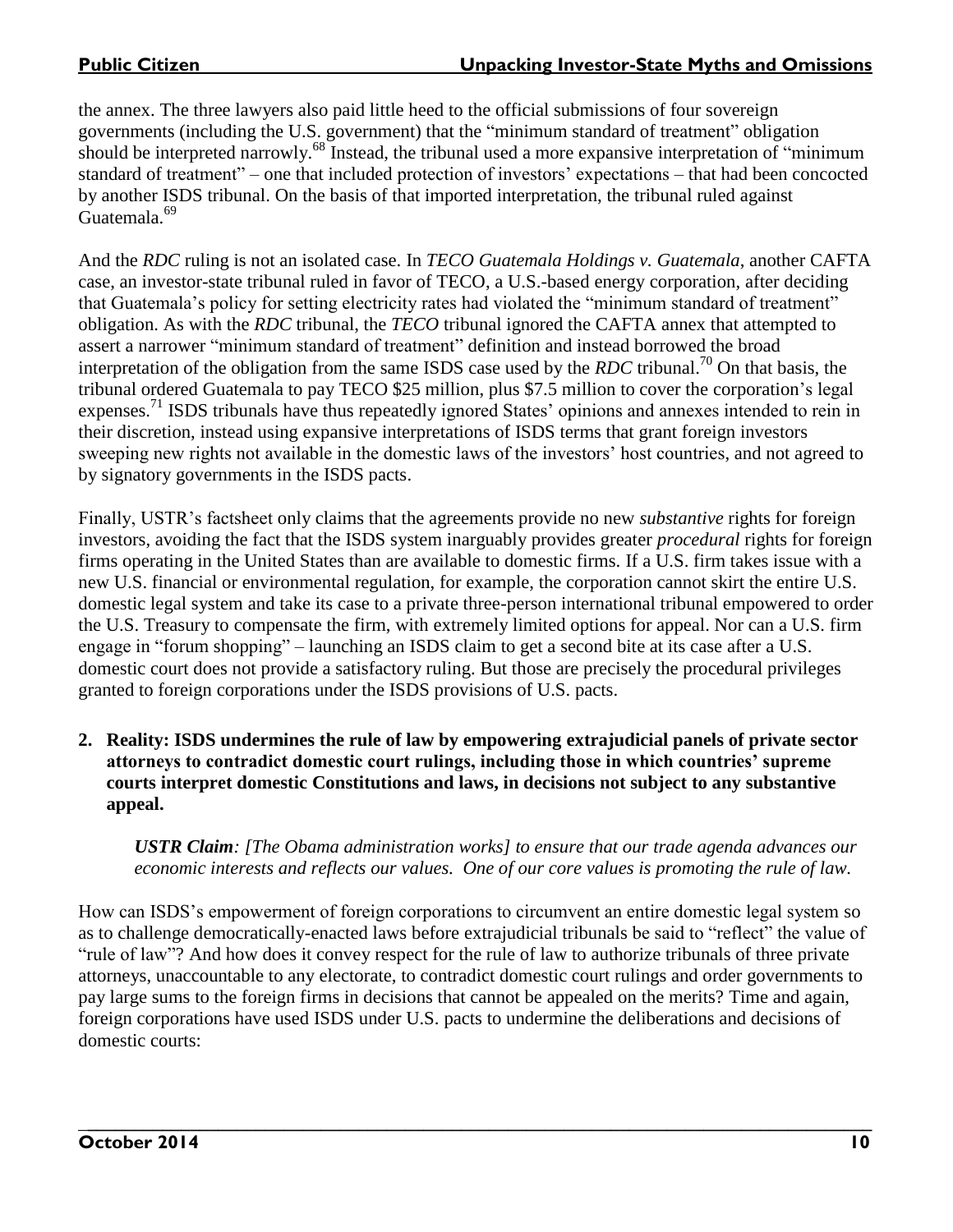- When a Mississippi state court jury ruled against the Loewen Group, a Canadian funeral home conglomerate, in a private contract dispute, Loewen launched an ISDS claim against the U.S. government under the North American Free Trade Agreement (NAFTA).<sup>72</sup> In the underlying U.S. court ruling challenged by Loewen, a Mississippi jury determined that Loewen had engaged in anticompetitive and predatory business practices that "clearly violated every contract it ever had" with a local Mississippi funeral home.<sup>73</sup> After Loewen rejected an offer to settle the case, the company was hit with a jury damages award requiring it to pay the local funeral home \$500 million.<sup>74</sup> Loewen sought to appeal. Under both U.S. federal and Mississippi state court procedures, a bond must be posted as part of the appeal process to ensure that a losing party does not seek to move its assets to avoid paying on the initial ruling.<sup>75</sup> This procedural rule, as well as the uncertainties related to jury damage awards, pertains to domestic and foreign firms alike. After a failed bid to lower the bond, Loewen reached a settlement for approximately \$85 million.<sup>76</sup> But then Loewen launched a NAFTA case for \$725 million, claiming that the requirement to post bond and the jury trial system violated the company's investor rights under NAFTA.<sup> $7$ </sup> The tribunal explicitly ruled that court decisions, rules and procedures were government "measures" subject to challenge and review under the ISDS regime.<sup>78</sup> The ruling made clear that foreign corporations that lose tort cases in the United States can ask ISDS tribunals to second-guess the domestic decisions and to shift the cost of their court damages to U.S. taxpayers. On the merits, the tribunal agreed with some of Loewen's claims and "criticized the Mississippi proceedings in the strongest terms."<sup>79</sup> Luckily for the U.S. government, Loewen's bankruptcy lawyers filed for reincorporation as a U.S. firm under bankruptcy protection, thus destroying Loewen's foreign investor status, and the case was dismissed.<sup>80</sup>
- When the government of Guatemala initiated a legal process to consider revoking a disputed railroad contract with RDC, the U.S.-based firm launched a CAFTA claim against the government, even while defending itself in Guatemala's domestic legal process. The Guatemalan government had issued a legal challenge to the company's contract after multiple assessments concluded that it did not comply with Guatemalan law.<sup>81</sup> This process, called *lesivo*, provided RDC the opportunity to present its case before an administrative court, and then still appeal the resulting decision to the country's Supreme Court.<sup>82</sup> But while taking advantage of this domestic due process, RDC launched its CAFTA claim. The tribunal not only allowed the ISDS claim to move forward despite the unresolved domestic process, but opined that in such instances of parallel ISDS claims, investors should be allowed to access extrajudicial investor-state proceedings *before* the conclusion of domestic legal processes.<sup>83</sup> The tribunal soon ruled against Guatemala, ordering the payment of more than \$18 million to RDC for initiating a domestic legal challenge to the company's contract.
- When Eli Lilly and Company, a U.S. pharmaceutical corporation, failed to prove in Canada's domestic courts that it had met the legal standard for obtaining patents for two drugs, resulting in the invalidation of its patents, the firm launched a \$481 million NAFTA claim against Canada. Canadian courts invalidated the company's patents for Strattera and Zyprexa after ruling that Eli Lilly had failed to meet the utility standard required to obtain a patent – demonstration or sound prediction that the drugs would provide the benefits that the company promised when applying for the patents' monopoly protection rights.<sup>84</sup> Eli Lilly is asking a NAFTA tribunal to second-guess not only the courts' decisions, but Canada's entire legal basis for determining a patent's validity. The case is pending.<sup>85</sup>
- When the Peruvian government denied a request from the U.S.-based Renco Group for a third extension of its deadline to comply with its contractual commitment to remediate environmental and health problems caused by its toxic metal smelting operation, Renco launched an \$800 million ISDS case against the government under the U.S.-Peru  $\overline{FIA}^{86}$  After having already granted two extensions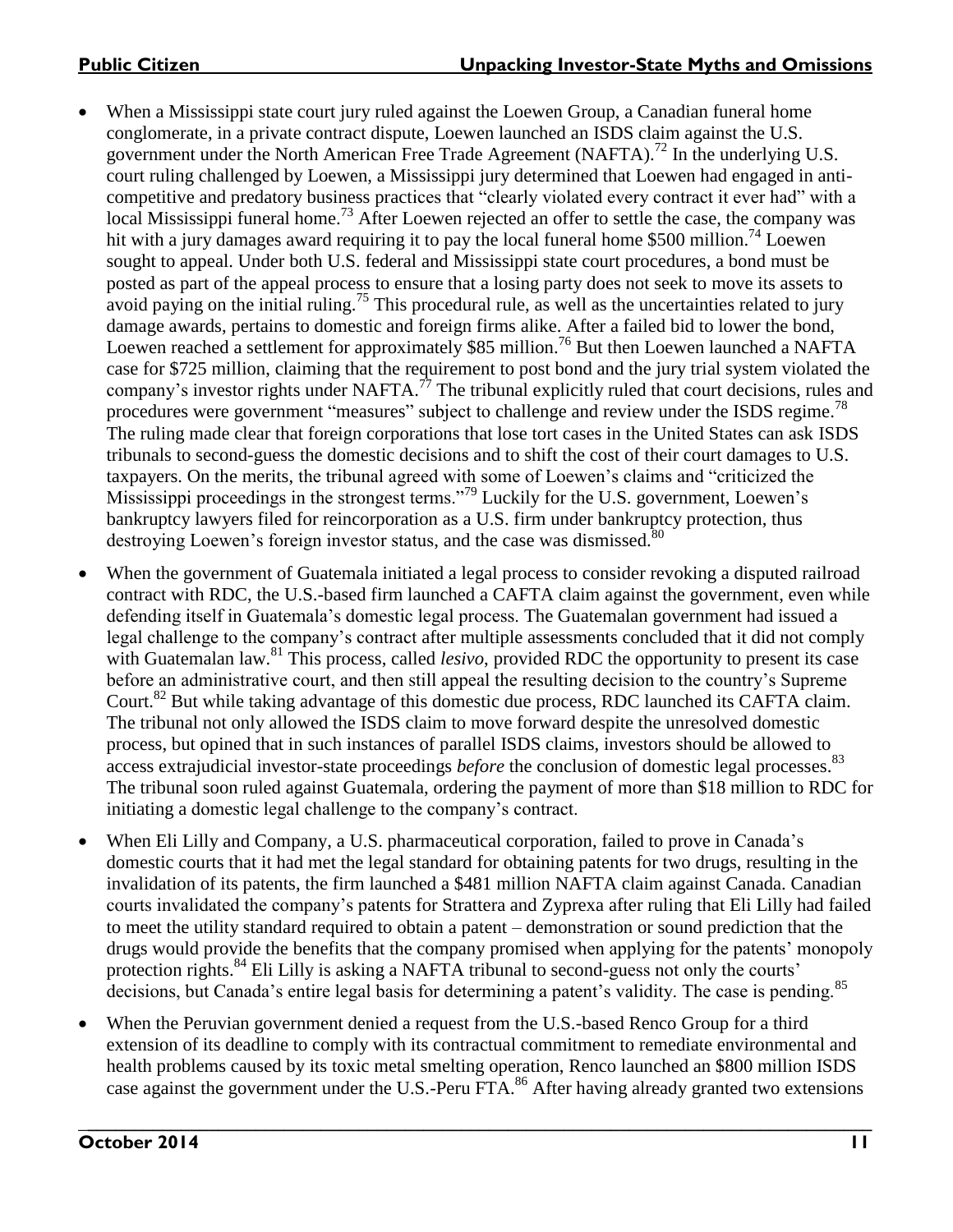to the company, the government ordered the plant closed, pending compliance. Even though the smelter is now shut down because of bankruptcy, the mere filing of the ISDS case assisted Renco in its efforts to evade cases brought in U.S. courts against the firm on behalf of Peruvian children allegedly injured by the smelter's emissions.<sup>87</sup> Renco had failed three times<sup>88</sup> to get the cases out of Missouri courts, where claims by foreign plaintiffs were permitted against companies located in the state.<sup>89</sup> The cases had a decent chance of success, since Renco's companies have also faced heavy penalties for highly publicized pollution in Missouri,<sup>90</sup> and the jury pool was likely to be skeptical of the company.<sup>91</sup> In January 2011, one week after starting its investor-state case, Renco moved for a fourth time to have the Missouri state court cases removed to federal courts, this time based on its ISDS case. The same judge that had denied the previous requests now granted it, citing the ISDS case as the reason: "In removing these cases, defendants rely on the Convention on the Recognition and Enforcement of Foreign Arbitral Awards … [U.S. law] allows removal of any action in state court in which 'the subject matter ... relates to an arbitration agreement or award falling under the Convention...' … Accordingly, because the [FTA] arbitration panel's decision on the claims raised by Renco ... could conceivably affect the issues in this case, these actions are removable..."<sup>92</sup>

In several ISDS cases brought under U.S. deals, tribunals have even obliged foreign corporations' requests to defy or reinterpret a country's Constitution. One example comes from an ISDS case that Chevron Corporation has launched against Ecuador under the U.S.-Ecuador BIT in an attempt to evade payment of a \$9.5 billion judgment that Ecuador's domestic courts have ordered the U.S. oil corporation to pay for mass contamination of the Amazonian rain forest. A three-person tribunal in 2012 ordered Ecuador's executive branch to interfere in the operations of the independent court system on behalf of Chevron to suspend enforcement of domestic rulings against the corporation.<sup>93</sup> Ecuador's government had explained to the panel that compliance with any order to interfere with the country's independent judiciary would violate the separation of powers enshrined in the country's Constitution.<sup>94</sup> Undeterred, the tribunal proceeded with their order.

After the government decided to heed its Constitution rather than the three lawyers, the same tribunal delivered another ruling in 2013 that cast aside 20 years of litigation and court rulings against Chevron under two sovereign legal systems. The tribunalists went beyond second-guessing this long history of domestic court proceedings – they pretended it never even happened. In entertaining Chevron's request to order the taxpayers of Ecuador rather than the oil corporation to pay the billions that Ecuador's courts had ordered the company to pay to clean up the vast Amazonian pollution, the tribunal barely made mention of the domestic rulings against Chevron.<sup>95</sup> Instead, the tribunal invited Chevron to make the same arguments already rejected by domestic courts as if for the first time.

In a preliminary decision, the tribunal accepted an improbable Chevron argument that had failed in Ecuador's domestic courts. <sup>96</sup> The three lawyers deigned to reinterpret Ecuador's Constitution and domestic law, $^{97}$  and declared that some of Ecuadorians' legal rights even to initiate a case against Chevron had been unwittingly extinguished.<sup>98</sup> As a final decision remains pending, it remains to be seen whether the ISDS tribunal will attempt to further trump domestic courts, impose its own interpretation of the nation's Constitution and order Ecuadorians themselves to pay for the poisoning of their ecosystem.<sup>99</sup>

#### **3. Reality: ISDS cases have led to the watering down of environmental, health and other public interest policies, and chilled the establishment of new ones, as the mere threat of an ISDS case against an existing or proposed policy raises the prospect that a government will need to spend**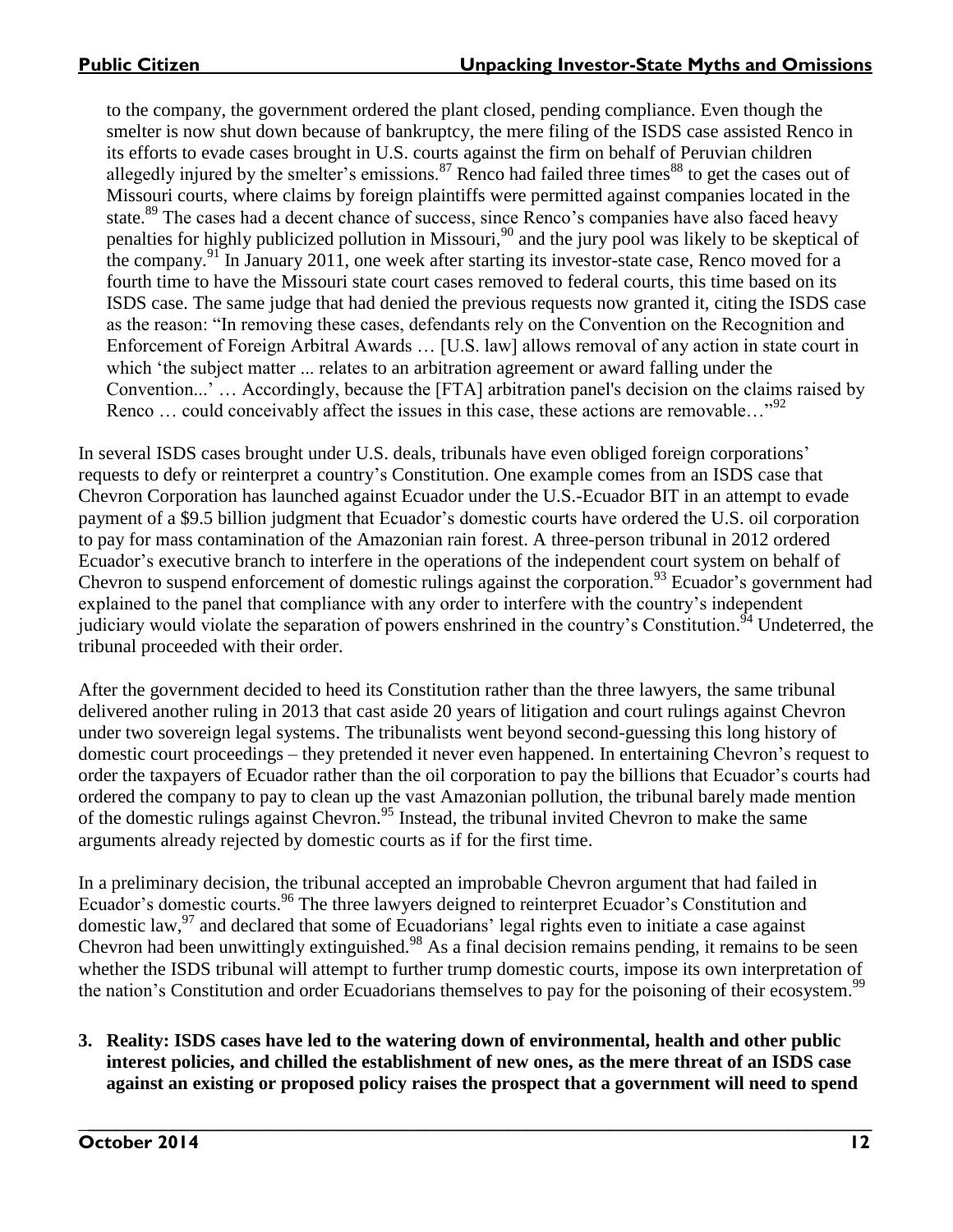#### **millions in tribunal and legal costs to defend the policy, even if the government might ultimately prevail.**

*USTR Claim: Our investment rules preserve the right to regulate to protect public health and safety, the financial sector, the environment, and any other area where governments seek to regulate. U.S. trade agreements do not require countries to lower their levels of regulation. In fact, in our trade agreements, we require our partners to effectively enforce their environmental and labor laws and to take on new commitments to increase environmental and labor protections.*

This USTR claim relies on language tricks to obscure the effect of ISDS rules. Of course the standard ISDS terms of U.S. pacts do not directly "require countries to lower their levels of regulation." That is not the concern raised by critics. The actual concern starts with the fact that the ISDS regime empowers foreign corporations to demand taxpayer compensation when a country enacts *higher* levels of regulation (i.e. stronger protections for consumers and the environment). For example:

- When Canada imposed a temporary ban on the export of a hazardous waste called polychlorinated biphenyls (PCB), considered by the U.S. EPA to be toxic to humans and the environment, U.S. waste treatment company S.D. Myers launched a case under NAFTA that resulted in an ISDS tribunal ordering Canada to pay the company almost \$6 million.<sup>100</sup>
- When a Mexican municipality required Metalclad Corporation, a U.S. waste management corporation, to clean up existing problems before expanding a toxic waste facility, Metalclad launched a NAFTA case that resulted in an ISDS tribunal ordering Mexico to pay the corporation \$16 million.<sup>101</sup>
- When the Canadian province of Ontario enacted a program to incentivize the production of renewable energy and green jobs – hailed as one of the most advanced clean energy programs in North America – a company owned by Texas oil magnate T. Boone Pickens filed a \$746 million NAFTA case against Canada while U.S.-based Windstream Energy launched its own \$457 million NAFTA claim against the government. $102$
- When the Canadian province of Quebec imposed a moratorium on fracking to conduct a study of environmental and health effects that could result from a possible leaching of chemicals and gases into the groundwater and air, the Lone Pine Resources corporation, which had plans to frack beneath the St. Lawrence Seaway, launched a \$241 million NAFTA claim against Canada.<sup>103</sup>

The usage of ISDS to target increased consumer and environmental safeguards has two damaging effects on public interest policymaking. First, if a corporation launches an ISDS case against a given consumer or environmental protection, the government may feel compelled to roll back the challenged policy to avoid costly legal and tribunal fees, the risk of an even more costly tribunal order to compensate the firm, and the potential for other firms to launch further ISDS cases against the policy. Second, for a proposed public interest policy that has yet to be implemented, the mere threat that ISDS cases would be brought against the policy can chill its implementation. Indeed, regulatory chill and regulatory rollback have been the product of a series of ISDS cases under U.S. pacts. Here are three examples from Canada alone:

 When Canada banned the import and transport of MMT, a toxic gasoline additive that is also banned by U.S. law in reformulated gasoline,<sup>104</sup> the U.S. chemical firm Ethyl Corporation launched a NAFTA claim against Canada.<sup>105</sup> (MMT was not produced in Canada, and given Canadian provinces have significant jurisdiction over environmental matters, this import and interprovincial transport ban was a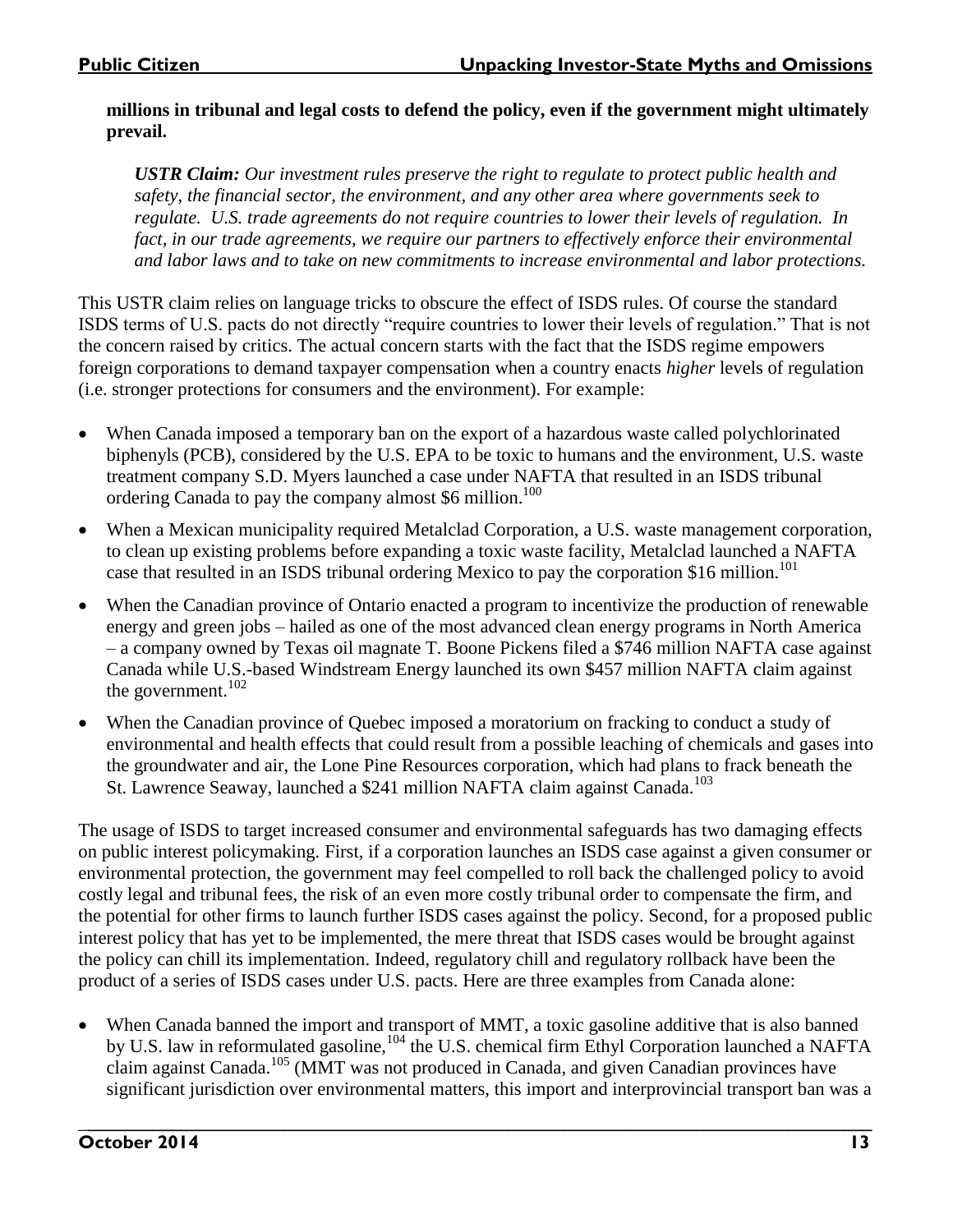means for the national government to effectively implement a national ban.<sup>106</sup>) Less than a month after the investor-state tribunal ruled in favor of Ethyl in a jurisdictional ruling, indicating that the case would go forward to the merits, the Canadian government announced that it would settle with Ethyl. The terms of that settlement required the government to pay the firm \$13 million in damages and legal fees, to post advertising saying MMT was safe and, critically, to reverse the ban on MMT.<sup>107</sup> Today Canada depends largely on voluntary restrictions to reduce the presence of MMT in gasoline.<sup>108</sup>

- When an all-party committee of the provincial government of New Brunswick, Canada recommended that the province develop its own public auto insurance program, the private insurance industry used the threat of a NAFTA investor-state case to successfully lobby against the program. In response to public outcry over skyrocketing auto insurance premiums, the New Brunswick committee recommended a public plan that would achieve average premium reductions of approximately 20 percent. The Insurance Bureau of Canada, representing Canada's largest insurers, immediately warned that the proposal could trigger NAFTA investor-state cases from foreign insurance providers in Canada as a NAFTA-prohibited "expropriation" of their market share.<sup>109</sup> The proposal was soon scuttled, due in part, according to observers, to "aggressive threats of treaty litigation."<sup>110</sup>
- When Canada's Parliament started to consider the enactment of plain packaging policies for cigarettes to curb smoking in 1994, the tobacco industry responded with the specter of a NAFTA investor-state case in attempt to forestall the regulation. R.J. Reynolds Tobacco Company sent a letter to the health committee of Canada's House of Commons, arguing that a plain packaging policy would constitute a NAFTA-prohibited expropriation and "would give rise to a claim under the provisions of the NAFTA for hundreds of millions of dollars in compensation."<sup>111</sup> The Parliament never acted on the plain packaging plan, and analysts credited the NAFTA threat for helping to bury the proposed public health measure.<sup>112</sup> Evidence suggests that the threat of ISDS cases is still chilling plain packaging proposals today in several countries. For example, in February 2013, New Zealand's Ministry of Health announced that the government planned to introduce plain packaging legislation, but indicated that it will wait until Philip Morris's investor-state case against Australia's plain packaging law is resolved, and that enactment of New Zealand's legislation could be delayed as a result.<sup>113</sup> The legislation has since been introduced, but not enacted. 114

The increasing pattern of investor-state retaliation for health, environmental and other public interest regulations may well lead policymakers to think twice about enacting protections that could expose the government to a costly investor-state dispute. Even when governments win cases, they are often ordered to pay for a share of the tribunal's costs plus their own legal fees – these expenses average \$8 million per case.<sup>115</sup> As observed, the prospect of having to spend millions to defend a given safeguard, and potentially being ordered by a tribunal to pay millions more, can have a chilling effect on the enactment of public interest regulations. The extraordinary investor-state provisions of U.S. FTAs and BITs thus undermine public interest regulation not by directly requiring regulations to be dismantled, but by imposing new liabilities and risks on the enactment of new regulations in the public interest.

Concerned about the mounting ISDS claims against such public interest policies, countries negotiating agreements with the United States have not been convinced by USTR's claim that "[o]ur investment rules preserve the right to regulate." In both the TPP and TAFTA, negotiating partners have proposed environmental or health exceptions that would apply to investor-state cases.<sup>116</sup> But the U.S. government has actually opposed the inclusion of exceptions that governments could use to defend health and environmental policies challenged in investor-state cases as indirect expropriation or "minimum standard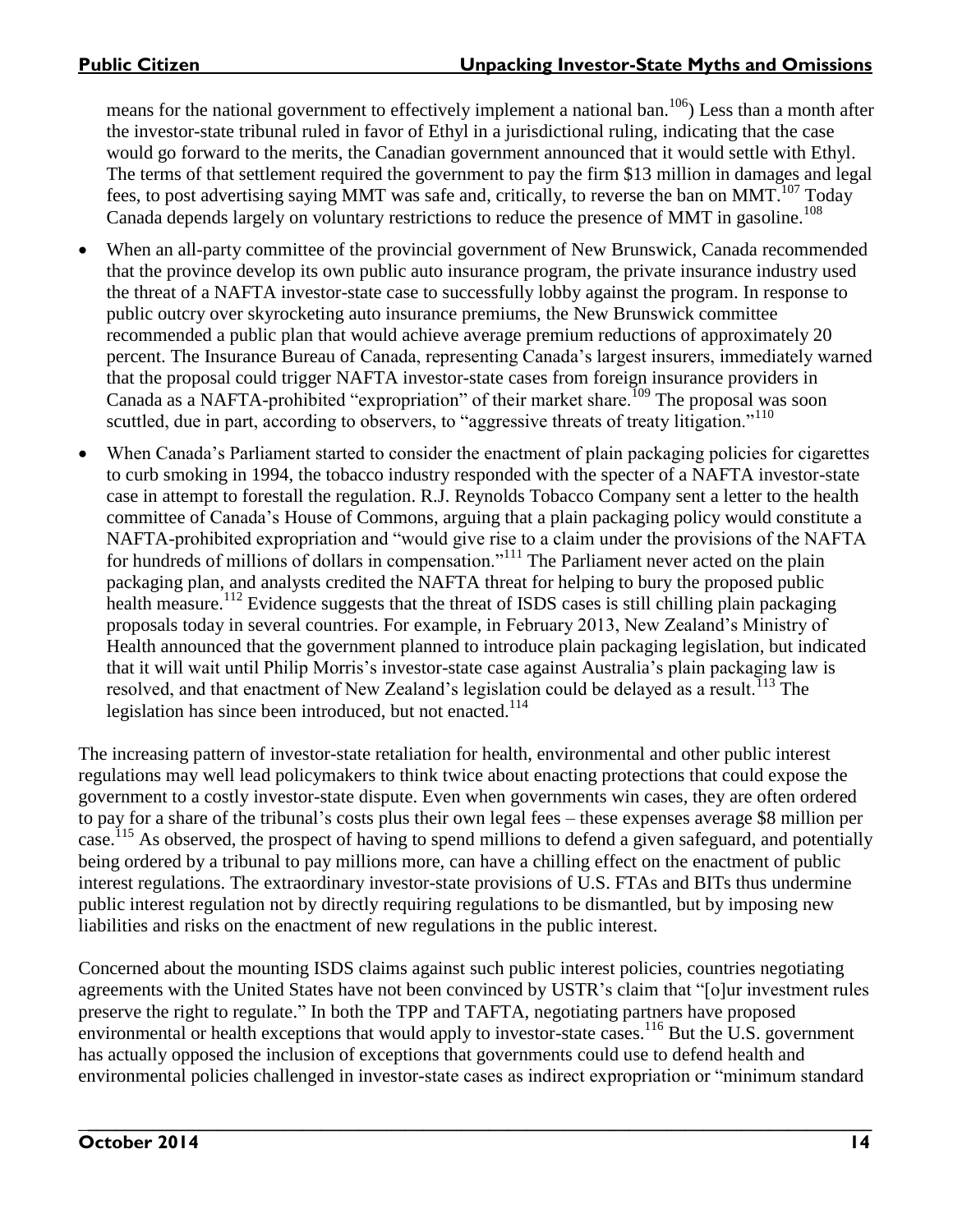of treatment" violations. In the case of TPP, where most of the investment chapter's text is agreed, this is a matter of serious contention, as many other TPP nations demand such exceptions be included.<sup>117</sup>

The investment chapters of past U.S. trade pacts, which inform the U.S. proposals for TAFTA, also provide no meaningful exception or defense provisions for public interest regulations challenged by foreign firms as violations of commonly-invoked foreign investor rights.<sup>118</sup> Though the standard language of U.S. pacts includes an "investment and environment" section, the clause provides no meaningful safeguard against investor-state challenges to environmental policies.<sup>119</sup> The relevant language in the investment chapter of existing U.S. FTAs, the leaked investment chapter of the TPP and the 2012 U.S. model BIT (a stated U.S. template for investment provisions in  $TAFTA$ )<sup>120</sup> is written in a manner that would likely be deemed self-canceling. It states that a signatory government may enact environmental protections, so long as doing so does not conflict with the sweeping rights that the pact gives to foreign investors. But the only instances for which a government needs an agreement to specify that its environmental regulatory rights trump its obligations to foreign investors are those in which investors' broad rights conflict with environmental policies. For such instances, this supposed "right to regulate" provision appears to be inapplicable.<sup>121</sup> Indeed, a tribunalist in the *S.D. Myers v. Canada* NAFTA ISDS case noted that this environmental provision, also included in NAFTA, was among those referred to by trade analysts as "'tautologies' or as 'diplomatic, rather than legal' statements."<sup>122</sup> A recent legal review from Cambridge University Press concluded that this environmental clause "falls short in failing to add more than a nebulous provision that can easily be marginalized."<sup>123</sup>

USTR also makes reference to the labor and environmental chapters typically included in U.S. FTAs. In 2007, Congress forced President George W. Bush to make some provisions of both the environment and labor chapters enforceable and subject to the same state-to-state dispute resolution system as other chapters in his pacts. But these provisions are subject to the "Gramm Clause." Senator Phil Gramm (R-Texas) inserted in the 2002 Fast Track legislation an amendment that ensured the FTA enforcement language would be undercut.<sup>124</sup> The resulting Fast Track law "recognize<sup>[d]</sup> that parties to a trade agreement retain the right…to make decisions regarding the allocation of resources to enforcement with respect to other labor or environmental matters determined to have higher priorities." Fast Track further stated, "no retaliation may be authorized based on the exercise of these rights or the right to establish domestic labor standards and levels of environmental protection."<sup>125</sup> Thus, U.S. FTAs negotiated under that Fast Track included such language as: "The Parties recognize that each Party retains the right to exercise prosecutorial discretion and to make decisions regarding the allocation of environmental enforcement resources with respect to other environmental laws determined to have higher priorities."<sup>126</sup>

Even though the 2002 Fast Track authority expired and does not apply to the TPP, the leaked draft TPP environmental text appears to still abide by the limiting "Gramm Clause," stating: "The Parties recognize that each Party *retains the right to exercise discretion* and to make decisions regarding: (a) investigatory, prosecutorial, regulatory, and compliance matters; and (b) the allocation of environmental enforcement resources with respect to other environmental laws determined to have higher priorities. Accordingly, the Parties understand that with respect to the enforcement of environmental laws a Party is in compliance…where a course of action *or inaction* reflects a reasonable exercise of such discretion…" 127

But even if the provisions of the labor and environment chapters of TAFTA, unlike other U.S. FTAs, were strong and fully enforceable, it would not diminish signatory governments' broad and binding obligations to foreign investors under an investment chapter with ISDS. Nor would it prevent foreign firms from citing those expansive obligations, such as the guarantee of a "minimum standard of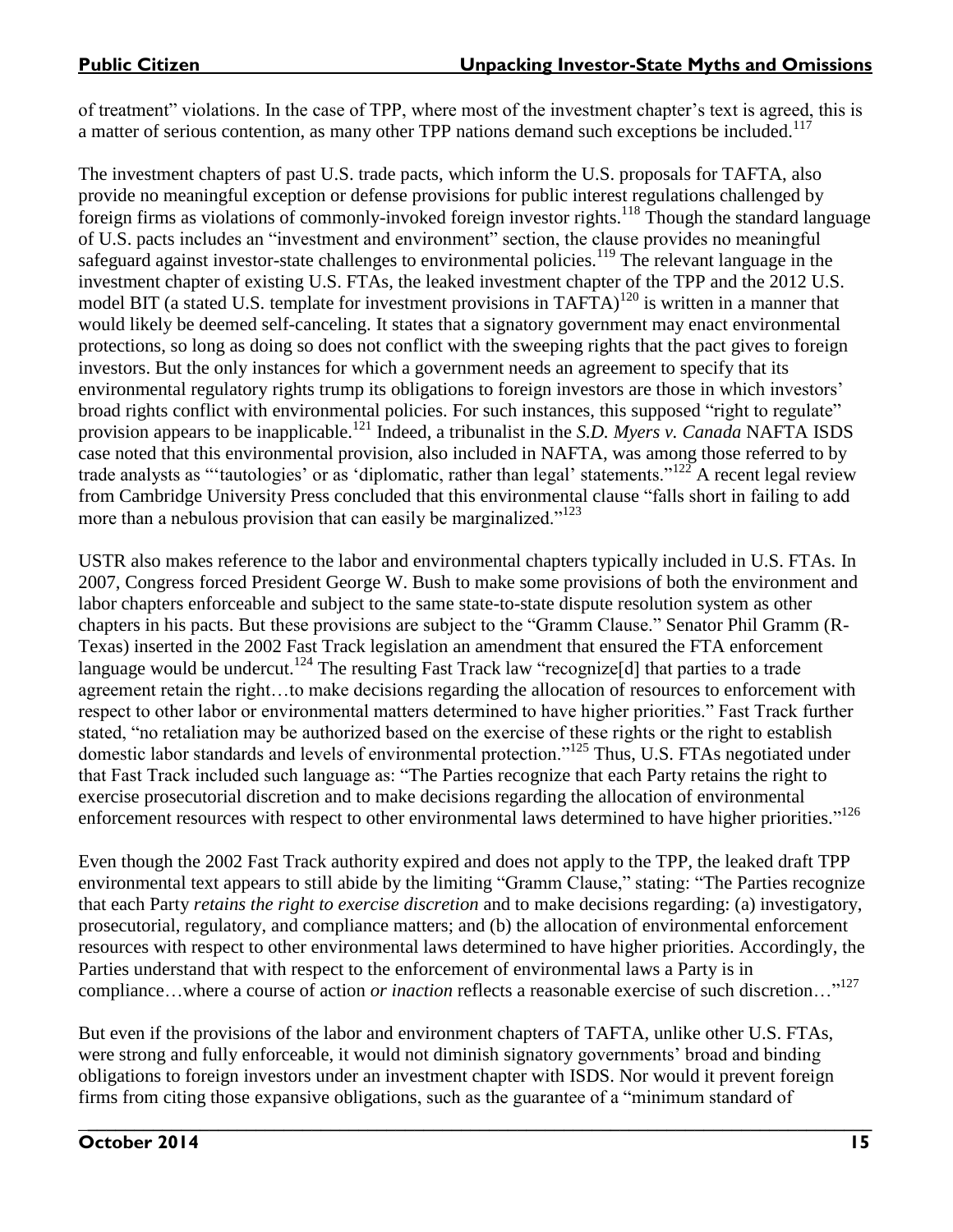treatment," in launching investor-state cases against environmental, labor and other public interest policies. Indeed, it is precisely when governments have effectively enforced their environmental laws, as USTR claims is required by U.S. FTAs, that foreign firms have launched an array of costly ISDS cases.

#### **4. Reality: Investor-state tribunals often order governments to pay foreign corporations large sums of taxpayer funds as compensation for future profits that the tribunals surmise the firms would have earned if not for the challenged government actions or policies.**

*USTR Claim: [U.S. investor-state provisions] provide no legal basis to challenge laws just because they hurt a company's profits…Our investment rules seek to promote standards of fairness, not protect profits.*

While the basis of a foreign corporation's investor-state claim under U.S. pacts cannot be simply that the firm lost profits, if a corporation convinces an ISDS tribunal on the merits of its case – that a given domestic law violated one of the panoply of foreign investor rights not available to domestic firms – the firm can then calculate its demand for compensation on the "expected future profits" that the law allegedly impeded. After using sweeping interpretations of foreign firms' rights to find governments at fault, investor-state tribunals under U.S. pacts have frequently used this "expected future profits" approach to determine how much governments must pay to foreign firms. Under such logic, tribunals have ordered governments to pay more than \$3.6 billion to foreign corporations under U.S. FTAs and BITs for nondiscriminatory toxics bans, land-use rules, regulatory permits, water and timber policies and more. Meanwhile, in the 19 pending claims under U.S. FTAs alone, foreign firms are demanding \$38 billion for environmental, energy, financial regulation, public health, land-use and transportation policies.<sup>128</sup>

Due to ISDS tribunals' increasingly wide interpretations of foreign firms' rights and increasingly investor-friendly damages calculations, the amounts that tribunals have ordered governments to pay foreign corporations have soared. While just 15 years ago tribunals typically ordered payment of millions of dollars in a given ISDS case, today it is not uncommon for a single lost case to cost a government hundreds of millions of dollars.<sup>129</sup>

This trend was dramatically confirmed in October 2012 when the ISDS tribunal in the previously mentioned *Occidental v. Ecuador* case, brought under the U.S.-Ecuador BIT, ordered Ecuador's government to pay \$2.3 billion to the U.S. oil corporation – one of the largest-ever investor-state awards.<sup>130</sup> The penalty imposed by the tribunal on Ecuador's taxpayers was equivalent to the amount Ecuador spends on healthcare each year for over seven million Ecuadorians – almost half the population.<sup>131</sup> The tribunal decided on the massive penalty after acknowledging that Occidental had broken the law,  $^{132}$  that the response of the Ecuadorian government (forfeiture of the firm's investment) was lawful, and that Occidental indeed should have expected that response.<sup>133</sup> But the tribunal then concocted a new obligation for the government (one not specified by the BIT itself) to respond proportionally to Occidental's legal breach and, upon deeming themselves the arbiters of proportionality, determined that Ecuador had violated the novel investor-state obligation.<sup>134</sup>

To calculate damages, the tribunal majority estimated the amount of future profits that Occidental would have received from full exploitation of the oil reserves it had forfeited due to its legal breach, including profits from not-yet-discovered reserves.<sup>135</sup> The tribunal majority then substantially increased the penalty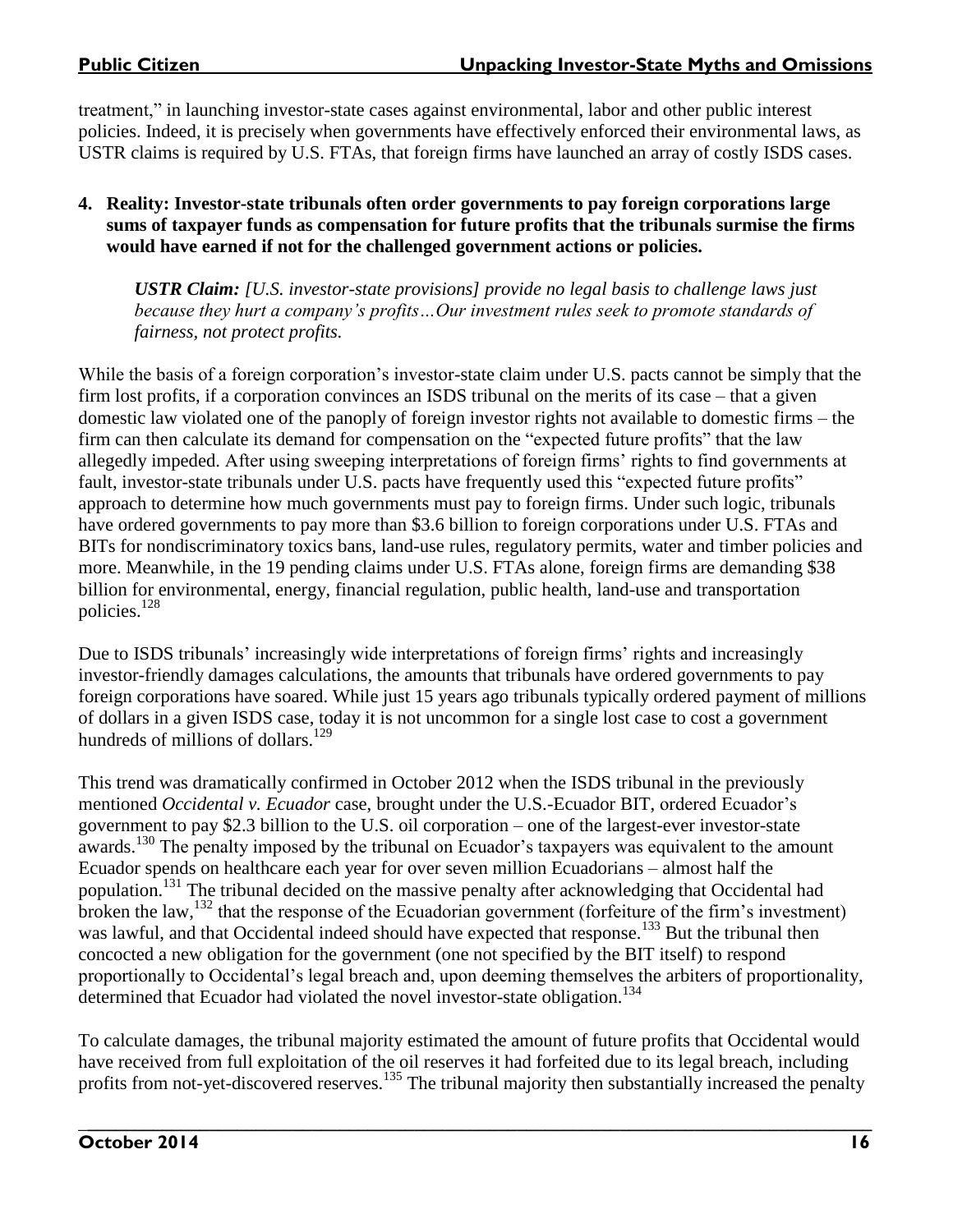imposed on Ecuador by ordering the government to pay compound interest. It has become increasingly common for investor-state tribunals to order governments to pay compound rather than simple interest, often requiring that the interest be retroactively compounded from the moment of the challenged action or policy to the date of the tribunal's decision, and prospectively until the date of payment.<sup>136</sup> In the *Occidental v. Ecuador* case, these interest requirements alone cost the Ecuadorian government more than \$500 million.

### **5. Reality: TAFTA would expose the U.S. government, taxpayers and domestic laws to an unprecedented surge in ISDS liability.**

*USTR Claim: …the United States has only been sued 17 times under any U.S. investment agreement and has never once lost a case.* 

Citing the number of cases brought against the United States under existing FTAs and BITs says little about the investor-state liability to which the United States would be exposed under TAFTA. Of the 20 existing U.S. FTA partners, only one  $-$  Canada  $-$  is among the world's top 20 exporters of FDI.<sup>137</sup> Having signed deals primarily with developing countries that have few investments in the United States, the investor-state liability of existing pacts has been limited.

But were TAFTA to be enacted with ISDS, the United States would grant investor-state privileges to corporations from 12 of the world's 20 largest FDI exporters, dramatically increasing U.S. exposure to ISDS attacks.<sup>138</sup> EU corporations own more than 24,000 U.S. based subsidiaries, any of which could serve as the basis for an investor-state claim against U.S. government policies or actions were TAFTA to go into effect with ISDS included.<sup>139</sup>

Some U.S. government officials have downplayed this surge in ISDS liability, arguing that the United States already has BITs with nine EU nations, none of which have produced an investor-state case against the United States.<sup>140</sup> What they do not mention is that the nine existing U.S. BITs with EU countries are exclusively with Eastern European nations that have relatively low FDI exports: Bulgaria, Croatia, the Czech Republic, Estonia, Latvia, Lithuania, Poland, Romania and Slovakia. Indeed, there are only 26 firms operating in the United States with parent companies from these nine countries combined.<sup>141</sup> In other words, U.S. officials are arguing that because U.S. policies have not been challenged under existing BITs by 0.1 percent of the more than 24,000 European firms operating here, empowering the other 99.9 percent to challenge domestic safeguards should not be cause for concern.

#### **Number of U.S. Corporations in EU Countries & Vice Versa**

| <b>Austria</b>                                                                                                                                                                                                                                                                          | 900   | <b>Italy</b>       | 3,939  |
|-----------------------------------------------------------------------------------------------------------------------------------------------------------------------------------------------------------------------------------------------------------------------------------------|-------|--------------------|--------|
| <b>Belgium</b>                                                                                                                                                                                                                                                                          | 1,527 | Latvia             | 122    |
| <b>Bulgaria</b>                                                                                                                                                                                                                                                                         | 248   | Lithuania          | 143    |
| Croatia                                                                                                                                                                                                                                                                                 | 190   | Luxembourg         | 214    |
| <b>Cyprus</b>                                                                                                                                                                                                                                                                           | 119   | <b>Malta</b>       | 56     |
| <b>Czech Rep.</b>                                                                                                                                                                                                                                                                       | 938   | <b>Netherlands</b> | 2,532  |
| <b>Denmark</b>                                                                                                                                                                                                                                                                          | 876   | <b>Poland</b>      | 1,556  |
| <b>Estonia</b>                                                                                                                                                                                                                                                                          | 127   | Portugal           | 930    |
| <b>Finland</b>                                                                                                                                                                                                                                                                          | 755   | Romania            | 491    |
| <b>France</b>                                                                                                                                                                                                                                                                           | 7,425 | Slovakia           | 316    |
| <b>Germany</b>                                                                                                                                                                                                                                                                          | 6,853 | Slovenia           | 131    |
| Greece                                                                                                                                                                                                                                                                                  | 707   | Spain              | 3,801  |
| <b>Hungary</b>                                                                                                                                                                                                                                                                          | 632   | <b>Sweden</b>      | 2,019  |
| <b>Ireland</b>                                                                                                                                                                                                                                                                          | 1,233 | UK                 | 12,715 |
| <b>United States</b>                                                                                                                                                                                                                                                                    |       |                    | 24,284 |
| This table indicates, for example, that 900 U.S.<br>$\sim$ CCM to a second constant of the field $\Lambda$ and a second constant of the constant of the constant of the constant of the constant of the constant of the constant of the constant of the constant of the constant of the |       |                    |        |

corporate affiliates are established in Austria, while 24,284 corporate affiliates from EU countries are established in the United States. *Source: Uniworld, Foreign Firms Directory, 2014*

\_**\_\_\_\_\_\_\_\_\_\_\_\_\_\_\_\_\_\_\_\_\_\_\_\_\_\_\_\_\_\_\_\_\_\_\_\_\_\_\_\_\_\_\_\_\_\_\_\_\_\_\_\_\_\_\_\_\_\_\_\_\_\_\_\_\_\_\_\_\_\_\_\_\_\_\_\_\_\_\_\_\_\_\_\_ October 2014** 17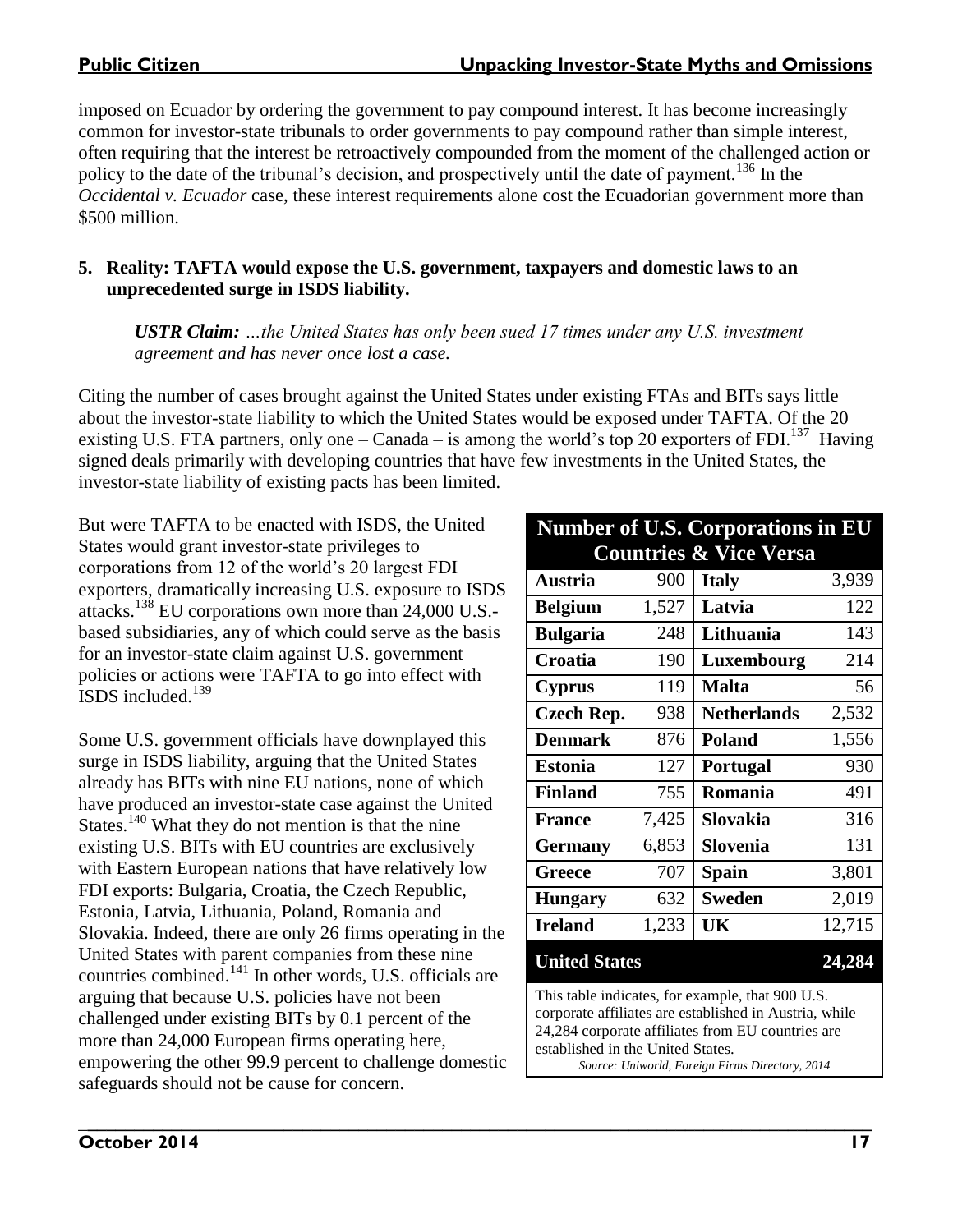Even assuming that the United States could somehow win all of the new cases spurred by this vast increase in investor-state liability, U.S. taxpayers would still have to pay substantially just to defend the targeted domestic policies. As mentioned, in an average investor-state case, governments spend \$8 million just on legal fees and tribunal costs – expenses that often must be paid even if the government wins the case.<sup>142</sup> The government of the Philippines has spent at least \$58 million on tribunal and legal expenses alone in two ISDS cases brought by German firm Fraport AG Frankfurt Airport Services Worldwide.<sup>143</sup> As explained above, the prospect of paying millions for repeated investor-state claims against a proposed public interest policy can chill a government's resolve to enact the policy even if it expects to win an ensuing string of ISDS cases.

But the assumption that the U.S. government will continue to dodge the ISDS bullet indefinitely is not one on which TAFTA negotiators should rely. The United States has already nearly lost ISDS cases that were dismissed on narrow procedural grounds.<sup>144</sup> The fact that these were launched by firms in Canada – the only major FDI exporter among U.S. FTA partners – should raise further concern about enacting an FTA with the EU's array of major FDI exporters. For example, in the *Loewen v. United States* case described above, the ISDS tribunal supported several of Loewen's arguments on the merits,<sup>145</sup> and only dismissed the case without imposing a penalty on the U.S. government thanks to a remarkable fluke: lawyers involved with the firm's bankruptcy proceedings reincorporated Loewen as a U.S. firm, thus destroying its ability to obtain compensation as a "foreign" investor.<sup>146</sup> Such luck should not be expected to continue if foreign investor privileges are granted to thousands of European firms.

#### **6. Reality: The very structure of the ISDS regime gives rise to conflicts of interest that would not be remediated by enhancement of the weak "conflict of interest" rules for tribunalists.**

*USTR Claim: Investor-state arbitration is designed to provide a fair, neutral platform to resolve disputes. The arbitration rules applied by tribunals under our agreements require that each arbitrator be independent and impartial. These rules permit either party in a dispute to request the disqualification of an arbitrator and the appointment of a new arbitrator if necessary to ensure the independence and impartiality of all tribunal members.* 

The actual conflict of interest rules that apply under U.S. pacts containing ISDS are notably weak. But there are more fundamental problems. The entire structure of ISDS has created a biased incentive system in which tribunalists can boost their caseload by using broad interpretations of foreign investors' rights to rule in favor of corporations and against governments, and boost their earnings by dragging cases out for years. ISDS is neither fair nor neutral, not because of a few compromised tribunalists, but due to core design flaws.

Under ISDS rules, only foreign investors can launch cases and also select one of the three tribunalists. (By contrast, in domestic courts, judges are assigned to a case, not hired by the plaintiff.) Thus, ISDS lawyers that create novel, expansive interpretations of foreign investors' rights while serving as a tribunalist in one case can increase the number of investors interested in launching new cases and enhance the likelihood of their selection by investors for future tribunals. (While governments can also select one of the tribunalists, these individuals do not have the same structural conflict of interest – interpreting investors' rights narrowly may curry favor with governments, but it would diminish the number of firms interested in launching ISDS claims in the first place.) This helps explain why a few lawyers are repeatedly picked as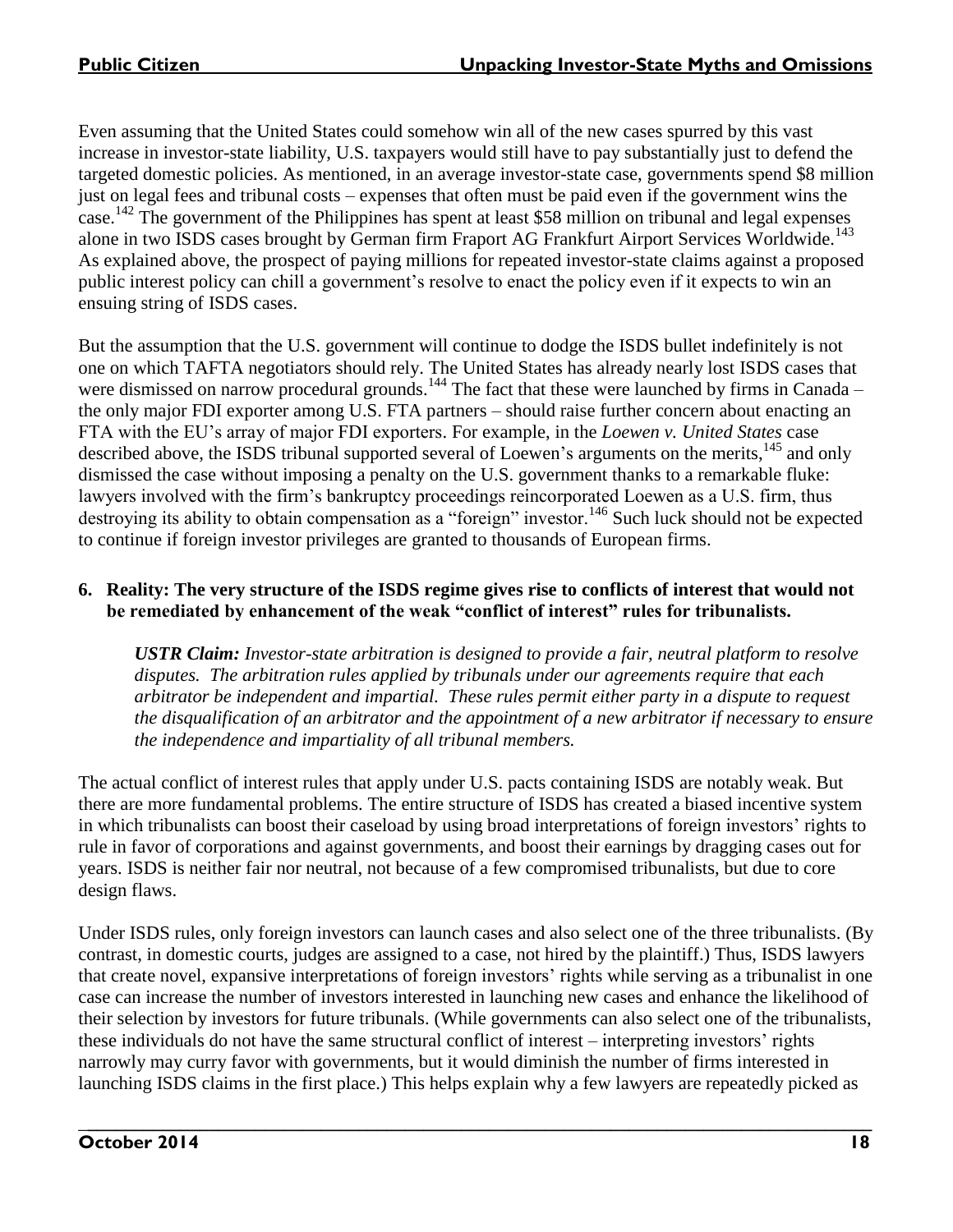ISDS tribunalists  $-$  just 15 lawyers have been involved in 55 percent of all public ISDS cases.  $^{147}$  The absence of any system of precedent for ISDS rulings, or of governments' rights to appeal the merits of cases, further enables tribunalists to concoct ever more fanciful interpretations of ISDS-enforced agreements and order compensation for breaches of obligations to which signatory governments never agreed.

And because tribunalists are paid by the hour, unlike salaried domestic judges, the longer a case continues, the more money the tribunalist makes (and the government pays), even if the case is ultimately dismissed. Tribunalists are paid at rates ranging from \$375 to more than \$700 per hour.<sup>148</sup> Even when governments add language in ISDS-enforced agreements intended to allow for quick termination of frivolous cases, the decision to accept an argument for termination based on such terms rests with three tribunalists whose incomes rely on the case continuing.

Moreover, the ISDS system allows lawyers to rotate between roles, as supposedly impartial arbitrators and as advocates for investors, in a manner that would be unethical for judges. Many lawyers who serve on ISDS tribunals as "judges" also represent corporations in other ISDS cases against governments, or have had a business relationship with the particular corporation in their case. Thus, a lawyer can use her role as a tribunalist to push expansive interpretations of governments' obligations that she can then take advantage of when launching an ISDS case for an investor in the future.

Specific conflicts of interest have raised alarm, such as in the *Vivendi Universal v. Argentina* case, in which the tribunal's award in favor of Vivendi was not annulled despite one of the tribunalists serving on the board of directors of a bank that held shares in Vivendi. The tribunalist did not disclose the conflict, much less recuse herself.<sup>149</sup>

Neither U.S. FTAs nor the 2012 U.S. model BIT directly stipulate requirements for investor-state tribunalists to be independent or impartial. Rather, the pacts rely on weak impartiality provisions included in the World Bank and United Nations rules under which most tribunals operate. The rules of the World Bank's International Centre for Settlement of Investment Disputes (ICSID) – the most commonly used rules for investor-state cases – state that tribunalists need to be "relied upon to exercise independent judgment."<sup>150</sup> However, the rules make it very difficult for a government to disqualify a tribunalist even when she or he exhibits a clear conflict of interest (e.g. serving on the Board of a firm invested in the corporation bringing the case). ICSID requires the government to convince both of the other tribunalists, or the president of the World Bank, to remove the biased tribunalist.<sup>151</sup> Convincing investor-state tribunalists to remove one of their colleagues is a tall order, particularly given that, as stated, the lawyers who serve on investor-state tribunals form part of a small, tight-knit club.

That may explain why in ICSID's 48-year history, attempts to disqualify biased tribunalists have only been successful on four occasions. In 37 other ISDS cases brought under ICSID rules, tribunalists have dodged attempts at disqualification on grounds that they exhibited bias or had conflicts of interest.<sup>152</sup> This track record hardly inspires confidence in the impartiality of tribunalists.

The conflict of interest rules of the United Nations Commission on International Trade Law (UNCITRAL) – the second most commonly used set of rules for ISDS cases – are similarly weak. While UNCITRAL rules require arbitrators to "disclose any circumstances likely to give rise to justifiable doubts as to his or her impartiality or independence," there are no stipulated consequences for failure to do so.<sup>153</sup> And while a party to the dispute can challenge an arbitrator as exhibiting a conflict of interest,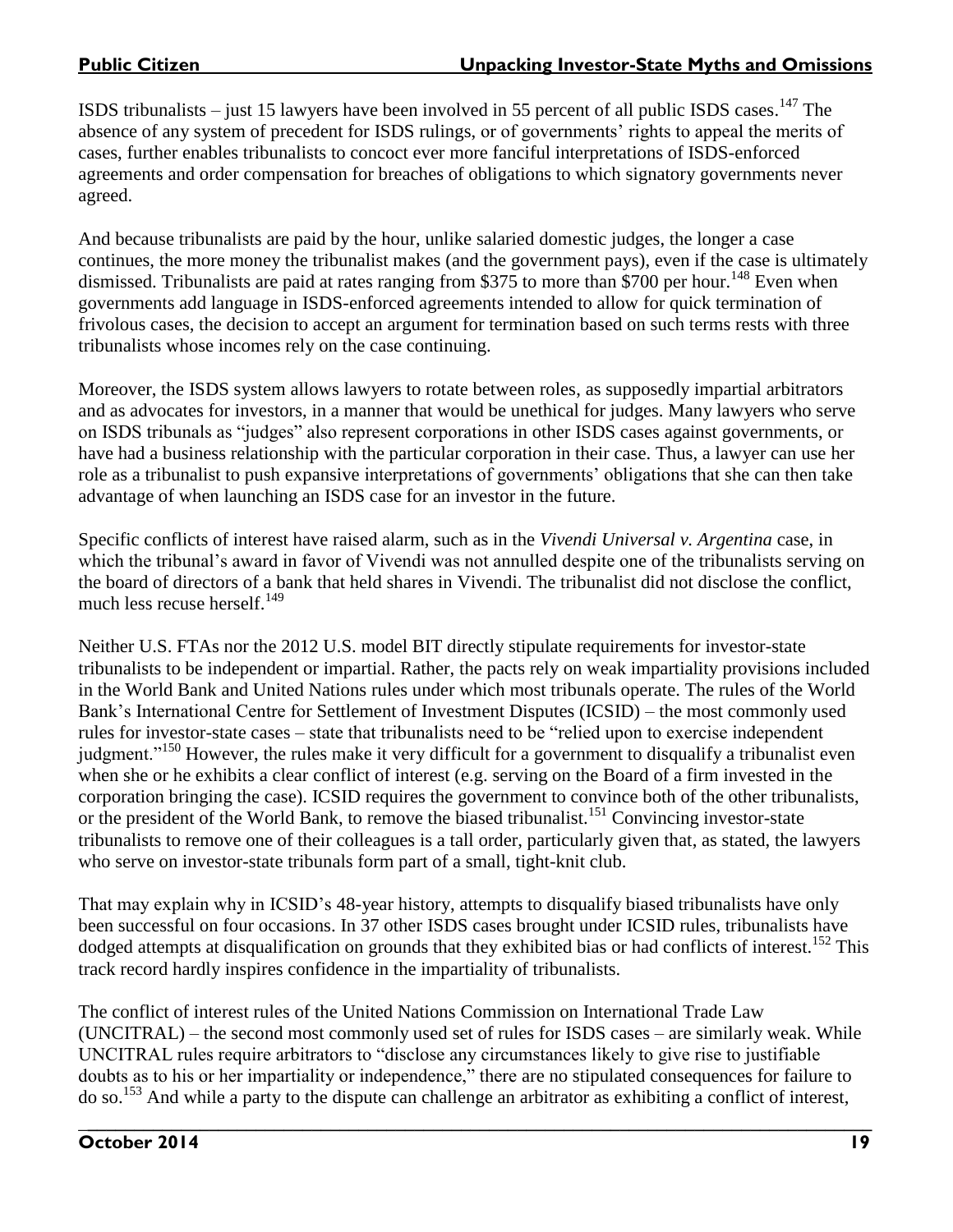the contested tribunalist would not be removed unless the other party agrees, the arbiter removes herself, or the "appointing authority" empowered to unilaterally decide on the challenge opts for removal.<sup>154</sup> The first scenario seems unlikely – a party should not be expected to dismiss an arbiter whose conflict of interest bends in their favor. The second scenario has rarely played out – challenged arbitrators in investor-state cases have generally not proven willing to leave the arbitration on their own volition. And the third scenario – delegating the decision over challenged arbitrators to the "appointing authority" (e.g. the Secretary-General of the Permanent Court of Arbitration at The Hague) – grants wide discretion to the authority to make a unilateral decision. The rules neither stipulate criteria that shall guide the authority's decision nor require the authority to disclose the criteria actually used.<sup>155</sup>

But even if such weak rules concerning the specific conflicts of interest of individual tribunalists were strengthened, the structural conflicts of interest of the ISDS system would remain. An ISDS tribunalist who has no relationship with the particular firm bringing a case still has an incentive to use expansive interpretations of government obligations to rule in favor of the firm so as to boost the utility of ISDS and the probability of being picked for future cases.

#### **7. Reality: Purported safeguards and explanatory annexes added to agreements in recent years have failed to prevent ISDS tribunals from exercising enormous discretion to impose on governments obligations that they never undertook when signing agreements.**

*USTR Claim: [U.S. pacts with ISDS provisions] include strong safeguards to deter frivolous challenges to legitimate public interest measures. The United States has proposed additional safeguards that include stricter definitions than are in most investment agreements of what is required for successful claims, as well as mechanisms for expedited review and dismissal of frivolous claims...*

In fact, the "safeguards" USTR touts have already been tested, and have failed to prevent investor-state cases brought under U.S. FTAs and BITs from growing not just in number, but in the range of legitimate public interest policies being targeted. The "additional safeguards," included in U.S. pacts since CAFTA, have not stopped investors from mounting increasingly daring challenges or prevented tribunals from handing down increasingly expansive rulings against public interest policies.

With respect to the investors' challenges, the new "safeguards" touted by USTR were included in the Peru FTA. But that did not stop the Renco corporation from using that pact to launch its \$800 million ISDS claim against Peru for not giving the firm a *third* extension on its unfulfilled commitment to remediate against toxic pollution created by its metal smelter.<sup>156</sup> And despite the inclusion of the "safeguards" in CAFTA, a subsidiary of the Canada-based Pacific Rim Mining Corporation, named Pac Rim Cayman, used that pact to challenge El Salvador's refusal to grant a mining permit to the company amid a major national debate about the health and environmental implications of mining and the announcements, by presidents from both the right and left parties, of a moratorium on gold mining. Pac Rim launched the ISDS case because it wanted a permit to build a controversial cyanide-leach gold mine, despite the company's failure to complete a required feasibility study.<sup>157</sup> While the tribunal ultimately ruled that the Canada-based Pac Rim did not have standing as a U.S. firm to pursue the case under CAFTA (while giving the corporation a green light to pursue the ISDS case under a domestic investment law), this decision was not the result of the touted safeguards. Had Pac Rim simply better organized its corporate structure, the case likely could have proceeded under the U.S. pact.<sup>158</sup> And despite the tribunal's ruling, El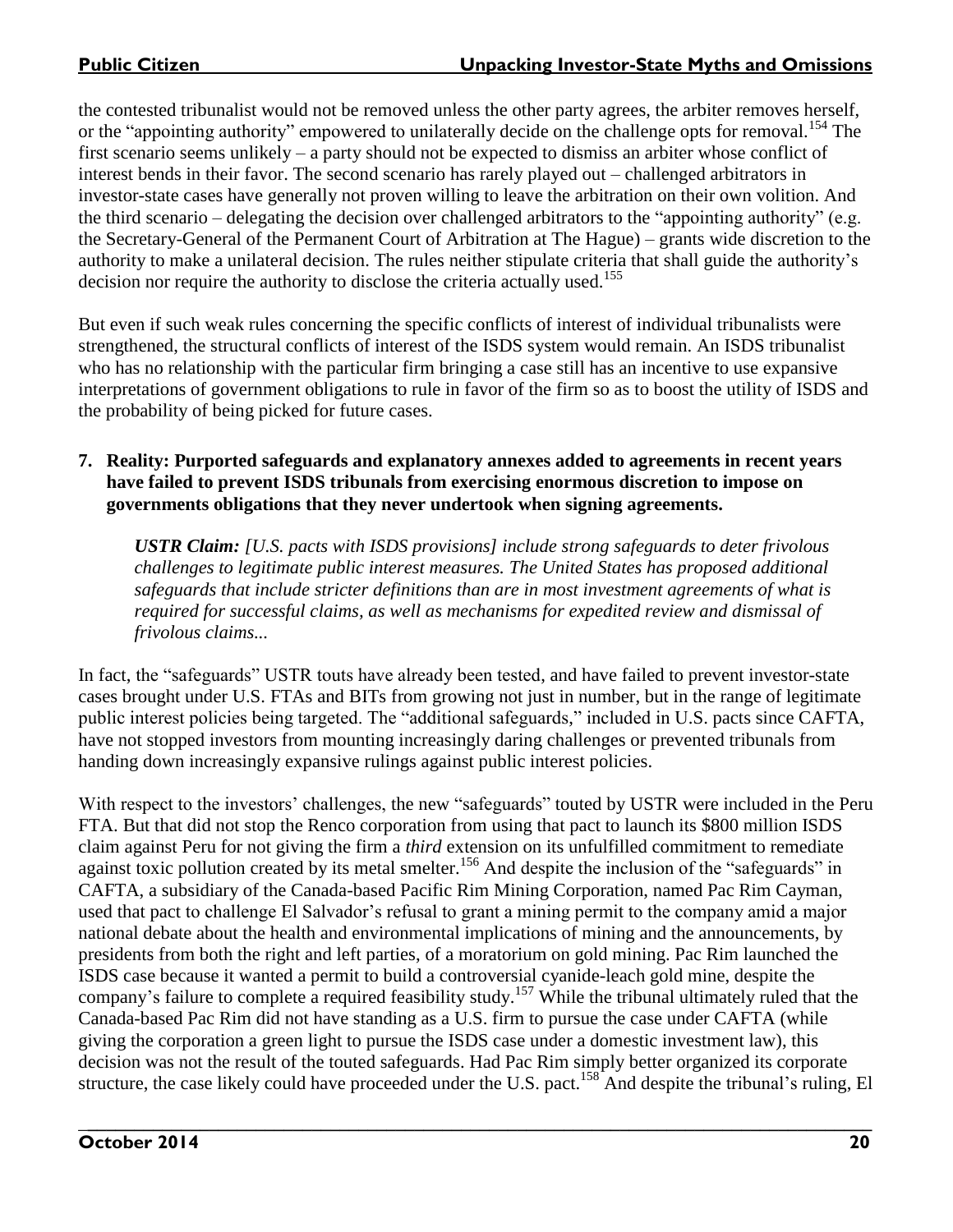Salvador still had to pay millions to defend its decision not to grant a contentious mining permit. Further, in the wake of Pac Rim's ISDS claim, implementation of proposed new mining restrictions have been delayed indefinitely. 159

The attempt to "include stricter definitions…of what is required for successful claims" has also failed to stop tribunals from using increasingly expansive interpretations of foreign investors' rights to side with corporations in ISDS challenges to public interest policies. In CAFTA, the Parties inserted an annex, <sup>160</sup> as described above, that attempted to narrow the vague obligation for States to guarantee foreign investors a "minimum standard of treatment," which a litany of tribunals had interpreted as an obligation for the government to not frustrate investors' expectations, for instance by improving environmental or health laws after an investment was established. As mentioned, in both *RDC v. Guatemala* and *TECO v. Guatemala* – two of the first investor-state cases brought under CAFTA – the tribunals simply ignored the annex's narrower definition of "minimum standard of treatment." Instead, the *RDC* and *TECO* tribunals both relied on an expansive interpretation of that standard, concocted by a previous investor-state tribunal, which included an obligation to honor investors' expectations.<sup>161</sup> Both ISDS tribunals ruled that Guatemala had violated the expanded obligation, and ordered the government to pay millions.

Another provision that USTR touts as a "safeguard" is a mechanism to dispense with frivolous investorstate claims. The relevant language in the 2012 U.S. model BIT provides for expedited consideration of arguments from the government that a case should be terminated because the legal claim used by the foreign corporation to attack its policies is not permitted under the treaty's sweeping investor protections.<sup>162</sup> One problem is that tribunalists with financial incentives to continue cases are the ones who decide whether to accept such arguments for termination. Another problem is that many investorstate claims *do* in fact fall within the wide ambit of the investor privileges found in U.S. FTAs and BITs. That is because the pacts grant broad rights to investors and give ample discretion to tribunals to interpret those rights as far-reaching restrictions on States' prerogative to regulate in the public interest. Until foreign investors' substantive rights and tribunalists' discretion are narrowed, language to prevent claims not falling under those rights will have limited impact in preventing investor-state rulings against "legitimate public interest measures."

Indeed, initial attempts to use this mechanism against frivolous claims suggest that it may be largely ineffective, thereby adding another step in the prolonged ISDS timetable (and more billable tribunalist hours) rather than expediting the process. In the *Pac Rim v. El Salvador* case, El Salvador attempted to use the "safeguard" against frivolous cases, arguing that the company's claim was not one that could be legally argued under CAFTA.<sup>163</sup> But in evaluating the government's argument, the tribunal decided that for a State to successfully use the mechanism to dismiss a frivolous claim, the tribunal must determine at the outset of a case that the claim was "certain" to fail, not merely "likely" to fail.<sup>164</sup> Having decided that Pac Rim's claim did not meet this improbably high threshold, the tribunal dismissed the government's attempted usage of the "safeguard."<sup>165</sup> As mentioned, Pac Rim's CAFTA claim did eventually fail, as the tribunal later denied Pac Rim jurisdiction under the pact. In the two intervening years, the government spent millions defending the mining decisions at issue – the very eventuality that the frivolous claims "safeguard" was supposed to prevent.

## **8. Reality: Transparency rules and amicus briefs are insufficient to hold accountable tribunals that remain unrestrained by precedent, States' opinions or substantive appeals.**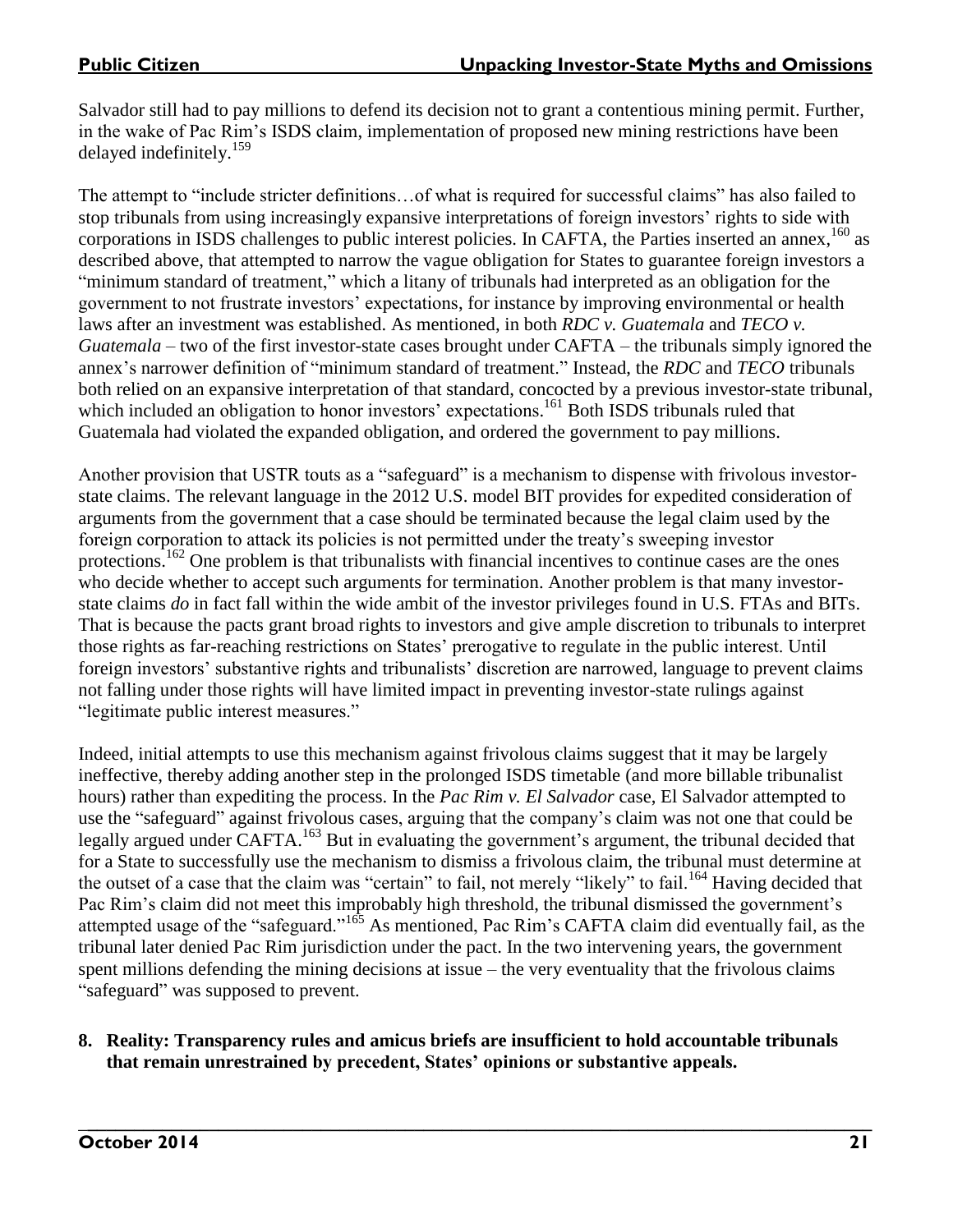*USTR Claim: The United States is committed to ensuring the highest levels of transparency in all investor-state proceedings. Investment arbitration hearings under recent U.S. trade and investment agreements, as well as all key documents submitted to investor-state tribunals and tribunal decisions, are public. Recent U.S. trade and investment agreements also give NGOs and other non-parties to a dispute the ability to participate by filing amicus curiae or "friend of the court" submissions, similar to non-parties' ability to make filings in U.S. courts.* 

Transparency is a necessary, but not sufficient, condition for reining in investor-state tribunals' ability to fabricate new obligations for States and then rule against public interest policies as violations of the novel obligations. As investor-state documents have become more publicly available, tribunals have not indicated greater hesitance to use overreaching interpretations of investors' rights. Documents were generally made available in the recent *Occidental v. Ecuador* case brought under the U.S.-Ecuador BIT. That includes the publicly-available 2012 award in which the tribunalists concocted a new obligation for Ecuador to respond proportionally to Occidental's breach of the law, deemed themselves the arbiters of proportionality, and ordered the government to pay \$2.3 billion for violating the creative obligation.<sup>166</sup>

And while it is important for public interest groups to be able to submit amicus briefs in investor-state cases, they will be inadequate to halt the threat that those cases pose to public interest policies, given the structural incentive and ability, described above, for ISDS tribunalists to simply ignore submissions that call for greater policy space. If these structural problems permit tribunalists to ignore the submissions of the sovereign governments whose agreements they are ostensibly interpreting, there is little reason to think they would do otherwise when facing private sector amicus submissions. As mentioned, in the *RDC v. Guatemala* CAFTA case, the governments of the United States, El Salvador and Honduras all joined Guatemala in arguing via non-disputing Party submissions that the "minimum standard of treatment" obligation should be narrowly defined according to State practice. But the tribunal paid little heed to the suggestions, skipped any examination of State practice, and instead imported an interpretation of "minimum standard of treatment" from yet another ISDS tribunal.<sup>167</sup> Why would tribunals exhibiting such gall feel bound to the suggestions of NGOs?

None of the provisions that USTR touts restrict the latitude of investor-state tribunals to levy binding decisions against domestic policies based entirely on the reasoning of three private lawyers. Tribunalists are not bound to base their decisions on precedent. They are not bound to adopt standard interpretations of international law. And they are not bound to a robust appeal system. Governments facing unfavorable investor-state rulings may only file for an "annulment" for certain specific categories of tribunal "error." Annulment claims are not heard by domestic courts, but are decided by another tribunal comprised of private sector attorneys. U.S. FTAs have never included a substantive appeal mechanism for investor-state cases despite longstanding calls for one. The future development of such a mechanism was even included in CAFTA:

*Within three months of the date of entry into force of this Agreement, the Commission shall establish a Negotiating Group to develop an appellate body or similar mechanism to review awards rendered by tribunals under this Chapter… The Commission shall direct the Negotiating Group to provide to the Commission, within one year of establishment of the Negotiating Group, a draft amendment to the Agreement that establishes an appellate body or similar mechanism.<sup>168</sup>*

Eight years have passed since CAFTA took effect in most signatory countries, and no such amendment has been produced.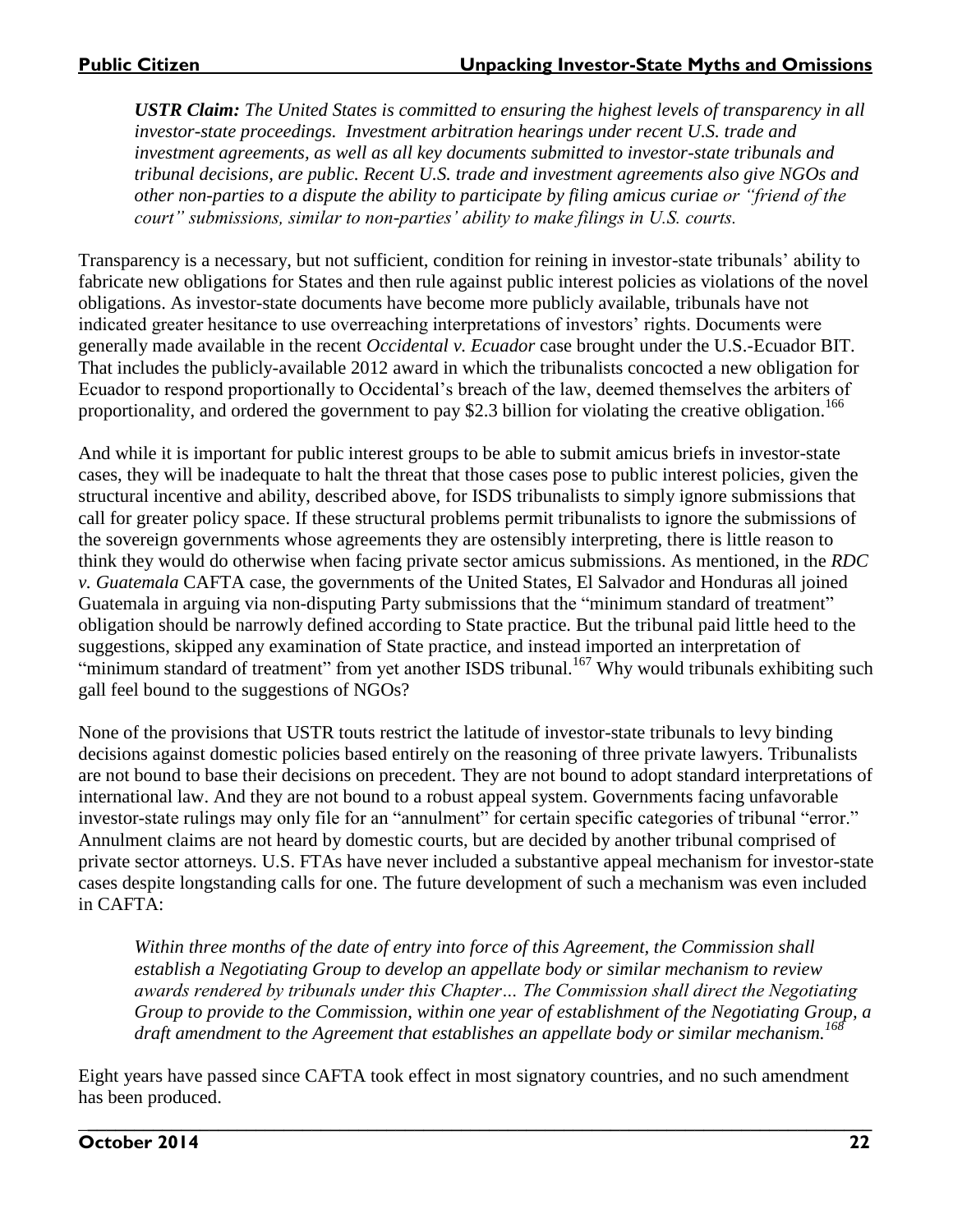## **9. Reality: State and local governments have no standing to defend the state and local policies that are often challenged in ISDS cases.**

*USTR Claim: [Investor-state provisions in U.S. FTAs and BITs] do not expose state or local governments to new liabilities. In any disputes arising under our trade agreements, the federal government assumes the cost of defending the United States, even if they relate to state and local issues.*

An increasing range of measures taken by state, provincial and municipal governments have been challenged under the ISDS terms of U.S. pacts, including state and local land use decisions, state environmental and public health policies, adverse state court rulings, and state and municipal contracts.<sup>169</sup> If a foreign corporation challenges a state or local policy, the state or local government does not have standing to defend the policy and must rely on the federal government.

When the federal government does choose to call on a state's lawyers, given their particular expertise, to assist with the defense of a challenged state-level policy, there is no guarantee that the expenditure of state resources will be recovered, even if the corporation loses the case. Indeed, in several ISDS cases, tribunals have ordered losing corporations to pay federal government lawyers' legal fees, but the legal expenses incurred by states have not been reimbursed. For instance, in the *Methanex Corporation v. United States* NAFTA case in which a Canadian corporation challenged a California ban of the gasoline additive MTBE, the tribunal ordered that \$3 million be paid to the U.S. federal government to help cover its legal expenses. However, the tribunal did not award legal fees for the California state lawyers who worked long hours helping the federal government defend the California law.<sup>170</sup>

While the federal government is technically responsible for paying any compensation ordered by an investor-state tribunal, in a successful ISDS case against a state or local measure, the federal government could hold funds for state or local projects hostage until the challenged measure was rescinded or until the locality agreed to help pay the foreign firm. While the legality of this maneuver has not been addressed by U.S. courts, attempts to foist the investor-state compensation burden onto sub-federal governments have already been tried in U.S. FTA partner countries.<sup>171</sup> The federal government could also try to avoid having to pay damages in response to a tribunal's ruling against a state or local law by preempting the challenged policy with a federal law.

State and local governing bodies have expressed strong opposition to U.S. investor-state pacts due to these threats to their autonomy and the basic tenets of federalism. The National Conference of State Legislatures (NCSL), a bipartisan association representing U.S. state legislatures, many of which are GOP-controlled, has repeatedly approved a formal position of opposition to such pacts. The association's most recent position states:

*NCSL will not support Bilateral Investment Treaties (BITs) or Free Trade Agreements (FTAs) with investment chapters that provide greater substantive or procedural rights to foreign companies than U.S. companies enjoy under the U.S. Constitution. Specifically, NCSL will not support any BIT or FTA that provides for investor/state dispute resolution. NCSL firmly believes that when a state adopts a non-discriminatory law or regulation intended to serve a public*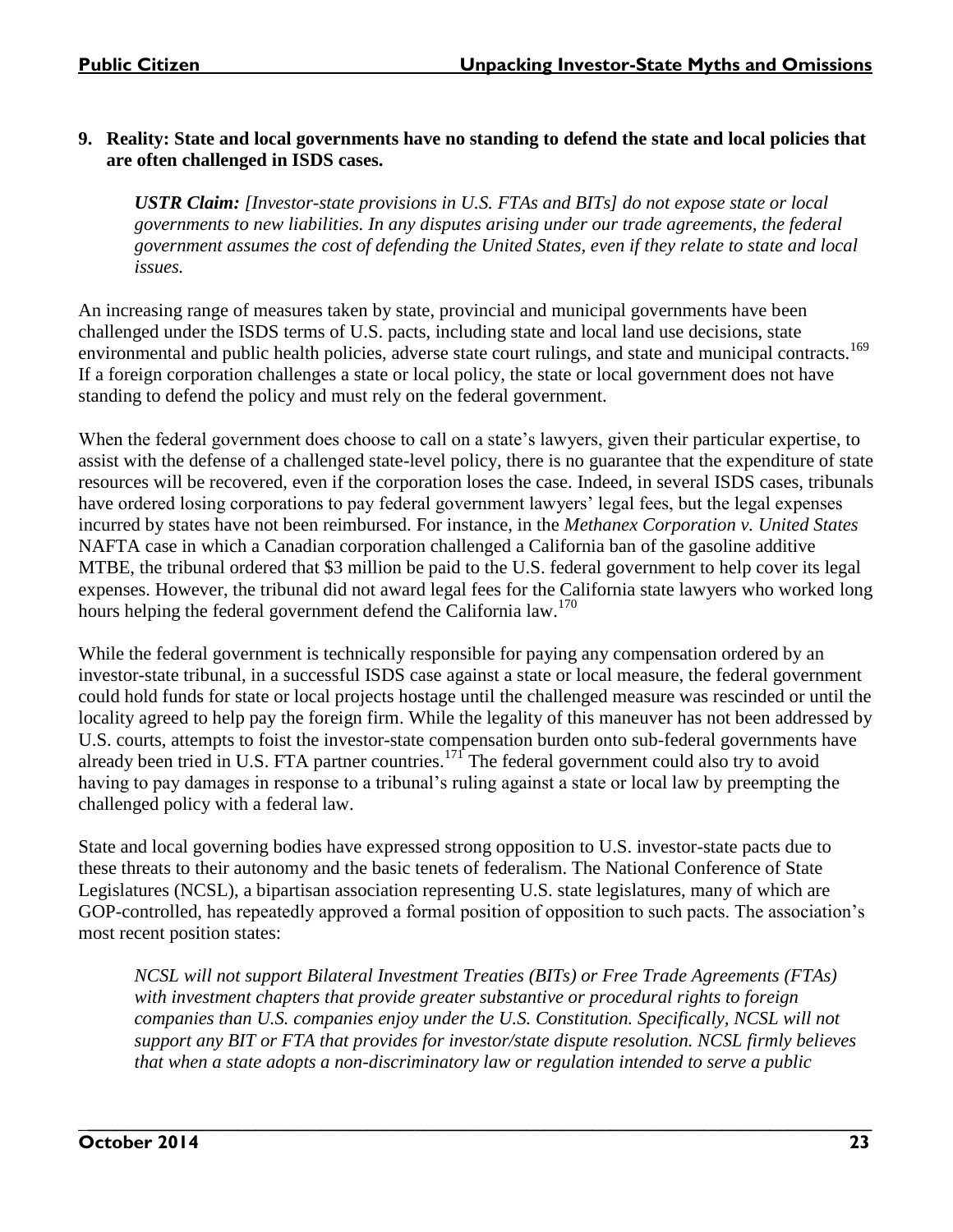*purpose, it shall not constitute a violation of an investment agreement or treaty, even if the change in the legal environment thwarts the foreign investors' previous expectations.<sup>172</sup>*

#### **10. Reality: The Obama administration has repeatedly ignored ISDS opposition from Congress, the bipartisan National Conference of State Legislatures, diverse public interest groups and legal scholars.**

*USTR Claim: As the Obama Administration promotes trade and investment agreements, we work closely with Congress, stakeholders, and the public to ensure that our trade agenda advances our economic interests and reflects our values…the Model BIT that the Obama Administration released in 2012 followed[] an extensive period of public comment and consultation.*

USTR fails to mention that all public interest groups acting as advisors in the 2012 model BIT development process opposed the resulting model BIT as a rejection of their recommendations for change and an embrace of the ISDS status quo. Heeding the counsel of corporate advisors in the model BIT review process, the administration chose to perpetuate the investor-state regime's expansive corporate privileges.

Since then, ISDS opposition has only grown. Members of Congress have voiced increasing opposition to ISDS in "trade" pacts via letters and floor statements.<sup>173</sup> As mentioned, NCSL approved in 2012 a resolution stating in unequivocal terms that the bipartisan association of state legislatures would oppose any pact with ISDS.<sup>174</sup> Legal scholars from around the world have announced their opposition to ISDS in a letter that urges governments to "withdraw<sup>[]</sup> from or renegotiate<sup>[]"</sup> investor-state pacts.<sup>175</sup> Conservative groups have also joined the anti-ISDS chorus, as the CATO Institute made clear in its March 2014 article calling for ISDS to be excluded from TAFTA due to "legitimate concern that corporations will run roughshod over domestic laws."<sup>176</sup> Echoing that concern, 120 legal scholars from leading universities in the United States, Europe and elsewhere recently submitted a joint response to the European Commission public consultation on ISDS that strongly criticized the proposed inclusion of ISDS in TAFTA.<sup>177</sup>

The largest U.S. labor, environmental, health, privacy, Internet freedom, financial, development, family farmer, faith and consumer groups have also called for the Obama administration to exclude investor-state provisions in U.S. agreements. Noting in a December 2013 letter that ISDS provisions in past U.S. pacts have undermined public interest policies and democratic decision-making, these diverse "stakeholders" have made clear they do not see the current trade agenda as "reflecting our values."<sup>178</sup> This view is held across the political spectrum. Conservative and small business stakeholders opposing TAFTA's inclusion of ISDS include the U.S. Business and Industry Council, Coalition for a Prosperous America,<sup>179</sup> the CATO Institute,<sup>180</sup> and various tea party groups.<sup>181</sup> Numerous large U.S. public interest groups and small business associations indicated similar sentiments by signing a February 2014 letter urging USTR to launch a public consultation process on the inclusion of ISDS in TAFTA, to parallel the EU public consultation. Groups such as the AFL-CIO, Consumers Union, National Farmers Union, Natural Resources Defense Council, Presbyterian Church USA and U.S. Business and Industry Council argued:

*…[a] public consultation process in which American workers, families, communities, small businesses, faith institutions and civil society organizations have a real voice will be an important step toward creating more balanced investment policies that reflect the diverse needs and interests of real people and their communities, not simply large, global corporations.*<sup>182</sup>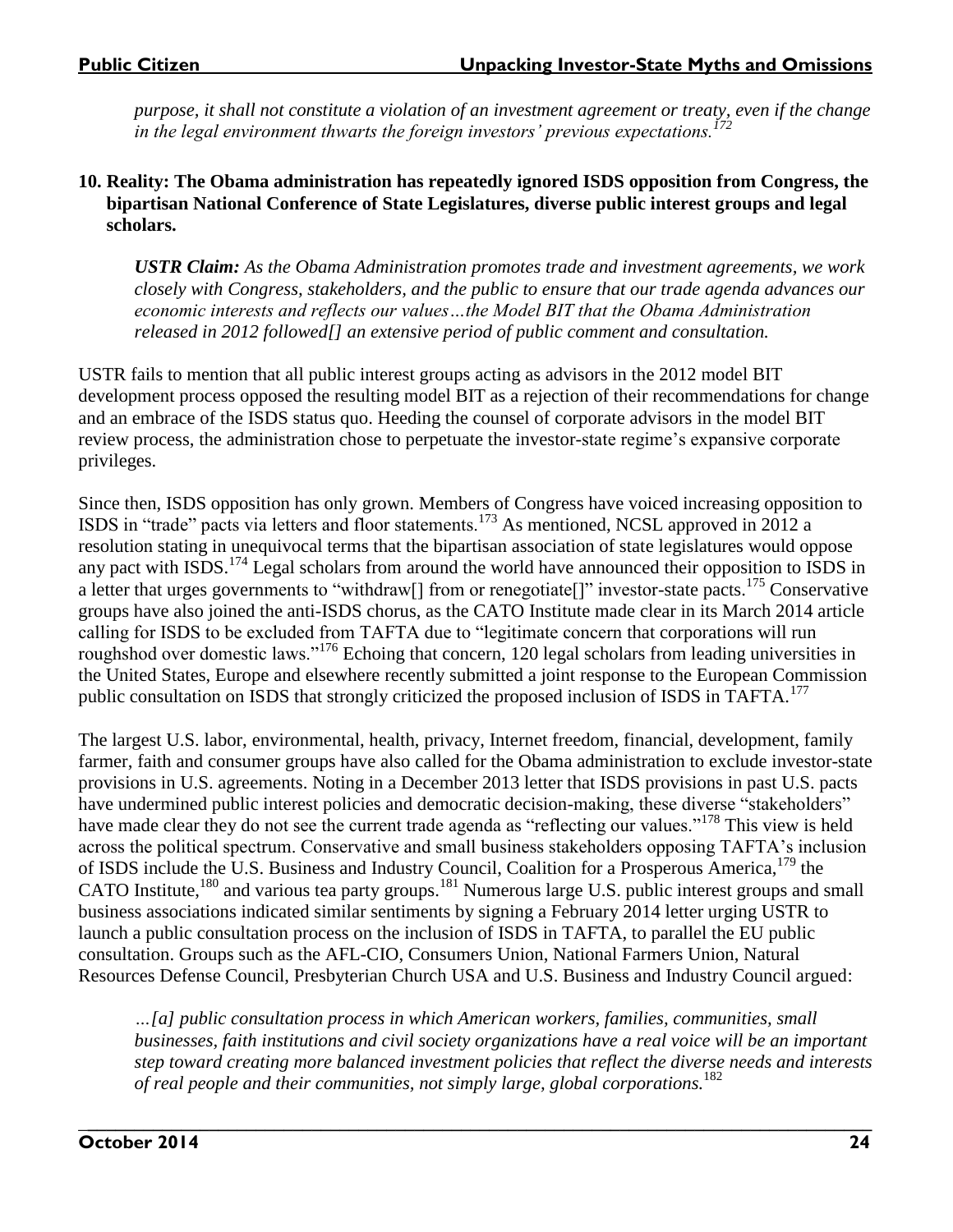The Obama administration has denied this broadly-supported request, refusing thus far to initiate a public consultation on the inclusion of ISDS in TAFTA.

The current breadth of U.S. opposition to ISDS stems in part from the manner in which the Obama administration handled the "extensive period of public comment and consultation" that USTR characterizes as part of the development of the 2012 U.S. model BIT that now serves as the U.S. template for TAFTA's investment provisions. Though the Obama administration solicited the input of several public interest groups in developing the model BIT, that input was ignored. As part of the consultation, public interest organizations represented on a special subcommittee of business, civil society and academic representatives (under the Advisory Committee on International Economic Policy) submitted a list of 17 concrete recommendations for the model BIT. But when the organizations saw the "new" model BIT, they concluded that the administration had outright rejected 15 of their 17 recommendations. The results of the remaining two recommendations "fell well short of expectations."<sup>183</sup>

The groups had tried to reform the old U.S. model BIT to "make[] dispute settlement consistent with the public interest," "ensure[] that foreign investors do not have greater rights than U.S. investors," and "protect<sup>[]</sup> health, safety, and the environment and promote<sup>[]</sup> good jobs."<sup>184</sup> Instead, the "extensive period" of public comment and consultation" touted by USTR ignored these recommendations, producing a "new" model BIT that mirrored the old model BIT and its dangers to the public interest.<sup>185</sup>

# **Conclusion**

USTR's factsheet of counterfactual defenses of the investor-state system will not succeed in dispelling the growing criticism of the regime. As foreign corporations launch more and more investor-state attacks against a widening array of domestic safeguards, and as tribunals hand down ever-more-expansive rulings against those safeguards, ISDS opposition will continue to mount. In the wake of increasing ISDS damage to the public interest and democratic governance, USTR's claims about the system's benign nature sound fanciful. Rather than try to silence critical voices with far-fetched reassurances, the Obama administration should engage in genuine consultation with critics of the investor-state system, heed their warnings of its threats and reexamine its controversial and extraordinary terms. While doing so, the administration should halt the expansion of those terms by scrapping the proposed inclusion of ISDS in TAFTA. As the world rejects this extreme regime, we cannot afford to further embrace it.

# **Endnotes**

 $\overline{a}$  $<sup>1</sup>$  Office of the U.S. Trade Representative, "The Facts on Investor-State Dispute Settlement: Safeguarding the Public Interest</sup> and Protecting Investors," USTR blog post, March 27, 2014. Available at: [http://www.ustr.gov/about-us/press](http://www.ustr.gov/about-us/press-office/blog/2014/March/Facts-Investor-State%20Dispute-Settlement-Safeguarding-Public-Interest-Protecting-Investors)[office/blog/2014/March/Facts-Investor-State%20Dispute-Settlement-Safeguarding-Public-Interest-Protecting-Investors.](http://www.ustr.gov/about-us/press-office/blog/2014/March/Facts-Investor-State%20Dispute-Settlement-Safeguarding-Public-Interest-Protecting-Investors)

<sup>&</sup>lt;sup>2</sup> "German Stumbling Block to Transatlantic Trade Talks," Agence France Presse, March 27, 2014. Available at: http://digitaljournal.com/business/business/german-stumbling-block-to-transatlantic-trade-talks/article/378521<br><sup>3</sup> "German Stumbling Block to Transatlantic Trade Talks," *Agence France Presse*, March 27, 2014. Available at

[http://digitaljournal.com/business/business/german-stumbling-block-to-transatlantic-trade-talks/article/378521.](http://digitaljournal.com/business/business/german-stumbling-block-to-transatlantic-trade-talks/article/378521)

<sup>4</sup> Victoria Martin De La Torre, "EU Parliament's S&D Party Lays Out Conditions For Support Of TTIP Deal," Group of the Progressive Alliance of Socialists & Democrats in the European Parliament press release, January 21, 2014. Available at: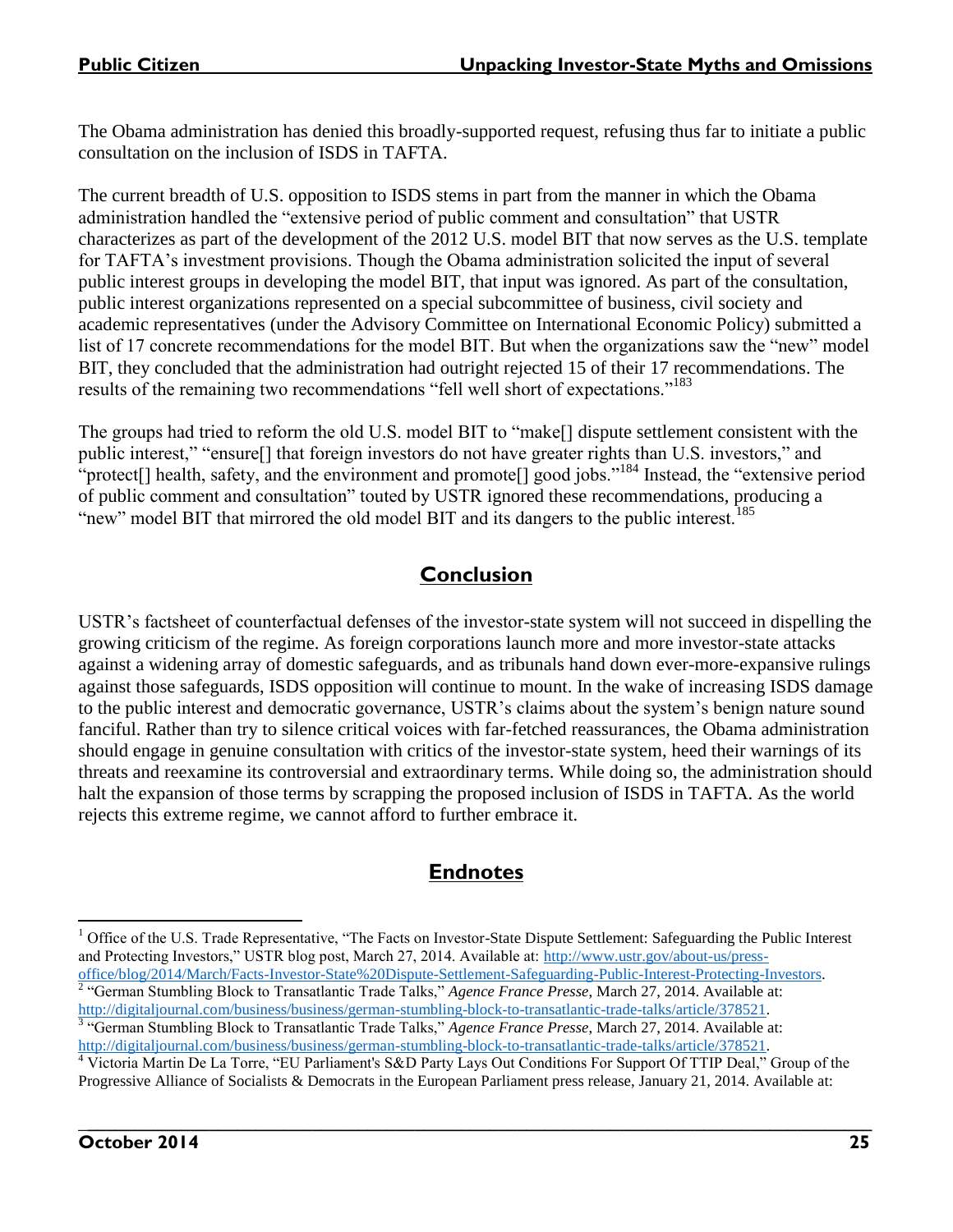[http://www.socialistsanddemocrats.eu/newsroom/sds-want-investor-state-dispute-mechanism-out-eu-us-trade-and-investment](http://www.socialistsanddemocrats.eu/newsroom/sds-want-investor-state-dispute-mechanism-out-eu-us-trade-and-investment-agreement-ttip)[agreement-ttip.](http://www.socialistsanddemocrats.eu/newsroom/sds-want-investor-state-dispute-mechanism-out-eu-us-trade-and-investment-agreement-ttip)

<sup>5</sup> Adam Behsudi, "EU Asked U.S. to Drop Investor Dispute from Trade Deal," *POLITICO Pro*, April 2, 2014.

<sup>6</sup> Jean-Claude Juncker, "A New Start for Europe: My Agenda for Jobs, Growth, Fairness and Democratic Change," European Commission document, July 15, 2014, at 8. Available at: [http://ec.europa.eu/about/juncker-commission/docs/pg\\_en.pdf.](http://ec.europa.eu/about/juncker-commission/docs/pg_en.pdf)

 $^7$  Adam Behsudi, "Morning Trade: U.S., Brazil settle cotton dispute - Modi, Obama aim high on trade - Froman to engage TPP countries," *POLITICO*, October 1, 2014. Available at: [http://www.politico.com/morningtrade/1014/morningtrade15507.html.](http://www.politico.com/morningtrade/1014/morningtrade15507.html) "The United States won't give up on including a controversial investor protection clause in a trade deal with the European

Union, the U.S. trade official in charge of the transatlantic trade talks said Tuesday at the services summit. Investor-state dispute settlement (ISDS) 'is one of the very important U.S. goals in concluding the [Transatlantic Trade and Investment Partnership],' Deputy U.S. Trade Representative Michael Punke said."

<sup>8</sup> Daniel J. Ikenson, "A Compromise to Advance the Trade Agenda: Purge Negotiations of Investor-State Dispute Settlement," *Free Trade Bulletin*, CATO Institute, No. 57, March 4, 2014. Available at:

[http://object.cato.org/sites/cato.org/files/pubs/pdf/ftb57.pdf.](http://object.cato.org/sites/cato.org/files/pubs/pdf/ftb57.pdf)

<sup>9</sup> National Conference of State Legislatures, "Free Trade and Federalism," NCSL policy statement, 2012. Available at: [http://www.ncsl.org/ncsl-in-dc/standing-committees/labor-and-economic-development/free-trade-and-federalism.aspx.](http://www.ncsl.org/ncsl-in-dc/standing-committees/labor-and-economic-development/free-trade-and-federalism.aspx) 

 $10$  Dr. Margaret Chan, "WHO Welcomes Landmark Decision from Australia's High Court on Tobacco Plain Packaging Act," World Health Organization press statement, August 15, 2012. Available at:

[http://www.who.int/mediacentre/news/statements/2012/tobacco\\_packaging/en/.](http://www.who.int/mediacentre/news/statements/2012/tobacco_packaging/en/) "Visita de la Directora de OPS, Dra. Mirta Roses al Presidente José Mujica," Pan American Health Organization press release, April 6, 2011. Available at: [http://www.paho.org/uru/index.php?option=com\\_content&view=article&id=332:visita-de-la-directora-de-ops-dra.-mirta-roses](http://www.paho.org/uru/index.php?option=com_content&view=article&id=332:visita-de-la-directora-de-ops-dra.-mirta-roses-al-presidente-jose-mujica&Itemid=234)[al-presidente-jose-mujica&Itemid=234.](http://www.paho.org/uru/index.php?option=com_content&view=article&id=332:visita-de-la-directora-de-ops-dra.-mirta-roses-al-presidente-jose-mujica&Itemid=234)

<sup>11</sup> *JT International SA v. Commonwealth of Australia*, High Court of Australia 43 (5 October 2012). Available at: [http://www.austlii.edu.au/au/cases/cth/HCA/2012/43.html.](http://www.austlii.edu.au/au/cases/cth/HCA/2012/43.html)

<sup>12</sup> *Philip Morris Asia Limited v. The Commonwealth of Australia*, Notice of Arbitration, Ad hoc—UNCITRAL Arbitration Rules (2011), at para. 7.3-7.5. Available at: [http://italaw.com/sites/default/files/case-documents/ita0665.pdf.](http://italaw.com/sites/default/files/case-documents/ita0665.pdf) *Philip Morris Brands Sàrl, Philip Morris Products S.A. and Abal Hermanos S.A. v. Oriental Republic of Uruguay*, ICSID Case No. ARB/10/7, Request for Arbitration (February 19, 2010), at para. 77. Available at: [http://italaw.com/sites/default/files/case](http://italaw.com/sites/default/files/case-documents/ita0343.pdf)[documents/ita0343.pdf.](http://italaw.com/sites/default/files/case-documents/ita0343.pdf) 

<sup>13</sup> The exact amount that Vattenfall is demanding is not publicly available. German press reports in 2011 stated that Vattenfall could be seeking compensation of more than 700 million euros. "Germany Is Sued at ICSID by Swedish Energy Company in Bid for Compensation for Losses Arising out of Nuclear Phase-outs," *Investment Arbitration Reporter*, June 1, 2012. Available at: [http://www.iareporter.com/articles/20120601\\_1.](http://www.iareporter.com/articles/20120601_1) Swedish press reports in 2012 stated the company could be seeking 3.5 billion euros in compensation. "Vattenfall seeks recompense for German nuclear phaseout," *DW*, December 21, 2012. Available at: [http://www.dw.de/vattenfall-seeks-recompense-for-german-nuclear-phaseout/a-16473507.](http://www.dw.de/vattenfall-seeks-recompense-for-german-nuclear-phaseout/a-16473507) In its 2011 year-end report, Vattenfall estimated that the nuclear phase-out decision caused investment losses of 1.2 billion euros. This does not include an estimation of expected earnings that Vattenfall could also demand in its investor-state claim. Vattenfall AB, "2011 Year-End Report," Vattenfall report, 2012, at 4. Available at: [http://www.vattenfall.com/en/file/Q4-2011-](http://www.vattenfall.com/en/file/Q4-2011-Report_19971864.pdf) [Report\\_19971864.pdf.](http://www.vattenfall.com/en/file/Q4-2011-Report_19971864.pdf)

<sup>14</sup> *Vattenfall AB, Vattenfall Europe AG, Vattenfall Europe Generation AG v. Federal Republic of Germany*, ICSID Case No. ARB/09/6, Award (March 11, 2011), at 17. Available at: [http://italaw.com/sites/default/files/case-documents/ita0890.pdf.](http://italaw.com/sites/default/files/case-documents/ita0890.pdf)

<sup>15</sup> Letter from U.S. industry associations to Ambassador Robert Zoellick, January 22, 2004. Available at: http://www.nftc.org/newsflash/newsflash.asp?Mode=View&articleid=1664&Category=International\_Trade\_Investment.

<sup>16</sup> Pia Eberhardt and Cecilia Olivet, "Profiting from Injustice," Transnational Institute and Corporate Europe Observatory report, November 2012, at 7. Available at: [http://www.tni.org/sites/www.tni.org/files/download/profitingfrominjustice.pdf.](http://www.tni.org/sites/www.tni.org/files/download/profitingfrominjustice.pdf)

<sup>17</sup> *See* Andrew Newcombe and Lluís Paradell, *Law and Practice of Investment Treaties: Standards of Treatment*, (The Netherlands: Kluwer Law International, 2009).

<sup>18</sup> United Nations Conference on Trade and Development, "Recent Developments in Investor-State Dispute Settlement (ISDS)," IIA Issues Note No. 1, April 2014, at 2. Available at:

[http://unctad.org/en/PublicationsLibrary/webdiaepcb2014d3\\_en.pdf.](http://unctad.org/en/PublicationsLibrary/webdiaepcb2014d3_en.pdf)

<sup>19</sup> Both statistics have been adjusted for inflation. Data on ISDS cases: United Nations Conference on Trade and Development, "Research and Policy Analysis," 2014, accessed September 2, 2014. Available at:

[http://unctad.org/en/pages/DIAE/International%20Investment%20Agreements%20\(IIA\)/Research-and-Policy-Analysis.aspx.](http://unctad.org/en/pages/DIAE/International%20Investment%20Agreements%20(IIA)/Research-and-Policy-Analysis.aspx) Data on FDI stocks: United Nations Conference on Trade and Development, "Annex Table 03 - FDI inward stock, by region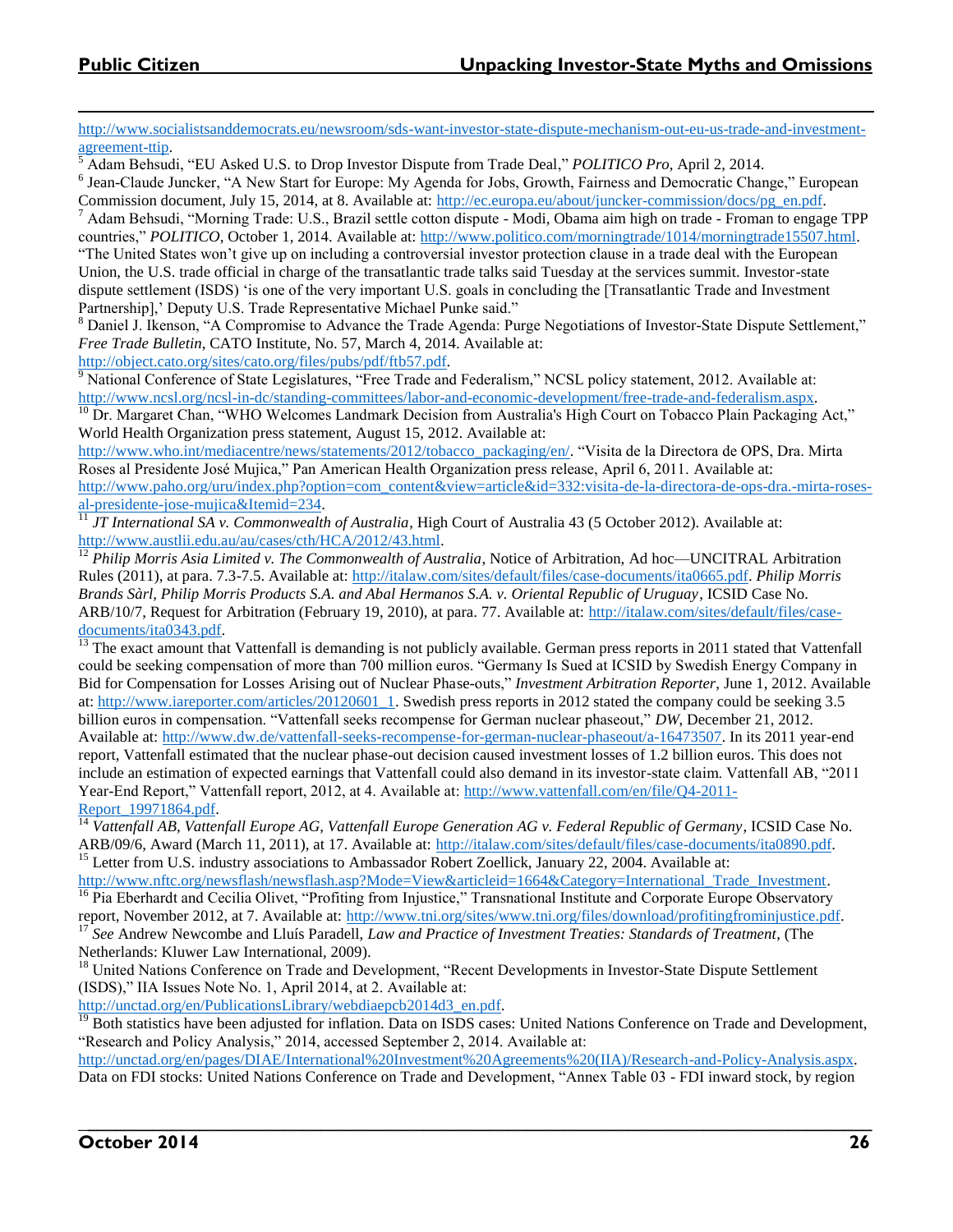$\overline{a}$ and economy, 1990-2013," *World Investment Report 2014*, (New York: United Nations, 2014). Available at: [http://unctad.org/en/pages/DIAE/World%20Investment%20Report/Annex-Tables.aspx.](http://unctad.org/en/pages/DIAE/World%20Investment%20Report/Annex-Tables.aspx)

<sup>20</sup> For more information on the cases brought under U.S. FTAs, see Public Citizen, "Table of Foreign Investor-State Cases and Claims under NAFTA and Other U.S. 'Trade' Deals," PC chart, August 2014. Available at:

[http://www.citizen.org/documents/investor-state-chart.pdf.](http://www.citizen.org/documents/investor-state-chart.pdf)

 $^{21}$  The report further advised, "Thus developing-country policymakers should not assume that signing up to BITs will boost FDI. Indeed, they should remain cautious about any kind of recommendation to actively pursue BITs." United Nations Conference on Trade and Development, *Trade and Development Report, 2014*, (New York: United Nations, 2014), at 159. Available at: [http://unctad.org/en/PublicationsLibrary/tdr2014\\_en.pdf.](http://unctad.org/en/PublicationsLibrary/tdr2014_en.pdf)

<sup>22</sup> United Nations Conference on Trade and Development, *Trade and Development Report, 2014*, (New York: United Nations, 2014), at 159. Available at: [http://unctad.org/en/PublicationsLibrary/tdr2014\\_en.pdf.](http://unctad.org/en/PublicationsLibrary/tdr2014_en.pdf)

 $^{23}$  For example, a 2005 study by Eric Neumayer and Laura Spess posited that developing countries that sign more BITs tend to receive greater FDI inflows. But when Jason Yackee replicated the Neumayer and Spess study in 2007 with small,

substantiated changes to the methodology, he found "the apparently positive effect of BITs on FDI largely (and in some cases entirely) falls from statistical significance." In another 2007 study – one of the most rigorous to date – Emma Aisbett was able to reproduce the findings of Neumayer and Spess (and other studies) that BITs are associated with increases in FDI, but then showed that these findings "are almost certainly due to misspecification and insufficient attention paid to the endogeneity of BIT participation." She found that the observed correlation between BITs and FDI was largely due to reverse causality (i.e. increases in FDI leading to an increase in the number of BITs) and third factors that caused an increase in both BITs and FDI (e.g. elections), not due to BITs causing an increase in FDI. Eric Neumayer and Laura Spess, "Do Bilateral Investment Treaties Increase Foreign Direct Investment to Developing Countries?" *World Development*, 3:1, May 1, 2005. Available at: [http://papers.ssrn.com/sol3/papers.cfm?abstract\\_id=616242.](http://papers.ssrn.com/sol3/papers.cfm?abstract_id=616242) Jason Webb Yackee, "Do BITs Really Work? Revisiting the Empirical Link between Investment Treaties and Foreign Direct Investment," University of Wisconsin Legal Studies Research

Paper No. 1054, October 2007, at 1. Available at: [http://papers.ssrn.com/sol3/papers.cfm?abstract\\_id=1015083.](http://papers.ssrn.com/sol3/papers.cfm?abstract_id=1015083) Emma Aisbett, "Bilateral Investment Treaties and Foreign Direct Investment: Correlation versus Causation," CUDARE Working Paper No. 1032, March 14, 2007, at 34. Available at: [http://mpra.ub.uni-muenchen.de/2255/.](http://mpra.ub.uni-muenchen.de/2255/)

<sup>24</sup> Jason Webb Yackee, "Do Bilateral Investment Treaties Promote Foreign Direct Investment? Some Hints from Alternative Evidence," *Virginia Journal of International Law*, 51:2, 2011. Available at: [http://www.vjil.org/assets/pdfs/vol51/issue2/Yackee.pdf.](http://www.vjil.org/assets/pdfs/vol51/issue2/Yackee.pdf)

<sup>25</sup> While Brazil has signed various BITs, none have been ratified or entered into force. United Nations Conference on Trade and Development, "Full list of Bilateral Investment Agreements concluded: Brazil," UNCTAD factsheet, June 1, 2013. Available at: [http://unctad.org/Sections/dite\\_pcbb/docs/bits\\_brazil.pdf.](http://unctad.org/Sections/dite_pcbb/docs/bits_brazil.pdf)

 $26$  Among UN-recognized countries, Brazil was the fourth-largest recipient of FDI inflows in 2013, after the United States, China and Russia. As a share of GDP, Brazil's 2013 FDI inflows exceeded those of the United States. United Nations Conference on Trade and Development, "Inward and outward foreign direct investment flows, annual, 1970-2012," UNCTADStat, 2013. Available at: [http://unctadstat.unctad.org/TableViewer/tableView.aspx.](http://unctadstat.unctad.org/TableViewer/tableView.aspx)

<sup>27</sup> Leandi Kolver, "SA proceeds with termination of bilateral investment treaties," *Engineering News*, October 21, 2013. Available at: [http://www.engineeringnews.co.za/article/sa-proceeds-with-termination-of-bilateral-investment-treaties-2013-10-](http://www.engineeringnews.co.za/article/sa-proceeds-with-termination-of-bilateral-investment-treaties-2013-10-21) [21.](http://www.engineeringnews.co.za/article/sa-proceeds-with-termination-of-bilateral-investment-treaties-2013-10-21)

<sup>28</sup> Ben Bland and Shawn Donnan, "Indonesia to terminate more than 60 bilateral investment treaties," *Financial Times*, March 26, 2014. Available at: [http://www.ft.com/cms/s/0/3755c1b2-b4e2-11e3-af92-00144feabdc0.html#axzz30ezmIt5L.](http://www.ft.com/cms/s/0/3755c1b2-b4e2-11e3-af92-00144feabdc0.html#axzz30ezmIt5L) 

<sup>29</sup> Latin Arbitration Law, "Ecuador Evaluates Investment Treaty Framework," LAL brief, 2014, accessed September 5, 2014. Available at: [http://www.latinarbitrationlaw.com/ecuador-evaluates-investment-treaty-framework/.](http://www.latinarbitrationlaw.com/ecuador-evaluates-investment-treaty-framework/)

<sup>30</sup> Mercedes Alvaro, "Ecuador Establishes Commission To Audit Investment Treaties," *The Wall Street Journal*, October 8, 2013. Available at: [http://online.wsj.com/article/BT-CO-20131008-712214.html.](http://online.wsj.com/article/BT-CO-20131008-712214.html) 

<sup>31</sup> Arun S, "Ministries for scrapping of bilateral investment pacts," *The Financial Express*, July 14, 2014. Available at: [http://www.financialexpress.com/news/ministries-for-scrapping-of-bilateral-investment-pacts/1269646/1.](http://www.financialexpress.com/news/ministries-for-scrapping-of-bilateral-investment-pacts/1269646/1) 

 $32$  Sergey Ripinsky, "Venezuela's Withdrawal From ICSID: What it Does and Does Not Achieve," International Institute for Sustainable Development article, April 13, 2012. Available at: [http://www.iisd.org/itn/2012/04/13/venezuelas-withdrawal](http://www.iisd.org/itn/2012/04/13/venezuelas-withdrawal-from-icsid-what-it-does-and-does-not-achieve/#_ftn1)[from-icsid-what-it-does-and-does-not-achieve.](http://www.iisd.org/itn/2012/04/13/venezuelas-withdrawal-from-icsid-what-it-does-and-does-not-achieve/#_ftn1)

 $33$  Of the 10 BITs that Ecuador has terminated, four are with countries that represent significant FDI flows for Ecuador: the Dominican Republic, Finland, Romania and Uruguay. This statistic is a sum of Ecuador's inflation-adjusted net FDI flow with each of these four countries in the year of each country's BIT termination and in 2013. Banco Central del Ecuador, "Inversión Extranjera Directa por País de Origen," 2014, accessed September 5, 2014. Available at:

[http://www.bce.fin.ec/index.php/component/k2/item/298-inversi%C3%B3n-extranjera-directa.](http://www.bce.fin.ec/index.php/component/k2/item/298-inversi%C3%B3n-extranjera-directa)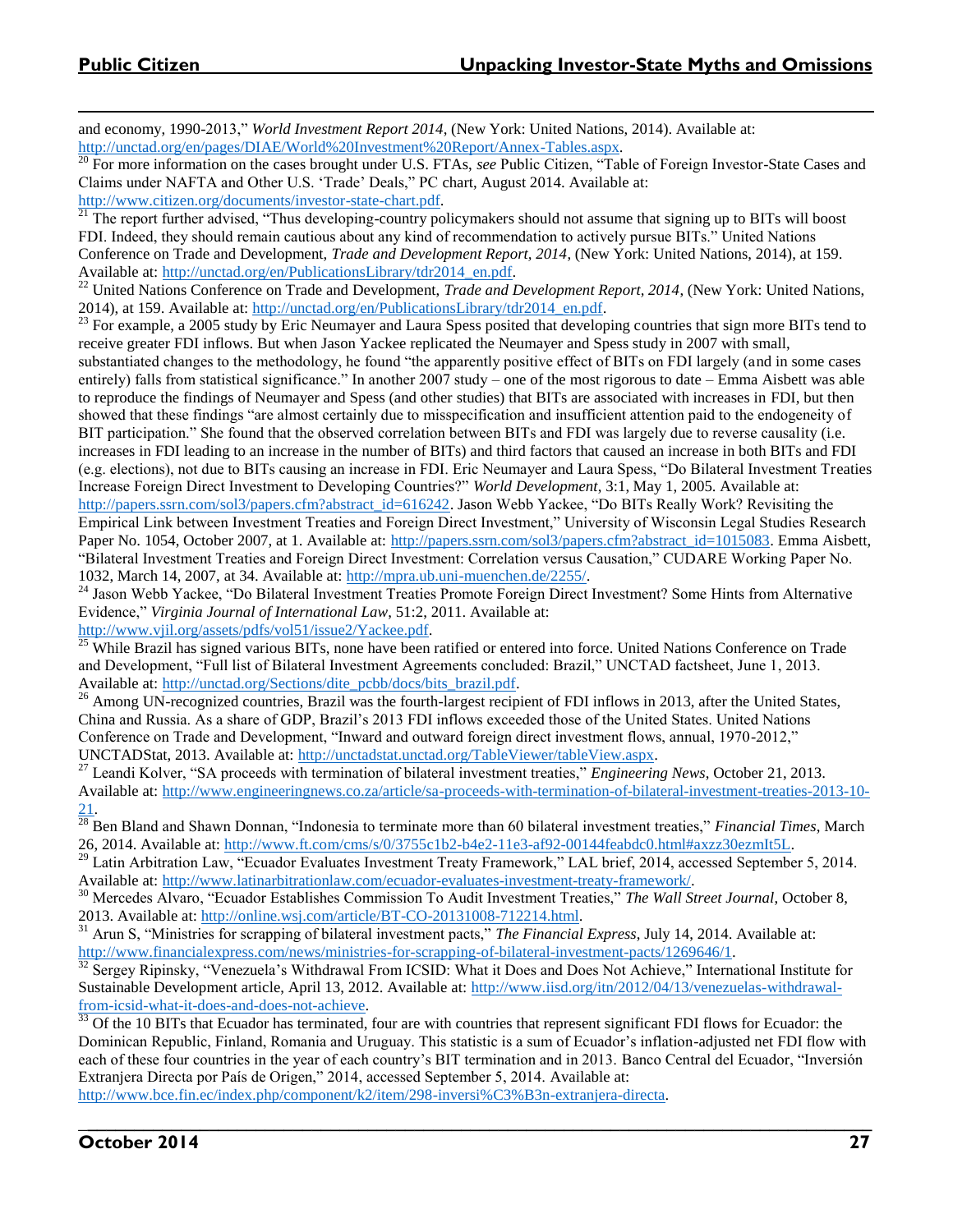<sup>34</sup> Tosin Sulaiman, "South Africa was continent's top FDI recipient in 2013," *Reuters*, January 28, 2014. Available at: [http://www.reuters.com/article/2014/01/28/africa-fdi-idUSL5N0L23YF20140128.](http://www.reuters.com/article/2014/01/28/africa-fdi-idUSL5N0L23YF20140128)

<sup>35</sup> Australian Government Productivity Commission, "Bilateral and Regional Trade Agreements: Productivity Commission Research Report," Productivity Commission report, November 2010, at 271-277. Available at: [http://www.pc.gov.au/projects/study/trade-agreements/report.](http://www.pc.gov.au/projects/study/trade-agreements/report)

<sup>36</sup> "New Zealand Medical Groups Warn ISDS Could Endanger Health Policies," *Inside U.S. Trade*, May 15, 2014. Available at: [http://insidetrade.com/Inside-US-Trade/Inside-U.S.-Trade-05/16/2014/new-zealand-medical-groups-warn-isds-could](http://insidetrade.com/Inside-US-Trade/Inside-U.S.-Trade-05/16/2014/new-zealand-medical-groups-warn-isds-could-endanger-health-policies/menu-id-710.html)endanger-health-policies/menu-id-710.html.<br><sup>37</sup> Uniworld "Foreign Firms Operating in the

<sup>37</sup> Uniworld, "Foreign Firms Operating in the United States," Uniworld database, accessed June 2014. Available at: [https://www.uniworldbp.com/search.php.](https://www.uniworldbp.com/search.php)

<sup>38</sup> These nine EU BIT partners are Bulgaria, Croatia, Czech Republic, Estonia, Latvia, Lithuania, Poland, Romania and Slovakia. U.S. Department of State, "United States Bilateral Investment Treaties," 2014, accessed September 2, 2014. Available at: [http://www.state.gov/e/eb/ifd/bit/117402.htm.](http://www.state.gov/e/eb/ifd/bit/117402.htm) The nine cases brought under these BITs are *Ronald S. Lauder v. The Czech Republic; Alex Genin, Eastern Credit Limited, Inc. and A.S. Baltoil v. The Republic of Estonia*; *Rail World Estonia LLC, Railroad Development Corporation and EEIF Rail BV v. Republic of Estonia; Cargill v. Poland*; *David Minnotte & Robert Lewis v. Republic of Poland; Vincent J. Ryan, Schooner Capital LLC, and Atlantic Investment Partners LLC v. Poland; Mr. Hassan Awdi, Enterprise Business Consultants, Inc. and Alfa El Corporation v. Romania; Noble Ventures, Inc. v. Romania;* and *S & T Oil Equipment and Machinery Ltd. v. Romania.*

<sup>39</sup> Uniworld, "Foreign Firms Operating in the United States," Uniworld database, accessed June 2014. Available at: [https://www.uniworldbp.com/search.php.](https://www.uniworldbp.com/search.php)

<sup>40</sup> There are a combined 4,131 U.S.-owned firms covered by existing BITs, out of a total 51,495 U.S.-owned firms operating in the EU. Uniworld, "Foreign Firms Operating in the United States," Uniworld database, accessed June 2014. Available at: [https://www.uniworldbp.com/search.php.](https://www.uniworldbp.com/search.php)

 $\frac{41}{11}$  This figure is an extrapolation of the fact that nine of the 4,131 U.S.-owned firms operating in the nine European countries with U.S. BITs have brought ISDS cases against those countries. The figure applies that ratio to the 47,364 U.S.-owned firms operating in the 19 other EU member states. Uniworld, "Foreign Firms Operating in the United States," Uniworld database, accessed June 2014. Available at: [https://www.uniworldbp.com/search.php.](https://www.uniworldbp.com/search.php)

<sup>42</sup> Uniworld, "Foreign Firms Operating in the United States," Uniworld database, accessed June 2014. Available at: [https://www.uniworldbp.com/search.php.](https://www.uniworldbp.com/search.php)

<sup>43</sup> "German Stumbling Block to Transatlantic Trade Talks," *Agence France Presse*, March 27, 2014. Available at: [http://digitaljournal.com/business/business/german-stumbling-block-to-transatlantic-trade-talks/article/378521.](http://digitaljournal.com/business/business/german-stumbling-block-to-transatlantic-trade-talks/article/378521)

<sup>44</sup> Office of the U.S. Trade Representative, "Remarks by Ambassador Michael Froman at the German Federal Ministry for Economic Affairs and Energy: The United States, Germany and T-TIP," USTR press release, May 5, 2014. Available at: [http://www.ustr.gov/about-us/press-office/press-releases/2014/May/Remarks-by-Ambassador-Froman-at-German-Federal-](http://www.ustr.gov/about-us/press-office/press-releases/2014/May/Remarks-by-Ambassador-Froman-at-German-Federal-Ministry-Economic-Affairs-Energy)[Ministry-Economic-Affairs-Energy.](http://www.ustr.gov/about-us/press-office/press-releases/2014/May/Remarks-by-Ambassador-Froman-at-German-Federal-Ministry-Economic-Affairs-Energy)

 $45$  European Commission, "European Commission launches public online consultation on investor protection in TTIP," EC press release, March 27, 2014. Available at: [http://europa.eu/rapid/press-release\\_IP-14-292\\_en.htm.](http://europa.eu/rapid/press-release_IP-14-292_en.htm) 

 $6$  European Commission, "Preliminary Report (Statistical Overview): Online Public Consultation on Investment Protection and Investor-to-State Dispute Settlement (ISDS) in the Transatlantic Trade and Investment Partnership Agreement (TTIP)," EC report, July 2014, at 2. Available at: [http://trade.ec.europa.eu/doclib/docs/2014/july/tradoc\\_152693.pdf.](http://trade.ec.europa.eu/doclib/docs/2014/july/tradoc_152693.pdf)

 $^{47}$  European Commission, "Daily News: 24/07/14," EC press release, July 24, 2014. Available at: [http://europa.eu/rapid/press](http://europa.eu/rapid/press-release_MEX-14-0724_en.htm)release MEX-14-0724 en.htm.

<sup>48</sup> Letter from U.S. organizations to Ambassador Michael Froman, February 28, 2014. Available at:

[http://www.citizen.org/documents/letter\\_froman\\_public\\_consultation\\_investment.pdf](http://www.citizen.org/documents/letter_froman_public_consultation_investment.pdf)

<sup>49</sup> All USTR "claims" quoted in this report are taken from this factsheet: Office of the U.S. Trade Representative, "The Facts on Investor-State Dispute Settlement: Safeguarding the Public Interest and Protecting Investors," USTR factsheet, March 27, 2014. Available at: [http://www.ustr.gov/about-us/press-office/blog/2014/March/Facts-Investor-State%20Dispute-Settlement-](http://www.ustr.gov/about-us/press-office/blog/2014/March/Facts-Investor-State%20Dispute-Settlement-Safeguarding-Public-Interest-Protecting-Investors)[Safeguarding-Public-Interest-Protecting-Investors.](http://www.ustr.gov/about-us/press-office/blog/2014/March/Facts-Investor-State%20Dispute-Settlement-Safeguarding-Public-Interest-Protecting-Investors) 

<sup>50</sup> Office of the U.S. Trade Representative, "The Facts on Investor-State Dispute Settlement: Safeguarding the Public Interest and Protecting Investors," USTR factsheet, March 27, 2014. Available at: [http://www.ustr.gov/about-us/press-](http://www.ustr.gov/about-us/press-office/blog/2014/March/Facts-Investor-State%20Dispute-Settlement-Safeguarding-Public-Interest-Protecting-Investors)

[office/blog/2014/March/Facts-Investor-State%20Dispute-Settlement-Safeguarding-Public-Interest-Protecting-Investors.](http://www.ustr.gov/about-us/press-office/blog/2014/March/Facts-Investor-State%20Dispute-Settlement-Safeguarding-Public-Interest-Protecting-Investors) <sup>51</sup> *See* Kenneth J. Vandevelde, "A Unified Theory of Fair and Equitable Treatment," *New York University Journal of* 

*International Law & Politics*, 43:1, 2010. ("Yet, circumstances may arise where changes in the law may violate the fair and equitable treatment standard even in the absence of a promise or assurance to the contrary," at 81.)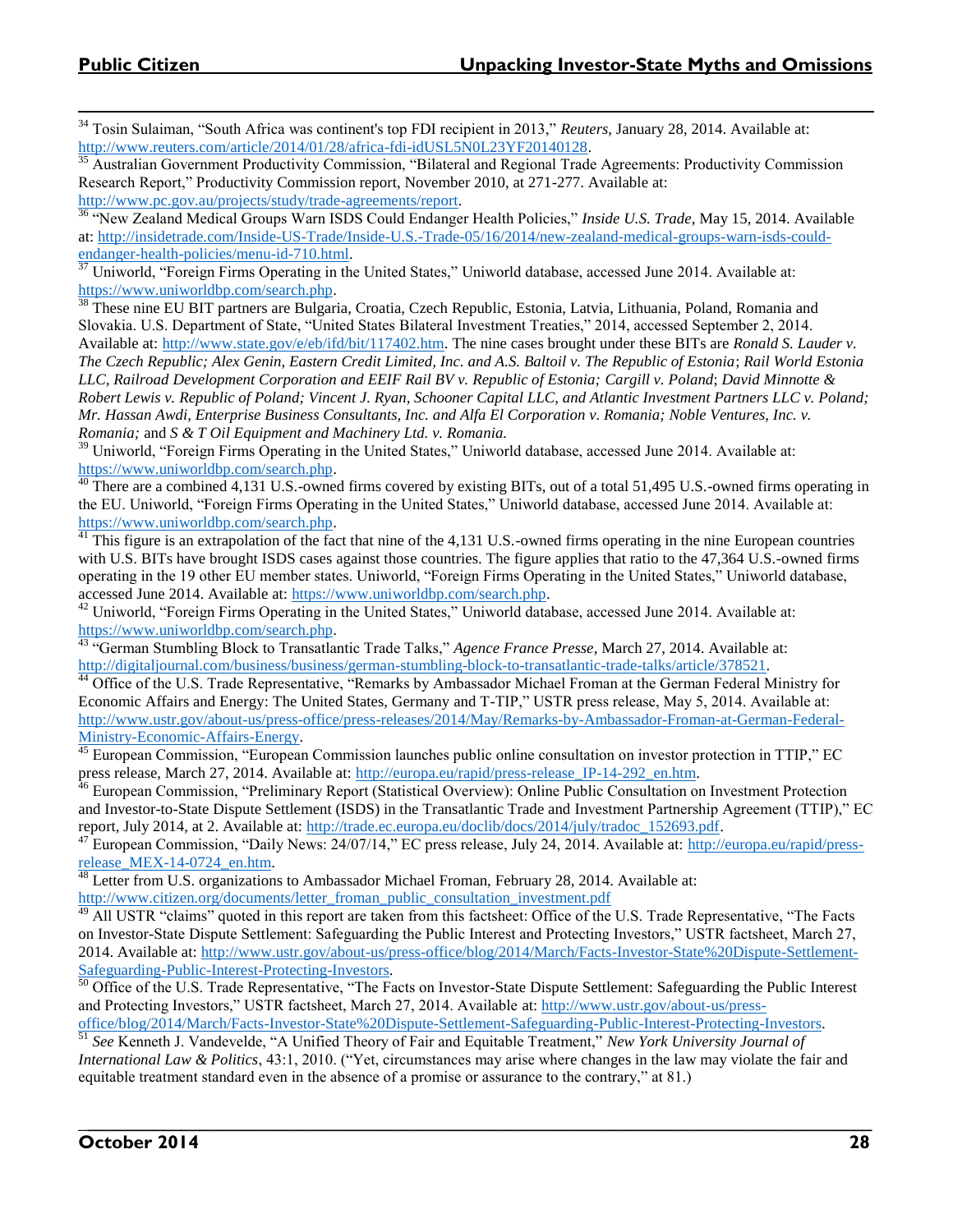$\overline{a}$ <sup>52</sup> *See* Vicki Been and Joel C. Beauvais, "The Global Fifth Amendment? Nafta's Investment Protections and the Misguided Quest for an International 'Regulatory Takings' Doctrine," *New York University Law Review*, April 2003. Available at: [http://papers.ssrn.com/sol3/papers.cfm?abstract\\_id=337480.](http://papers.ssrn.com/sol3/papers.cfm?abstract_id=337480) ("Although many have argued that NAFTA simply 'exports' the

U.S. regulatory takings standard into international law, we demonstrate that, in fact, the NAFTA tribunal decisions and dicta significantly exceed U.S. takings protections (which are already among the most protective in the world) in several respects." at 5.)

<sup>53</sup> *See* Lori Wallach, "'Fair and Equitable Treatment' and Investors' Reasonable Expectations: Rulings in U.S. FTAs & BITs Demonstrate FET Definition Must be Narrowed," PC memo, September 5, 2012. Available at: [http://www.citizen.org/documents/MST-Memo.pdf.](http://www.citizen.org/documents/MST-Memo.pdf)

<sup>54</sup> This is the tribunal's summary of the U.S. government's argument. *Glamis Gold, Ltd. v. United States of America*, Award, Ad hoc—UNCITRAL Arbitration Rules (2009), at para. 576. Available at: [http://italaw.com/sites/default/files/case](http://italaw.com/sites/default/files/case-documents/ita0378.pdf)[documents/ita0378.pdf.](http://italaw.com/sites/default/files/case-documents/ita0378.pdf) 

<sup>55</sup> Rudolf Dolzer, "Fair and Equitable Treatment: Today's Contours," *Santa Clara Journal of International Law*, 12: 1, January 17, 2014, at 21. Available at: [http://digitalcommons.law.scu.edu/cgi/viewcontent.cgi?article=1147&context=scujil.](http://digitalcommons.law.scu.edu/cgi/viewcontent.cgi?article=1147&context=scujil)

<sup>56</sup> *Occidental Exploration and Production Company v. The Republic of Ecuador*, Final Award, Ad hoc – UNCITRAL Arbitration Rules (2004), at para. 183. Italics added. Available at: [http://italaw.com/sites/default/files/case](http://italaw.com/sites/default/files/case-documents/ita0571.pdf)[documents/ita0571.pdf.](http://italaw.com/sites/default/files/case-documents/ita0571.pdf) 

<sup>57</sup> *Occidental Exploration and Production Company v. The Republic of Ecuador*, Final Award, Ad hoc – UNCITRAL Arbitration Rules (2004), at para. 187. Available at: [http://italaw.com/sites/default/files/case-documents/ita0571.pdf.](http://italaw.com/sites/default/files/case-documents/ita0571.pdf)

<sup>58</sup> *See* Lori Wallach, "'Fair and Equitable Treatment' and Investors' Reasonable Expectations: Rulings in U.S. FTAs & BITs Demonstrate FET Definition Must be Narrowed," PC memo, September 5, 2012. Available at: [http://www.citizen.org/documents/MST-Memo.pdf.](http://www.citizen.org/documents/MST-Memo.pdf)

 $59$  Supreme Court rulings have indicated that compensation for claims of "regulatory takings" under the Fifth Amendment of the U.S. Constitution is only available when a government measure results in "permanent physical invasion" of a property, causes a complete and permanent destruction of a property's value, constitutes a land-use exaction "so onerous that, outside the exactions context, they would be deemed *per se* physical takings," or is otherwise "functionally equivalent to the classic taking in which government directly appropriates private property or ousts the owner from his domain." *Lingle v. Chevron U.S.A. Inc.*, 544 U.S. 528, 537-540, 547-548 (2005).

 $60$  "[O]ur cases have long held that mere diminution in value of property, however serious, is insufficient to demonstrate a taking." *Concrete Pipe & Products of California, Inc. v. Construction Laborers Pension Trust for Southern California.*, 508 U.S. 602, 645 (1993).

<sup>61</sup> Harvey M. Jacobs, "New Actions or New Arguments over Regulatory Takings?" *The Yale Law Journal*, 117: 65 (September 16, 2007). Available at: [http://www.yalelawjournal.org/forum/new-actions-or-new-arguments-over-regulatory-takings.](http://www.yalelawjournal.org/forum/new-actions-or-new-arguments-over-regulatory-takings) <sup>62</sup> *See* Robert Meltz, "Takings Decisions of the U.S. Supreme Court: A Chronology," Congressional Research Service report,

December 9, 2013. Available at: [http://fas.org/sgp/crs/misc/97-122.pdf.](http://fas.org/sgp/crs/misc/97-122.pdf)

<sup>63</sup> *Occidental Petroleum Corporation and Occidental Exploration and Production Company v. The Republic of Ecuador,*  ICSID Case No. ARB/06/11, Award (Oct. 5, 2012), at para. 455. Available at: [http://italaw.com/sites/default/files/case](http://italaw.com/sites/default/files/case-documents/italaw1094.pdf)[documents/italaw1094.pdf.](http://italaw.com/sites/default/files/case-documents/italaw1094.pdf)

<sup>64</sup> See Eduardo Moisès Peñalver, "Is Land Special?" 31 *Ecology L.Q.* 227, 231 (2004) ("it is almost beyond dispute that . . . the [Supreme] Court has focused overwhelmingly on regulations affecting land and that landowners bringing regulatory takings claims stand a greater chance of prevailing in the Supreme Court than the owners of other sorts of property"); Molly S. McUsic, "The Ghost of Lochner: Modern Takings Doctrine and Its Impact on Economic Legislation," 76 *B.U. L. Rev.* 605, 647, 655 (1996) ("Economic interests, such as personal property, trade secrets, copyright, and money, are all recognized by the Court as 'property' under the Fifth Amendment, but receive little protection against government regulation.") J. Peter Byrne, "Ten Arguments for the Abolition of Regulatory Takings Doctrine," 22 *Ecology L.Q.* 89, 127 (1995) ("the Supreme Court has shown absolutely no interest in applying the regulatory takings doctrine to assets other than land").

<sup>65</sup> *Lucas v. South Carolina Coastal Comm'n*, 505 U.S. 1003, 1027-28 (1992). For further information on Supreme Court cases indicating that indirect takings compensation is generally only available for real estate claims in U.S. law, including a rebuttal to the common claim that the Supreme Court's decision in *Ruckelshaus v. Monsanto Co.*, 467 U.S. 986 (1984) provides an exception to the rule, *see* Matthew C. Porterfield, "International Expropriation Rules and Federalism," 23 *Stanford Environmental Law Journal* 3, 11-16 (2004).

<sup>66</sup> 2012 U.S. Model Bilateral Investment Treaty, U.S. Department of State, 2012, at Article 1. Available at: [http://www.state.gov/documents/organization/188371.pdf.](http://www.state.gov/documents/organization/188371.pdf)

 $^{67}$  Dominican Republic – Central America – United States Free Trade Agreement, ch. 10 (Annex 10-B), August 5, 2004, Pub. L. No. 109-53, 119 Stat. 462 (2005), at 10-27.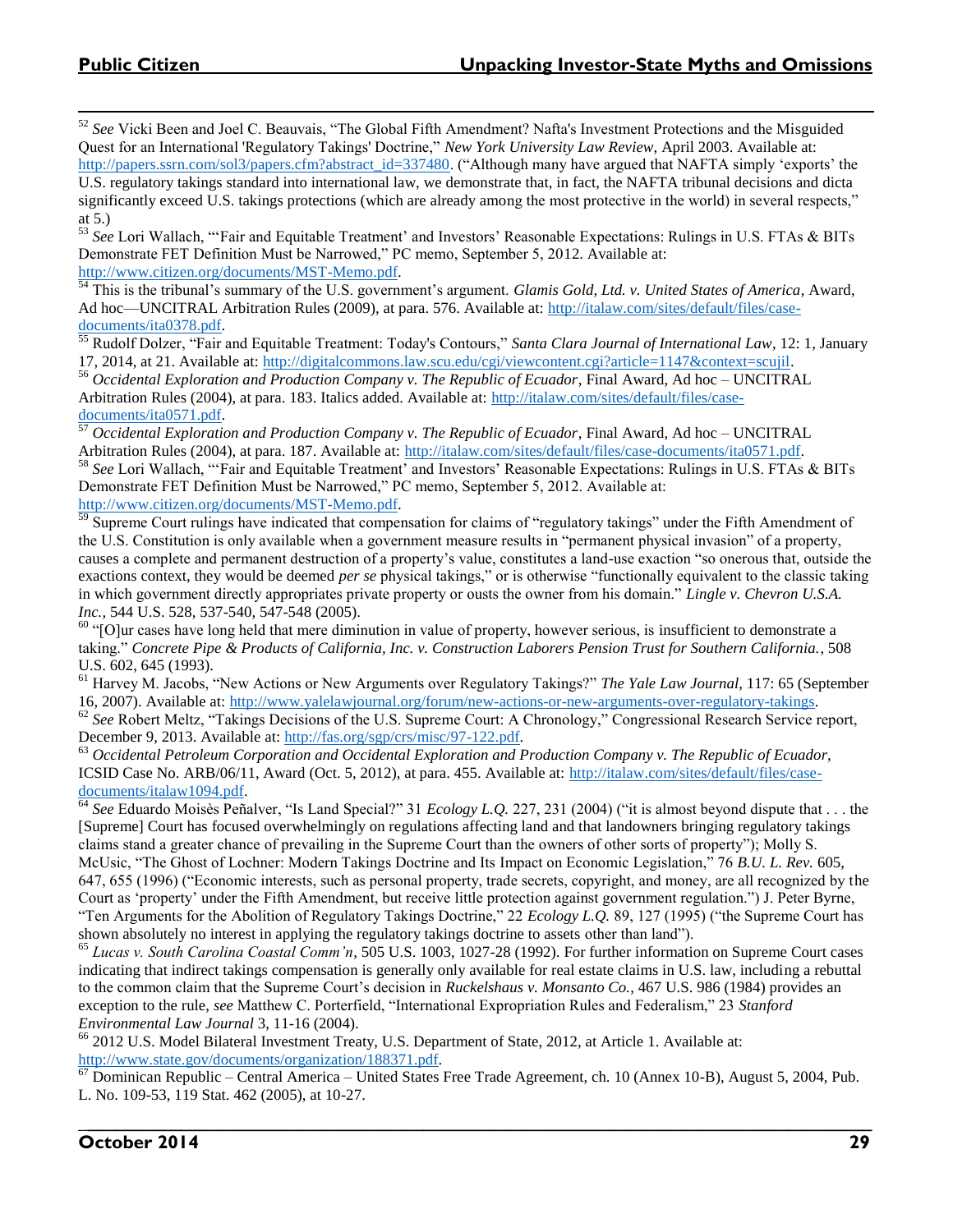<sup>68</sup> The U.S. government attempted to make clear the narrowness of the "minimum standard of treatment" standard in its official submission in the *RDC* case, stating, "These provisions [in the CAFTA annex] demonstrate the CAFTA-DR Parties' express intent to incorporate the minimum standard of treatment required by customary international law as the standard for treatment in CAFTA-DR Article 10.5. Furthermore, they express an intent to guide the interpretation of that Article by the Parties' understanding of customary international law, i.e., the law that develops from the practice and *opinio juris* of States themselves, rather than by interpretations of similar but differently worded treaty provisions. The burden is on the claimant to establish the existence and applicability of a relevant obligation under customary international law that meets these requirements." *Railroad Development Corporation v. Republic of Guatemala*, ICSID Case No. ARB/07/23, Submission of the United States of America (January 31, 2012), at para. 3. Available at: [http://italaw.com/sites/default/files/case](http://italaw.com/sites/default/files/case-documents/ita0709_0.pdf)documents/ita0709\_0.pdf.

<sup>69</sup> *Railroad Development Corporation v. Republic of Guatemala*, ICSID Case No. ARB/07/23, Award (June 29, 2012), at para. 219. Available at: [http://italaw.com/sites/default/files/case-documents/ita1051.pdf.](http://italaw.com/sites/default/files/case-documents/ita1051.pdf) For more information, *see* Lori Wallach and Ben Beachy, "CAFTA Investor-State Ruling: Annex on Minimum Standard of Treatment, Proposed for TPP, Proves Insufficient as Tribunal Ignores Customary International Law Standard, Applies MST Definition from Past NAFTA Award to Rule against Guatemala," PC memo, July 19, 2012. Available at: [http://www.citizen.org/documents/RDC-vs-Guatemala-](http://www.citizen.org/documents/RDC-vs-Guatemala-Memo.pdf)[Memo.pdf.](http://www.citizen.org/documents/RDC-vs-Guatemala-Memo.pdf) And *see* Lori Wallach and Ben Beachy, "Rebutting Misleading Claims Made by Industry with Respect to *RDC v. Guatemala* Award: CAFTA Tribunal Rejected CAFTA Parties' and CAFTA Annex 10-B's Definition of CIL Based on State Practice, Imported Past Tribunal's MST Standard," PC memo, November 17, 2012. Available at: [http://www.citizen.org/documents/rdc-v-guatemala-rebuttal.pdf.](http://www.citizen.org/documents/rdc-v-guatemala-rebuttal.pdf)

<sup>70</sup> *TECO Guatemala Holdings, LLC v. Republic of Guatemala*, ICSID Case No. ARB/10/23, Award (December 19, 2013), at para. 455. Available at: http://italaw.com/sites/default/files/case-documents/italaw3035.pdf.<br> $\frac{71}{T}$ FECO Customala H. H.L.

<sup>71</sup> *TECO Guatemala Holdings, LLC v. Republic of Guatemala*, ICSID Case No. ARB/10/23, Award (December 19, 2013), at para. 780. Availableat: [http://italaw.com/sites/default/files/case-documents/italaw3035.pdf.](http://italaw.com/sites/default/files/case-documents/italaw3035.pdf)

<sup>72</sup> For more information, *see* Public Citizen, "'Loewen' NAFTA Case: Foreign Corporations Unhappy with Domestic Jury Awards in Private Contract Disputes Can Demand Bailout from Taxpayers," PC memo, 2012. Available at: [http://www.citizen.org/documents/Loewen-Case-Brief-FINAL.pdf.](http://www.citizen.org/documents/Loewen-Case-Brief-FINAL.pdf)

 $\frac{73}{13}$  Communication from juror Robert Bruce to John Corlew, attorney, November 24, 1995, on file with Public Citizen.

<sup>74</sup> This included \$100 million in compensatory damages and \$160 million in punitive damages. However, these two stages were meant to be separate. In the punitive damages phase, the jury returned a corrected award of \$400 million, for a total of \$500 million. *See The Loewen Group, Inc. and Raymond L. Loewen v. United States of America*, ICSID Case No. ARB(AF)/98/3, Award (June 26, 2003), at paras. 96 and 101. Available at:

[http://www.state.gov/documents/organization/22094.pdf.](http://www.state.gov/documents/organization/22094.pdf)

<sup>75</sup> *Loewen Group, Inc. and Raymond L. Loewen v. United States of America*, ICSID Case No. ARB(AF)/98/3, Counter-Memorial of the United States of America (March 30, 2001), at 144-152. Available at: [http://www.state.gov/documents/organization/7387.pdf.](http://www.state.gov/documents/organization/7387.pdf)

<sup>76</sup> *Loewen Group, Inc. and Raymond L. Loewen v. United States of America*, ICSID Case No. ARB(AF)/98/3, Counter-Memorial of the United States of America (March 30, 2001), at 64. Available at:

[http://www.state.gov/documents/organization/7387.pdf.](http://www.state.gov/documents/organization/7387.pdf) "Although Loewen values the settlement at \$175 million for present purposes, that amount does not reflect the deferral of payment and tax benefits that Loewen received from the settlement. In statements to the U.S. Securities and Exchange Commission (a federal agency that regulates the securities markets) and in its press releases at the time, Loewen estimated the aftertax, net present value of the settlement to be approximately \$85 million."

<sup>77</sup> Loewen Group, Inc. and Raymond L. Loewen v. United States of America, ICSID Case No. ARB(AF)/98/3, Notice of Claim, (October 30, 1998), at paras. 139, 162 and 187. Available at: [http://www.state.gov/documents/organization/3922.pdf.](http://www.state.gov/documents/organization/3922.pdf)

<sup>78</sup> *See Loewen Group, Inc. and Raymond L. Loewen v. United States of America*, ICSID Case No. ARB(AF)/98/3, Decision on hearing of Respondent's objection to competence and jurisdiction (January 5, 2001), at 45, 54. Available at:

[http://italaw.com/sites/default/files/case-documents/ita0469.pdf.](http://italaw.com/sites/default/files/case-documents/ita0469.pdf) And *see Loewen Group, Inc. and Raymond L. Loewen v. United States of America*, ICSID Case No. ARB(AF)/98/3, Award (June 26, 2003), at 212. Available at: [http://italaw.com/sites/default/files/case-documents/ita0470.pdf.](http://italaw.com/sites/default/files/case-documents/ita0470.pdf)

<sup>79</sup> *Loewen Group, Inc. and Raymond L. Loewen v. United States of America*, ICSID Case No. ARB(AF)/98/3, Award (June 26, 2003), at 241. Available at: [http://italaw.com/sites/default/files/case-documents/ita0470.pdf.](http://italaw.com/sites/default/files/case-documents/ita0470.pdf)

<sup>80</sup> *Loewen v. United States of America*, ICSID Case No. ARB(AF)/98/3, Award (June 26, 2003), at para 240. Available at: [http://italaw.com/sites/default/files/case-documents/ita0470.pdf.](http://italaw.com/sites/default/files/case-documents/ita0470.pdf)

<sup>81</sup> *Railroad Development Corporation v. Republic of Guatemala*, ICSID Case No. ARB/07/23, Respondent's Counter-Memorial on Merits (October 5, 2010), at para. 102. Available at: [http://italaw.com/sites/default/files/case](http://italaw.com/sites/default/files/case-documents/ita0705.pdf)[documents/ita0705.pdf.](http://italaw.com/sites/default/files/case-documents/ita0705.pdf)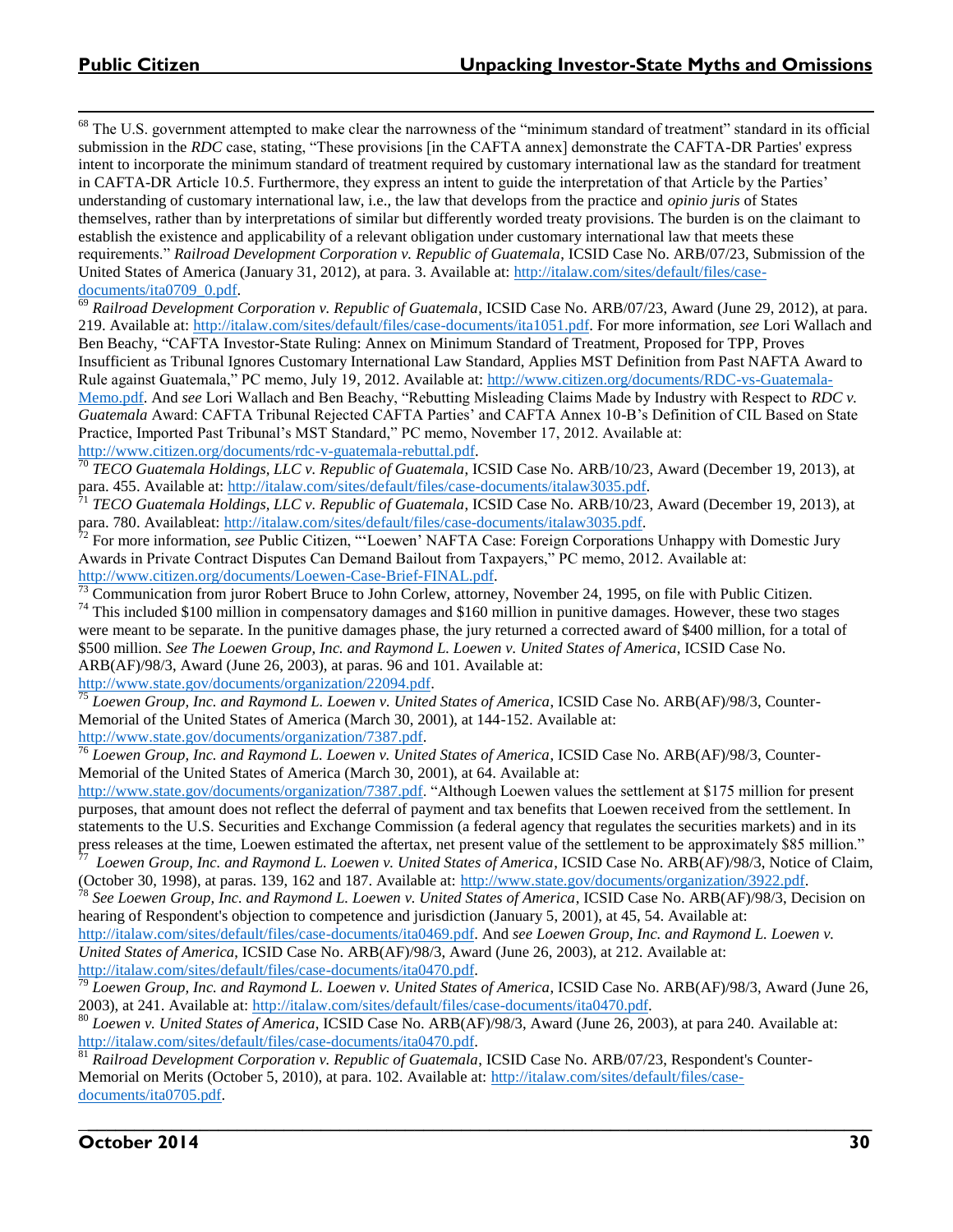<sup>82</sup> *Railroad Development Corporation v. Republic of Guatemala*, ICSID Case No. ARB/07/23, Award (June 29, 2012), at para. 91. Available at: [http://italaw.com/sites/default/files/case-documents/ita1051.pdf.](http://italaw.com/sites/default/files/case-documents/ita1051.pdf)

<sup>83</sup> *Railroad Development Corporation v. Republic of Guatemala*, ICSID Case No. ARB/07/23, Award (June 29, 2012), at para. 221. Available at: [http://italaw.com/sites/default/files/case-documents/ita1051.pdf.](http://italaw.com/sites/default/files/case-documents/ita1051.pdf)

<sup>84</sup> *Eli Lilly and Company v. The Government of Canada*, Notice of Arbitration, Ad hoc – UNCITRAL Arbitration Rules (2013), at paras. 48-65. Available at: [http://italaw.com/sites/default/files/case-documents/italaw1582.pdf.](http://italaw.com/sites/default/files/case-documents/italaw1582.pdf)

<sup>85</sup> For more information, *see* Public Citizen, "U.S. Pharmaceutical Corporation Uses NAFTA Foreign Investor Privileges Regime to Attack Canada's Patent Policy, Demand \$100 Million for Invalidation of a Patent," PC briefing paper, March 2013.

<sup>86</sup> For more information, *see* Public Citizen, "Renco Uses U.S.-Peru FTA to Evade Justice for La Oroya Pollution," PC memo, December 2012. Available at: [http://www.citizen.org/documents/renco-la-oroya-memo.pdf.](http://www.citizen.org/documents/renco-la-oroya-memo.pdf)

<sup>87</sup> *A.O.A. v. Doe Run Resources Corp.*, 2011 WL 2553259 (E.D.Mo. June 22, 2011) (denial of plaintiffs' motion to remand to state courts), at 3-4.

<sup>88</sup> *See AAZA v. Doe Run Resources Corp.*, No. 4:07CV1874 CDP, 2008 WL 748328 (E.D.Mo. Mar. 18, 2008) (order granting plaintiff's motion to remand to state courts). And *see A.O.A. v. Doe Run Resources Corp.*, 2011 WL 2553259 (E.D.Mo. June 22, 2011) (denial of plaintiffs' motion to remand to state courts).

<sup>89</sup> *See* Armin Rosencrantz & Richard Campbell, "Foreign Environmental and Human Rights Suits against U.S. Corporations in U.S. Courts," 18 *Stan. Envtl. L. J.* 145, 175-179 (1999); Svetlana Meyerzon Nagiel, "Note: An Overlooked Gateway to Victim Compensation: How States Can Provide a Forum for Human Rights Claims," 46 *Colum. J. Transnat'l L.* 133, 155-160 (2007).

<sup>90</sup> *U.S. and State of Missouri v. Doe Run Resources Corp., et al,* No. 4:10-cv-01895-JCH, (E.D.Mo. Dec. 21, 2011), (consent decree), at paras. 10-13. Available at: [http://www.epa.gov/region07/cleanup/doe\\_run/pdf/consent\\_decree.pdf.](http://www.epa.gov/region07/cleanup/doe_run/pdf/consent_decree.pdf)

 $91$  Public Citizen interview with a Missouri advocate who has been following the case, March 1, 2012.

<sup>92</sup> *A.O.A. v. Doe Run Resources Corp.*, 2011 WL 2553259 (E.D.Mo. June 22, 2011) (denial of plaintiffs' motion to remand to state courts), at 4.

<sup>93</sup> Chevron Corporation and Texaco Petroleum Corporation v. The Republic of Ecuador, Second Interim Award on Interim Measures, Ad hoc – UNCITRAL Arbitration Rules (2012), at para. 3. Available at[: http://italaw.com/sites/default/files/case](http://italaw.com/sites/default/files/case-documents/ita0174_0.pdf)[documents/ita0174\\_0.pdf.](http://italaw.com/sites/default/files/case-documents/ita0174_0.pdf)

<sup>94</sup> Chevron Corporation and Texaco Petroleum Corporation v. The Republic of Ecuador, Respondent's Letter to the Tribunal, Ad hoc – UNCITRAL Arbitration Rules (2012), at 5. Available at: [http://italaw.com/sites/default/files/case](http://italaw.com/sites/default/files/case-documents/ita0172.pdf)[documents/ita0172.pdf.](http://italaw.com/sites/default/files/case-documents/ita0172.pdf)

<sup>95</sup> Chevron Corporation and Texaco Petroleum Corporation v. The Republic of Ecuador, First Partial Award on Track I, Ad hoc – UNCITRAL Arbitration Rules (2013). Available at: [http://italaw.com/sites/default/files/case-documents/italaw1585.pdf.](http://italaw.com/sites/default/files/case-documents/italaw1585.pdf) <sup>96</sup> *Aguinda v. ChevronTexaco*, No. 2011-0106 (Lago Agrio Appeals Court in Ecuador, 2012), at 2. Available at:

[http://chevrontoxico.com/assets/docs/2012-01-03-appeal-decision-english.pdf.](http://chevrontoxico.com/assets/docs/2012-01-03-appeal-decision-english.pdf)

<sup>97</sup> *Chevron Corporation and Texaco Petroleum Corporation v. The Republic of Ecuador*, First Partial Award on Track I, Ad hoc – UNCITRAL Arbitration Rules (2013), at para. 99. Available at: [http://italaw.com/sites/default/files/case](http://italaw.com/sites/default/files/case-documents/italaw1585.pdf)[documents/italaw1585.pdf.](http://italaw.com/sites/default/files/case-documents/italaw1585.pdf)

<sup>98</sup> *Chevron Corporation and Texaco Petroleum Corporation v. The Republic of Ecuador*, First Partial Award on Track I, Ad hoc – UNCITRAL Arbitration Rules (2013), at para 107. Available at: [http://italaw.com/sites/default/files/case](http://italaw.com/sites/default/files/case-documents/italaw1585.pdf)[documents/italaw1585.pdf.](http://italaw.com/sites/default/files/case-documents/italaw1585.pdf)

<sup>99</sup> For more information, *see* Public Citizen, "Ecuador's Highest Court vs. a Foreign Tribunal: Who Will Have the Final Say on Whether Chevron Must Pay a \$9.5 Billion Judgment for Amazon Devastation?," PC memo, December 11, 2013. Available at: [http://www.citizen.org/documents/Chevron-decision-2013.pdf.](http://www.citizen.org/documents/Chevron-decision-2013.pdf)

<sup>100</sup> For more information, *see* Public Citizen, "NAFTA Chapter 11 Investor-State Cases: Lessons for the Central America Free Trade Agreement," PC report, February 2005, at 42. Available at: [http://www.citizen.org/documents/NAFTAReport\\_Final.pdf.](http://www.citizen.org/documents/NAFTAReport_Final.pdf)

<sup>101</sup> For more information, *see* Public Citizen, "NAFTA Chapter 11 Investor-State Cases: Lessons for the Central America Free Trade Agreement," PC report, February 2005, at 27. Available at: [http://www.citizen.org/documents/NAFTAReport\\_Final.pdf.](http://www.citizen.org/documents/NAFTAReport_Final.pdf)

<sup>102</sup> For more information on these claims, *see* Public Citizen, "Table of Foreign Investor-State Cases and Claims under NAFTA and Other U.S. 'Trade' Deals," PC chart, August 2014, at 20-21. Available at: [http://www.citizen.org/documents/investor](http://www.citizen.org/documents/investor-state-chart.pdf)[state-chart.pdf.](http://www.citizen.org/documents/investor-state-chart.pdf)

<sup>103</sup> For more information, *see* Public Citizen, "Table of Foreign Investor-State Cases and Claims under NAFTA and Other U.S. 'Trade' Deals," PC chart, August 2014, at 22. Available at: [http://www.citizen.org/documents/investor-state-chart.pdf.](http://www.citizen.org/documents/investor-state-chart.pdf) <sup>104</sup> 42 U.S. Code § 7545 (k)(2)(C).

<sup>105</sup> For more information on the case, *see* Public Citizen, "Table of Foreign Investor-State Cases and Claims under NAFTA and Other U.S. 'Trade' Deals," PC chart, August 2014, at 11. Available at: [http://www.citizen.org/documents/investor-state](http://www.citizen.org/documents/investor-state-chart.pdf)[chart.pdf.](http://www.citizen.org/documents/investor-state-chart.pdf)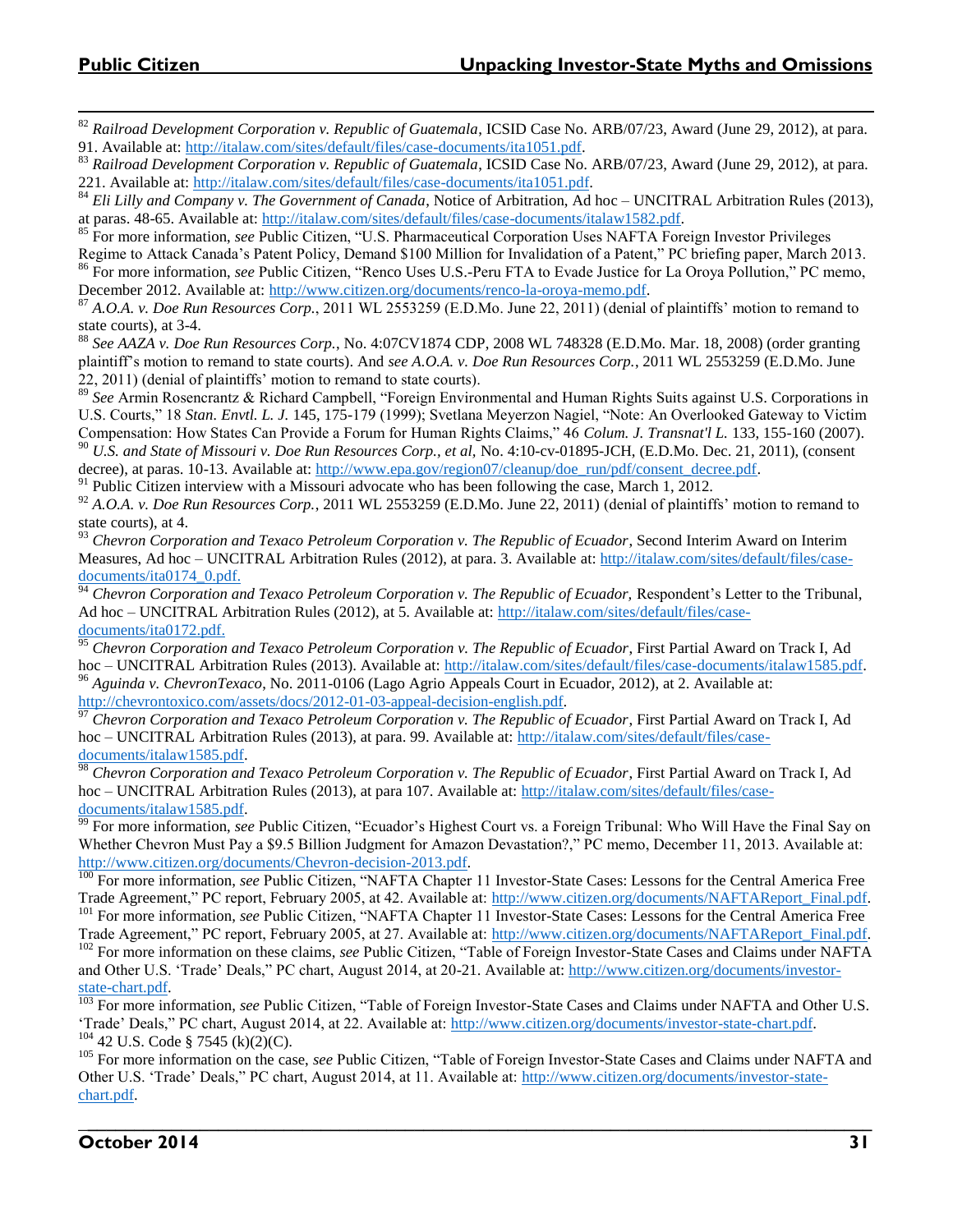<sup>106</sup> The Standing Senate Committee on Energy, the Environment and Natural Resources, Interim Report: Concerning Bill C-29, Parliament of Canada, March 4, 1997. Available at: [http://www.parl.gc.ca/Content/SEN/Committee/352/enrg/rep/c29-e.htm.](http://www.parl.gc.ca/Content/SEN/Committee/352/enrg/rep/c29-e.htm) "MMT is manufactured only by its developer, Ethyl Corporation, in the United States. It is imported into Canada, blended at

the Ethyl plant in Corruna, Ontario and then sold to Canadian refiners for octane enhancement in their gasoline." <sup>107</sup> Appleton & Associates, "Ethyl Corporation v. Canada," A & A brief. Available at:

[http://www.appletonlaw.com/files/cases\\_ethyl.pdf.](http://www.appletonlaw.com/files/cases_ethyl.pdf)

<sup>108</sup> Ray Minjares, "Update: MMT," The International Council on Clean Transportation blog post, February 16, 2012. Available at: [http://www.theicct.org/blogs/staff/update-mmt.](http://www.theicct.org/blogs/staff/update-mmt) 

<sup>109</sup> Luke Eric Peterson, "International Treaty Implications Color Canadian Province's Debate Over Public Auto Insurance," Investment Law and Policy Weekly News Bulletin, International Institute for Sustainable Development, May 11, 2004. Available at: [http://www.iisd.org/pdf/2004/investment\\_investsd\\_may11\\_2004.pdf.](http://www.iisd.org/pdf/2004/investment_investsd_may11_2004.pdf)

110 Luke Eric Peterson, "Canadian Province Rejects Public Auto Insurance; Think-Tank Sees Treaty Chill," Investment Law and Policy Weekly News Bulletin, International Institute for Sustainable Development, July 2, 2004. Available at: [http://www.iisd.org/itn/wp-content/uploads/2010/10/investment\\_investsd\\_july2\\_2004.pdf.](http://www.iisd.org/itn/wp-content/uploads/2010/10/investment_investsd_july2_2004.pdf)

<sup>111</sup> R.J. Reynolds Tobacco International letter to the Standing Committee on Health of the House of Commons of Canada, "Re: Plain Packaging of Tobacco Products," May 4, 1994, at 6. Available at: [http://www.smoke-free.ca/plain](http://www.smoke-free.ca/plain-packaging/documents/1994/industryresponse-1994-canada/Smrm97c00-HIlls.pdf)[packaging/documents/1994/industryresponse-1994-canada/Smrm97c00-HIlls.pdf.](http://www.smoke-free.ca/plain-packaging/documents/1994/industryresponse-1994-canada/Smrm97c00-HIlls.pdf)

<sup>112</sup> *See* Physicians for Smoke-Free Canada, "The Plot Against Plain Packaging," PSC report, April 2008, at 2. Available at: [http://www.smoke-free.ca/pdf\\_1/plotagainstplainpackaging-apr1'.pdf.](http://www.smoke-free.ca/pdf_1/plotagainstplainpackaging-apr1) 

<sup>113</sup> Tariana Turia, "Government moves forward with plain packaging of tobacco products," New Zealand government press release, February 19, 2013. Available at: [http://www.beehive.govt.nz/release/government-moves-forward-plain-packaging](http://www.beehive.govt.nz/release/government-moves-forward-plain-packaging-tobacco-products)[tobacco-products.](http://www.beehive.govt.nz/release/government-moves-forward-plain-packaging-tobacco-products) 

<sup>114</sup> New Zealand Ministry of Health, "Plain Packaging," accessed September 19, 2014. Available at:

[http://www.health.govt.nz/our-work/preventative-health-wellness/tobacco-control/plain-packaging.](http://www.health.govt.nz/our-work/preventative-health-wellness/tobacco-control/plain-packaging)

<sup>115</sup> Pia Eberhardt and Cecilia Olivet, "Profiting from Injustice," Transnational Institute and Corporate Europe Observatory report, November 2012, at 7. Available at: [http://www.tni.org/sites/www.tni.org/files/download/profitingfrominjustice.pdf.](http://www.tni.org/sites/www.tni.org/files/download/profitingfrominjustice.pdf)

<sup>116</sup> TPP source: Conversation between Public Citizen staff and TPP negotiators, December 2013. TAFTA source: European Commission, "TTIP negotiations: Modified EU draft proposals on trade in services, investment and electronic commerce," July 2, 2013, Article 64. Available at[: http://eu-secretdeals.info/upload/EU-Investment-Text-TTIP-v\\_July2nd-2013\\_v1.pdf.](http://eu-secretdeals.info/upload/EU-Investment-Text-TTIP-v_July2nd-2013_v1.pdf)

 $117$  Conversation between Public Citizen staff and TPP negotiators, December 2013.

<sup>118</sup> In the Korea FTA, for example, the general exceptions provisions of Article 23.1 do not apply to the investment chapter. And exceptions related to taxation in Article 23.3 apply only narrowly to the investment chapter, not covering, for-example, claims based on the "minimum standard of treatment" obligation – the most successfully-invoked basis for investor-state claims under U.S. pacts. The investment chapter itself contains no meaningful defense or exception clause for challenged environmental or health measures – only the ineffectual clause addressed in the next paragraph. United States-Korea Free Trade Agreement, U.S.-S. Kor, Chapters 11 and 23, June 30, 2007, 46 I.L.M. 642.

<sup>119</sup> "Nothing in this Chapter shall be construed to prevent a Party from adopting, maintaining, or enforcing any measure *otherwise consistent with this Chapter* that it considers appropriate to ensure that investment activity in its territory is undertaken in a manner sensitive to environmental concerns." Italics added. This language is found in the 2012 U.S. model BIT, the leaked TPP investment chapter and past FTAs such as the Korea FTA. 2012 U.S. Model Bilateral Investment Treaty, U.S. Department of State, 2012, at Article 12(5). Available at[: http://www.state.gov/documents/organization/188371.pdf.](http://www.state.gov/documents/organization/188371.pdf) Trans-Pacific Partnership, investment chapter leaked June 2012, at Article 12.15(1). Available at:

[http://www.citizenstrade.org/ctc/wp-content/uploads/2012/06/tppinvestment.pdf.](http://www.citizenstrade.org/ctc/wp-content/uploads/2012/06/tppinvestment.pdf) United States-Korea Free Trade Agreement, U.S.-S. Kor, Article 11.10, June 30, 2007, 46 I.L.M. 642.

<sup>120</sup> Office of the U.S. Trade Representative, "Stakeholder Consultations, Investment and the T-TIP," USTR blog post, March 27, 2014. Available at: [http://www.ustr.gov/about-us/press-office/blog/2014/March/Stakeholder-Consultations-Investment](http://www.ustr.gov/about-us/press-office/blog/2014/March/Stakeholder-Consultations-Investment-and-the-TTIP)[and-the-TTIP.](http://www.ustr.gov/about-us/press-office/blog/2014/March/Stakeholder-Consultations-Investment-and-the-TTIP) "As part of our ongoing consultations, the United States has published and sought public comment on our model investment agreement, which we use as a basis for our international investment agreement proposals."

<sup>121</sup> See Andreas Kulick, *Global Public Interest in International Investment Law*, (Cambridge: Cambridge University Press, 2012), at 70-71.

<sup>122</sup> S.D. Myers, Inc. v. Government of Canada, Separate Opinion by Dr. Bryan Schwartz (on the Partial Award), Ad hoc— UNCITRAL Arbitration Rules (2000), at para. 117. Available at: [http://italaw.com/sites/default/files/case](http://italaw.com/sites/default/files/case-documents/ita0748.pdf)[documents/ita0748.pdf.](http://italaw.com/sites/default/files/case-documents/ita0748.pdf) 

<sup>123</sup> Andreas Kulick, *Global Public Interest in International Investment Law*, (Cambridge: Cambridge University Press, 2012), at 70-71.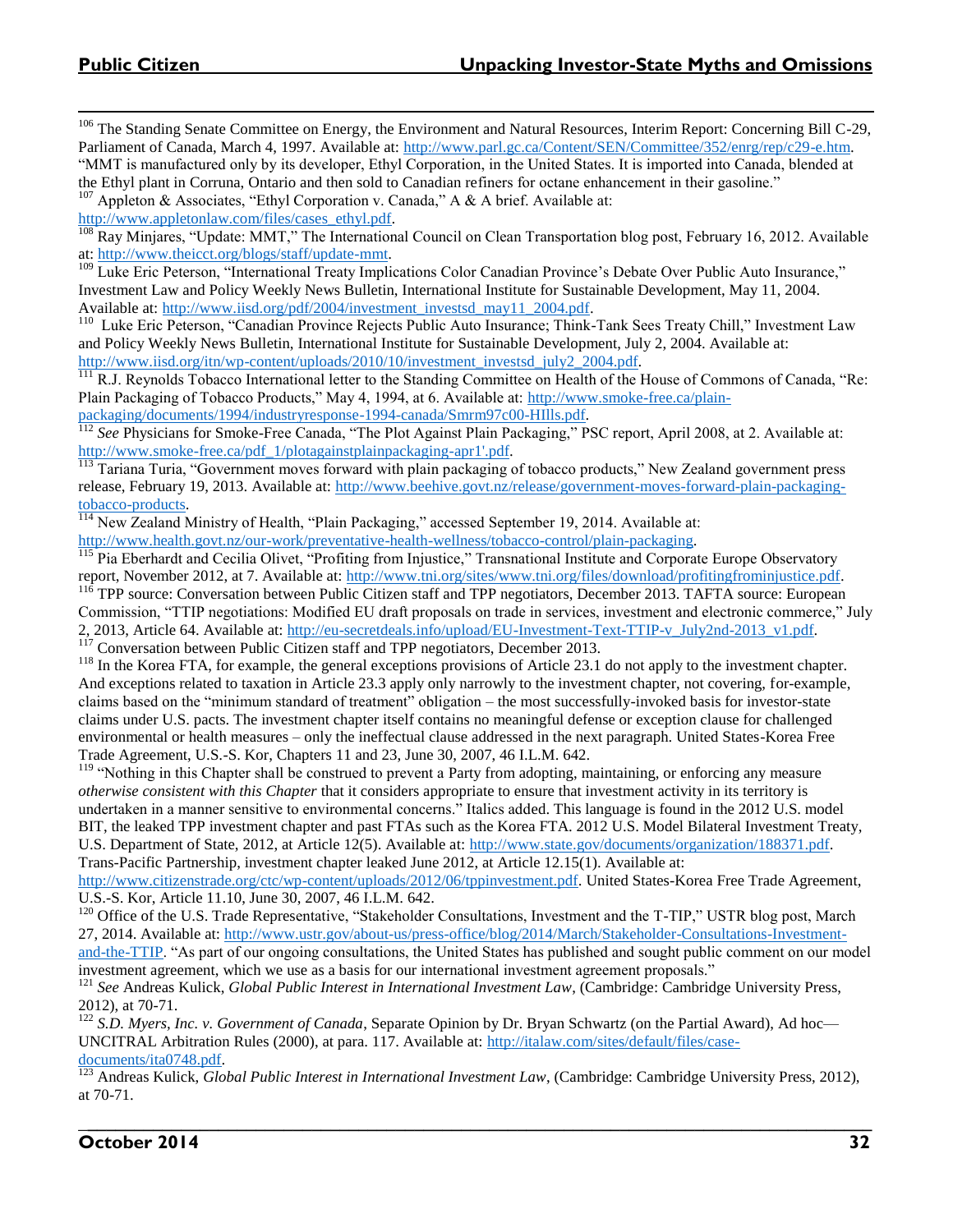<sup>124</sup> Kimberly Ann Elliott, "Labor Standards and the Free Trade Area of the Americas," Institute for International Economics working paper, August 2003, at 16. Available at: [http://www.iie.com/publications/wp/03-7.pdf.](http://www.iie.com/publications/wp/03-7.pdf)

<sup>125</sup> Trade Act of 2002, Pub. L. No. 107-210, 116 Stat. 1000.

<sup>126</sup> United States-Korea Free Trade Agreement, U.S.-S. Kor, Article 20.3(b)(i), June 30, 2007, 46 I.L.M. 642.

<sup>127</sup> Trans-Pacific Partnership, Environment Chapter: Consolidated Text, November 24, 2013. Available at: [https://wikileaks.org/tpp-enviro/.](https://wikileaks.org/tpp-enviro/) Italics added.

<sup>128</sup> *See* Public Citizen, "Table of Foreign Investor-State Cases and Claims under NAFTA and Other U.S. 'Trade' Deals," PC chart, August 2014. Available at[: http://www.citizen.org/documents/investor-state-chart.pdf.](http://www.citizen.org/documents/investor-state-chart.pdf)

<sup>129</sup> Earlier ISDS cases resulting in awards of comparably small amounts, include, for example, *Metalclad v. Mexico*, *S.D. Myers v. Canada* and *Feldman Karpa v. Mexico*. *See* Public Citizen, "Table of Foreign Investor-State Cases and Claims under NAFTA and Other U.S. 'Trade' Deals," PC chart, August 2014. Available at: [http://www.citizen.org/documents/investor-state](http://www.citizen.org/documents/investor-state-chart.pdf)[chart.pdf.](http://www.citizen.org/documents/investor-state-chart.pdf) For a summary of recent ISDS awards of much larger amounts, *see* United Nations Conference on Trade and Development, "Recent Developments in Investor-State Dispute Settlement (ISDS)," IIA Issues Note No. 1, April 2014, at 21. Available at: [http://unctad.org/en/PublicationsLibrary/webdiaepcb2014d3\\_en.pdf.](http://unctad.org/en/PublicationsLibrary/webdiaepcb2014d3_en.pdf)

<sup>130</sup> *See* Lori Wallach and Ben Beachy, "*Occidental v. Ecuador* Award Spotlights Perils of Investor-State System: Tribunal Fabricated a Proportionality Test to Further Extend the FET Obligation and Used "Egregious" Damages Logic to Hit Ecuador with \$2.4 Billion Penalty in Largest Ever ICSID Award," PC memo, November 21, 2012. Available at: [http://www.citizen.org/documents/oxy-v-ecuador-memo.pdf.](http://www.citizen.org/documents/oxy-v-ecuador-memo.pdf) 

<sup>131</sup> World Bank, World DataBank, accessed October 22, 2012. Available at: [http://databank.worldbank.org/ddp/home.do.](http://databank.worldbank.org/ddp/home.do) <sup>132</sup> Occidental Petroleum Corporation and Occidental Exploration and Production Company v. The Republic of Ecuador, ICSID Case No. ARB/06/11, Award (October. 5, 2012), at para. 381. Available at: [http://italaw.com/sites/default/files/case](http://italaw.com/sites/default/files/case-documents/italaw1094.pdf)[documents/italaw1094.pdf.](http://italaw.com/sites/default/files/case-documents/italaw1094.pdf)

<sup>133</sup> Occidental Petroleum Corporation and Occidental Exploration and Production Company v. The Republic of Ecuador, ICSID Case No. ARB/06/11, Award (October. 5, 2012), at para. 383. Available at[: http://italaw.com/sites/default/files/case](http://italaw.com/sites/default/files/case-documents/italaw1094.pdf)[documents/italaw1094.pdf.](http://italaw.com/sites/default/files/case-documents/italaw1094.pdf)

<sup>134</sup> *Occidental Petroleum Corporation and Occidental Exploration and Production Company v. The Republic of Ecuador,* ICSID Case No. ARB/06/11, Award (October. 5, 2012), at para. 416. Available at: [http://italaw.com/sites/default/files/case](http://italaw.com/sites/default/files/case-documents/italaw1094.pdf)[documents/italaw1094.pdf.](http://italaw.com/sites/default/files/case-documents/italaw1094.pdf)

<sup>135</sup> *Occidental Petroleum Corporation and Occidental Exploration and Production Company v. The Republic of Ecuador*, ICSID Case No. ARB/06/11, Award (October 5, 2012), at para. 748. Available at: [http://italaw.com/sites/default/files/case](http://italaw.com/sites/default/files/case-documents/italaw1094.pdf)[documents/italaw1094.pdf.](http://italaw.com/sites/default/files/case-documents/italaw1094.pdf)

<sup>136</sup> *Occidental Petroleum Corporation and Occidental Exploration and Production Company v. The Republic of Ecuador*, ICSID Case No. ARB/06/11, Award (October 5, 2012), at paras. 834-835. Available at:

[http://italaw.com/sites/default/files/case-documents/italaw1094.pdf.](http://italaw.com/sites/default/files/case-documents/italaw1094.pdf)

 $\frac{137}{137}$  UNCTAD, "Inward and outward foreign direct investment stock, annual, 1980-2012," UNCTADSTAT, accessed March 12, 2014. Available at: [http://unctadstat.unctad.org/TableViewer/tableView.aspx?ReportId=89.](http://unctadstat.unctad.org/TableViewer/tableView.aspx?ReportId=89)

<sup>138</sup> UNCTAD, "Inward and outward foreign direct investment stock, annual, 1980-2012," UNCTADSTAT, accessed March 12, 2014. Available at: [http://unctadstat.unctad.org/TableViewer/tableView.aspx?ReportId=89.](http://unctadstat.unctad.org/TableViewer/tableView.aspx?ReportId=89)

<sup>139</sup> Uniworld, "Foreign Firms Operating in the United States," Uniworld database, accessed June 2014. Available at: [https://www.uniworldbp.com/search.php.](https://www.uniworldbp.com/search.php)

<sup>140</sup> These nine EU BIT partners are Bulgaria, Croatia, Czech Republic, Estonia, Latvia, Lithuania, Poland, Romania and Slovakia. U.S. Department of State, "United States Bilateral Investment Treaties," 2014, accessed September 2, 2014. Available at: [http://www.state.gov/e/eb/ifd/bit/117402.htm.](http://www.state.gov/e/eb/ifd/bit/117402.htm)

<sup>141</sup> Uniworld, "Foreign Firms Operating in the United States," Uniworld database, accessed June 2014. Available at: [https://www.uniworldbp.com/search.php.](https://www.uniworldbp.com/search.php)

 $142$  Pia Eberhardt and Cecilia Olivet, "Profiting from Injustice," Transnational Institute and Corporate Europe Observatory report, November 2012, at 7. Available at: [http://www.tni.org/sites/www.tni.org/files/download/profitingfrominjustice.pdf.](http://www.tni.org/sites/www.tni.org/files/download/profitingfrominjustice.pdf)

 $143$  Committee Affairs Department of the Philippines government, Committee Daily Bulletin, 1:89, March 15, 2011, at 5. Available at: [http://www.congress.gov.ph/download/commdaily/CDB%20Vol%201%20No.%2089%20%2803.15.11%29.pdf.](http://www.congress.gov.ph/download/commdaily/CDB%20Vol%201%20No.%2089%20%2803.15.11%29.pdf)

<sup>144</sup> Examples include *Loewen v. United States* and *Mondev v. United States*. *See* Public Citizen, "Table of Foreign Investor-State Cases and Claims under NAFTA and Other U.S. 'Trade' Deals," PC chart, August 2014. Available at: [http://www.citizen.org/documents/investor-state-chart.pdf.](http://www.citizen.org/documents/investor-state-chart.pdf)

<sup>145</sup> *See*, for example, *Loewen v. United States of America*, ICSID Case No. ARB(AF)/98/3, Award (June 26, 2003), at para 137. Available at: [http://italaw.com/sites/default/files/case-documents/ita0470.pdf.](http://italaw.com/sites/default/files/case-documents/ita0470.pdf)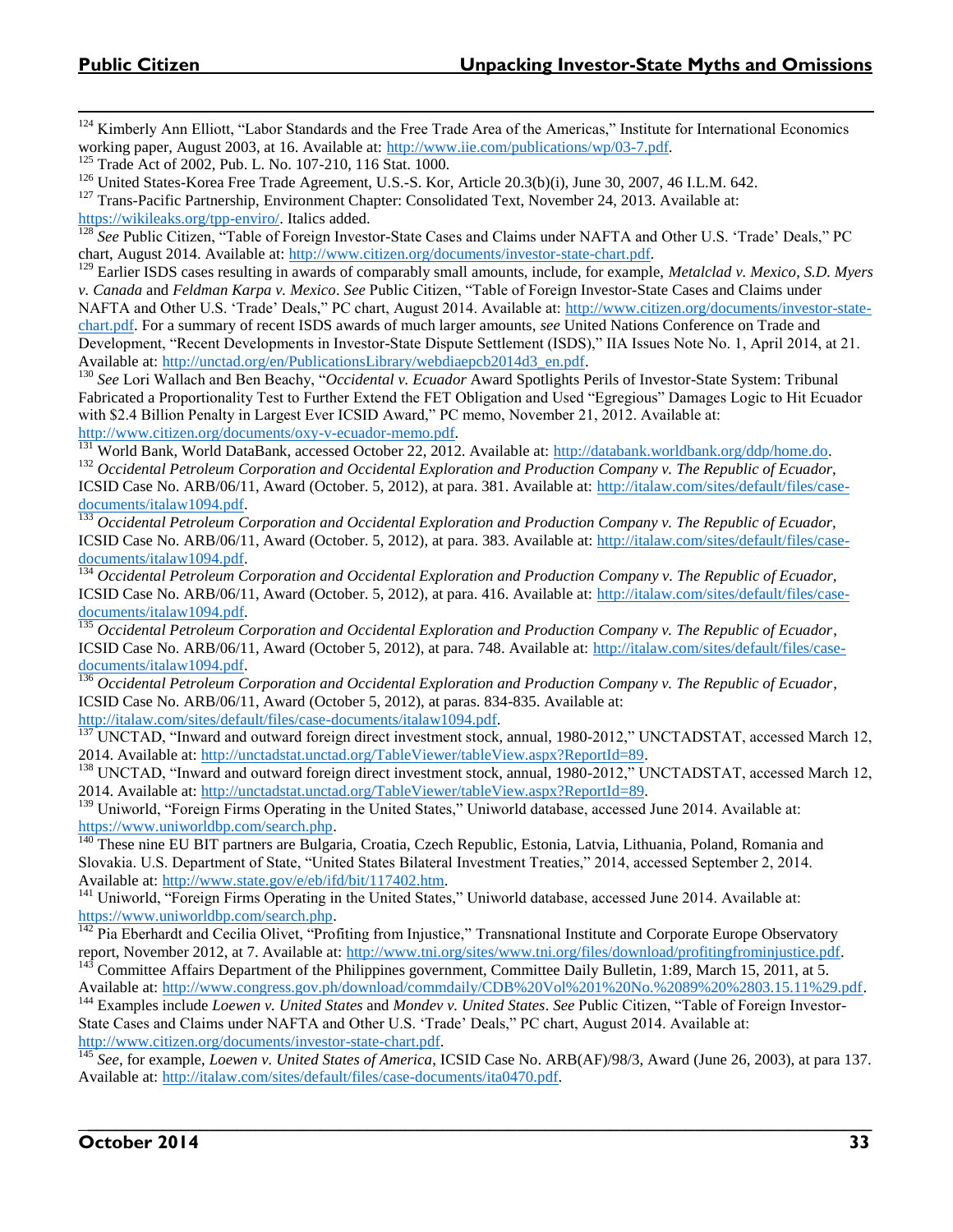<sup>146</sup> *Loewen v. United States of America*, ICSID Case No. ARB(AF)/98/3, Award (June 26, 2003), at para 240. Available at: [http://italaw.com/sites/default/files/case-documents/ita0470.pdf.](http://italaw.com/sites/default/files/case-documents/ita0470.pdf)

 $\overline{147}$  Pia Eberhardt and Cecilia Olivet, "Profiting from Injustice," Transnational Institute and Corporate Europe Observatory report, November 2012, at 38. Available at[: http://www.tni.org/sites/www.tni.org/files/download/profitingfrominjustice.pdf.](http://www.tni.org/sites/www.tni.org/files/download/profitingfrominjustice.pdf)

<sup>148</sup> ICSID fees are set at \$3000 per day, while the London Court of International Arbitration sets an hourly rate of £450 per hour. International Centre for Settlement of Investment Disputes, "Schedule of Fees," January 1, 2013. Available at: [https://icsid.worldbank.org/ICSID/FrontServlet?requestType=ICSIDDocRH&actionVal=ShowDocument&ScheduledFees=Tru](https://icsid.worldbank.org/ICSID/FrontServlet?requestType=ICSIDDocRH&actionVal=ShowDocument&ScheduledFees=True&year=2013&language=English) [e&year=2013&language=English.](https://icsid.worldbank.org/ICSID/FrontServlet?requestType=ICSIDDocRH&actionVal=ShowDocument&ScheduledFees=True&year=2013&language=English) London Court of International Arbitration, "Schedule of Costs," January 1, 2014. Available at: [http://www.lcia.org//Dispute\\_Resolution\\_Services/schedule-of-costs-lcia-arbitration.aspx.](http://www.lcia.org/Dispute_Resolution_Services/schedule-of-costs-lcia-arbitration.aspx)

<sup>149</sup> Luke Eric Peterson, "Arbitral Award Will Stand in Vivendi v. Argentina Case, But an Arbitrator Is Criticized over Lack of Disclosure," *Investment Arbitration Reporter*, September 15, 2010. Available at:

[http://www.iareporter.com/articles/20100916\\_9.](http://www.iareporter.com/articles/20100916_9)

<sup>150</sup> International Centre for Settlement of Investment Disputes, ICSID Convention, Regulations and Rules, April 2006, at Art. 14. Available at: [https://icsid.worldbank.org/ICSID/StaticFiles/basicdoc/CRR\\_English-final.pdf.](https://icsid.worldbank.org/ICSID/StaticFiles/basicdoc/CRR_English-final.pdf)

<sup>151</sup> International Centre for Settlement of Investment Disputes, ICSID Convention, Regulations and Rules, April 2006, at Art. 56-58. Available at: [https://icsid.worldbank.org/ICSID/StaticFiles/basicdoc/CRR\\_English-final.pdf.](https://icsid.worldbank.org/ICSID/StaticFiles/basicdoc/CRR_English-final.pdf)

<sup>152</sup> Luke Eric Peterson, "Analysis: The Scope for ICSID Arbitrators to Agree to Hand on to ICSID the Task of Resolving Challenges to Colleagues," *Investment Arbitration Reporter*, March 18, 2014. Available at: [http://www.iareporter.com/articles/20140319\\_1.](http://www.iareporter.com/articles/20140319_1)

<sup>153</sup> United Nations Commission on International Trade Law, UNCITRAL Arbitration Rules, 2010, at Art. 11. Available at: [http://www.uncitral.org/pdf/english/texts/arbitration/arb-rules-revised/arb-rules-revised-2010-e.pdf.](http://www.uncitral.org/pdf/english/texts/arbitration/arb-rules-revised/arb-rules-revised-2010-e.pdf)

<sup>154</sup> United Nations Commission on International Trade Law, UNCITRAL Arbitration Rules, 2010, at Art. 13. Available at: [http://www.uncitral.org/pdf/english/texts/arbitration/arb-rules-revised/arb-rules-revised-2010-e.pdf.](http://www.uncitral.org/pdf/english/texts/arbitration/arb-rules-revised/arb-rules-revised-2010-e.pdf)

<sup>155</sup> United Nations Commission on International Trade Law, UNCITRAL Arbitration Rules, 2010, at Art. 6, 13. Available at: [http://www.uncitral.org/pdf/english/texts/arbitration/arb-rules-revised/arb-rules-revised-2010-e.pdf.](http://www.uncitral.org/pdf/english/texts/arbitration/arb-rules-revised/arb-rules-revised-2010-e.pdf)

<sup>156</sup> For more information, *see* Public Citizen, "Renco Uses U.S.-Peru FTA to Evade Justice for La Oroya Pollution," PC memo, December 2012. Available at: [http://www.citizen.org/documents/renco-la-oroya-memo.pdf.](http://www.citizen.org/documents/renco-la-oroya-memo.pdf)

<sup>157</sup> For more information, *see* Public Citizen, "CAFTA Investor Rights Undermining Democracy and the Environment: Pacific Rim Mining Case," PC memo, 2011. Available at: [http://www.citizen.org/documents/Pacific\\_Rim\\_Backgrounder1.pdf.](http://www.citizen.org/documents/Pacific_Rim_Backgrounder1.pdf)

<sup>158</sup> For more information, *see* Todd Tucker, "El Salvador loses on three out of four counts, as anti-environment and antidevelopment case launched under CAFTA drags on," *Eyes on Trade*, Public Citizen, June 4, 2012. Available at: [http://citizen.typepad.com/eyesontrade/2012/06/el-salvador-loses-on-three-out-of-four-counts-as-anti-environment-and-anti-](http://citizen.typepad.com/eyesontrade/2012/06/el-salvador-loses-on-three-out-of-four-counts-as-anti-environment-and-anti-development-case-launched-under-cafta-drags-on.html/)

[development-case-launched-under-cafta-drags-on.html/](http://citizen.typepad.com/eyesontrade/2012/06/el-salvador-loses-on-three-out-of-four-counts-as-anti-environment-and-anti-development-case-launched-under-cafta-drags-on.html/)

<sup>159</sup> Emily Achtenberg, "Resistance to Mining in El Salvador," *ReVista: Harvard Review of Latin America*, Winter 2014. Available at: [http://revista.drclas.harvard.edu/publications/revistaonline/winter-2014/resistance-mining-el-salvador.](http://revista.drclas.harvard.edu/publications/revistaonline/winter-2014/resistance-mining-el-salvador)

<sup>160</sup> Dominican Republic – Central America – United States Free Trade Agreement, ch. 10 (Annex 10-B), August 5, 2004, Pub. L. No. 109-53, 119 Stat. 462 (2005), at 10-27.

<sup>161</sup> *Railroad Development Corporation v. Republic of Guatemala*, ICSID Case No. ARB/07/23, Award (June 29, 2012), at para. 219. Available at: [http://italaw.com/sites/default/files/case-documents/ita1051.pdf.](http://italaw.com/sites/default/files/case-documents/ita1051.pdf) *TECO Guatemala Holdings, LLC v. Republic of Guatemala*, ICSID Case No. ARB/10/23, Award (December 19, 2013), at para. 455. Available at: [http://italaw.com/sites/default/files/case-documents/italaw3035.pdf.](http://italaw.com/sites/default/files/case-documents/italaw3035.pdf)

<sup>162</sup> 2012 U.S. Model Bilateral Investment Treaty, U.S. Department of State, 2012, at Article 28. Available at: [http://www.state.gov/documents/organization/188371.pdf.](http://www.state.gov/documents/organization/188371.pdf)

<sup>163</sup> *Pac Rim Cayman LLC v. El Salvador*, ICSID Case No. ARB/09/12, Decision on the Respondent's Preliminary Objections under CAFTA Articles 10.20.4 and 10.20.5 (August 2, 2010), at paras. 58-63. Available at: [http://italaw.com/sites/default/files/case-documents/ita0599.pdf.](http://italaw.com/sites/default/files/case-documents/ita0599.pdf)

<sup>164</sup> *Pac Rim Cayman LLC v. El Salvador*, ICSID Case No. ARB/09/12, Decision on the Respondent's Preliminary Objections under CAFTA Articles 10.20.4 and 10.20.5 (August 2, 2010), at para. 110. Available at: [http://italaw.com/sites/default/files/case-documents/ita0599.pdf.](http://italaw.com/sites/default/files/case-documents/ita0599.pdf)

<sup>165</sup> *Pac Rim Cayman LLC v. El Salvador*, ICSID Case No. ARB/09/12, Decision on the Respondent's Preliminary Objections under CAFTA Articles 10.20.4 and 10.20.5 (August 2, 2010), at para. 255. Available at: [http://italaw.com/sites/default/files/case-documents/ita0599.pdf.](http://italaw.com/sites/default/files/case-documents/ita0599.pdf)

<sup>166</sup> *See* Lori Wallach and Ben Beachy, "*Occidental v. Ecuador* Award Spotlights Perils of Investor-State System: Tribunal Fabricated a Proportionality Test to Further Extend the FET Obligation and Used 'Egregious' Damages Logic to Hit Ecuador

\_**\_\_\_\_\_\_\_\_\_\_\_\_\_\_\_\_\_\_\_\_\_\_\_\_\_\_\_\_\_\_\_\_\_\_\_\_\_\_\_\_\_\_\_\_\_\_\_\_\_\_\_\_\_\_\_\_\_\_\_\_\_\_\_\_\_\_\_\_\_\_\_\_\_\_\_\_\_\_\_\_\_\_\_\_**